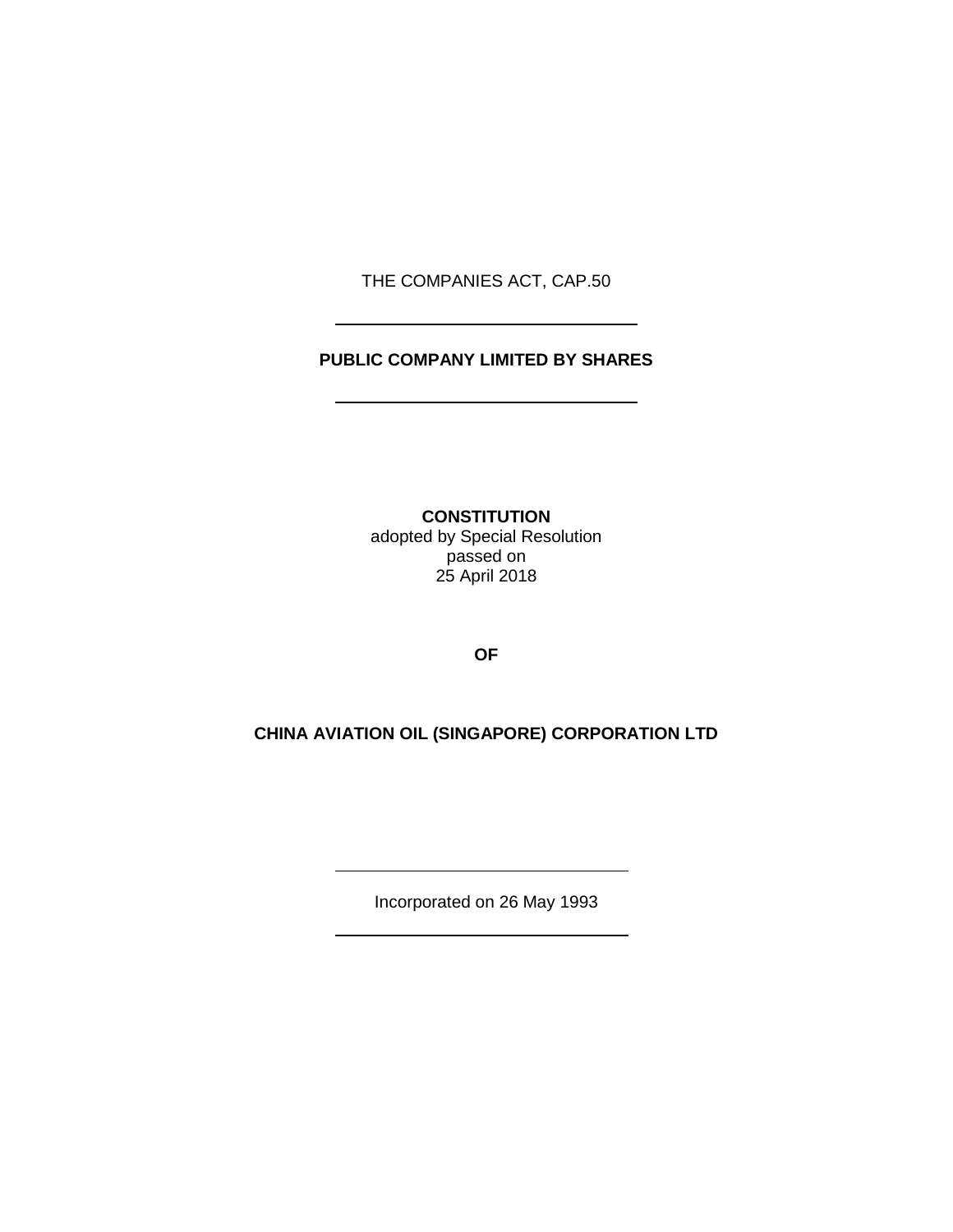# FORM 9 THE COMPANIES ACT, CAP. 50. Section 19(4).

Company No. 199303293Z

# CERTIFICATE OF INCORPORATION OF PRIVATE COMPANY

This is to certify that SINO AVIATION OIL TRANSPORTATION (SINGAPORE) PTE LTD

is incorporated under the Companies Act, Cap. 50, on and from 26/05/1993

and that the company is a private company limited by shares.

Given under my hand and seal on 26/05/1993

LAWRENCE, WONG CHEE MENG ASST Registrar of Companies and Businesses Singapore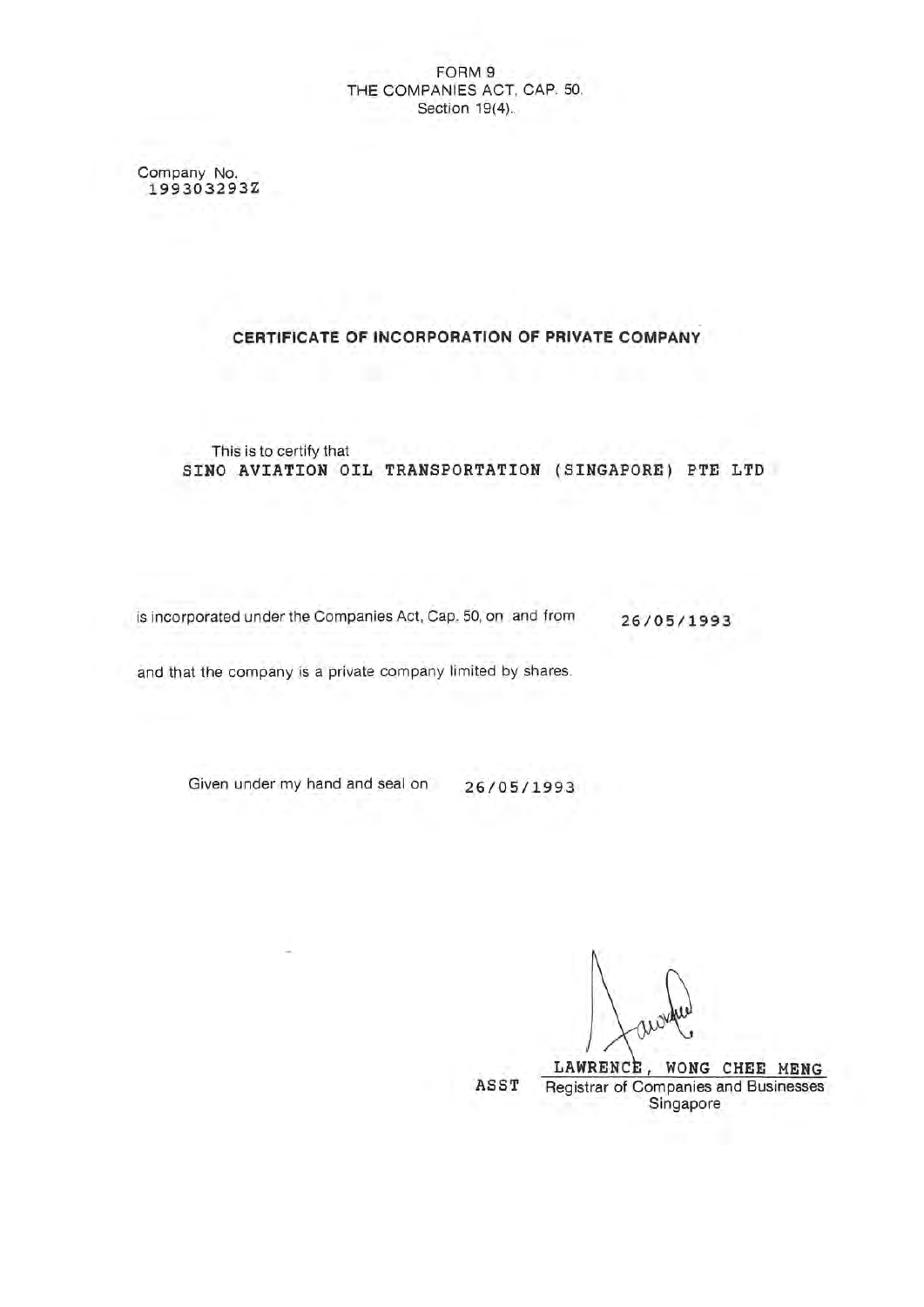FORM 13 THE COMPANIES ACT. CAP. 50 SECTION 28(2)

COMPANY NO.

199303293Z

CERTIFICATE OF INCORPORATION ON CHANGE OF NAME OF COMPANY

THIS IS TO CERTIFY THAT SINO AVIATION OIL TRANSPORTATION (SINGAPORE) PTE LTD INCORPORATED UNDER THE COMPANIES ACT ON 26/05/1993 DID BY A SPECIAL RESOLUTION RESOLVE TO CHANGE ITS NAME TO CHINA AVIATION OIL (SINGAPORE) PTE LTD AND THAT THE COMPANY WHICH IS A PRIVATE COMPANY LIMITED BY SHARES IS NOW KNOWN BY ITS NEW NAME WITH EFFECT FROM 13/05/1999.

GIVEN UNDER MY HAND AND SEAL ON 13/05/1999.

 $\sim$  10



MRS NG-LOU GEOK CHOO ASSISTANT REGISTRAR OF COMPANIES AND BUSINESSES SINGAPORE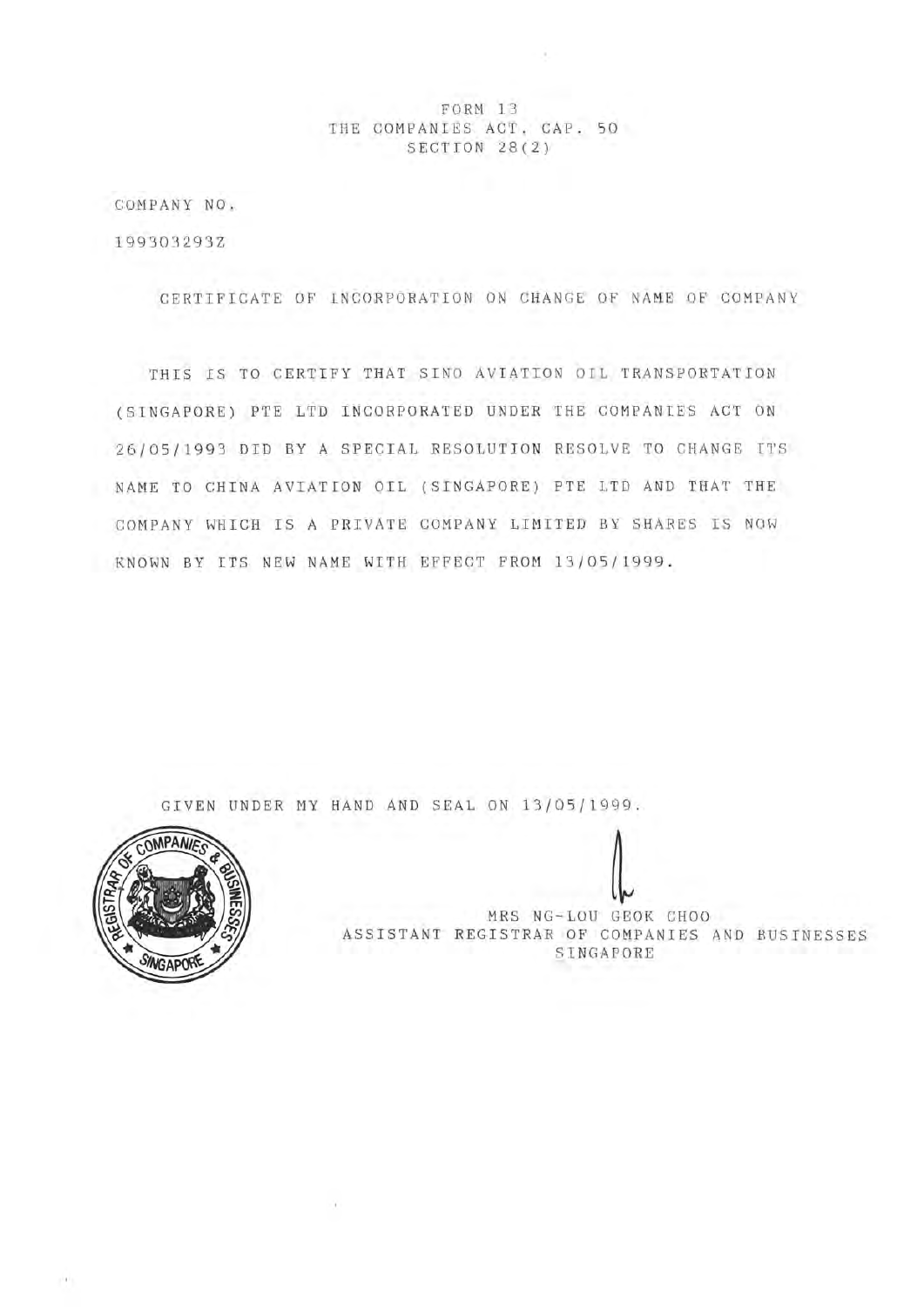FORM 13 THE COMPANIES ACT, CAP. 50 SECTION 28(2)

COMPANY NO. 199303293Z

CERTIFICATE OF INCORPORATION ON CHANGE OF NAME OF COMPANY

THIS IS TO CERTIFY THAT CHINA AVIATION OIL (SINGAPORE) PTE LTD INCORPORATED UNDER THE COMPANIES ACT ON 26/05/1993 DID BY A SPECIAL RESOLUTION RESOLVE TO CHANGE ITS NAME TO CHINA AVIATION OIL (SINGAPORE) CORPORATION LTD AND THAT THE COMPANY WHICH IS A PRIVATE COMPANY LIMITED BY SHARES IS NOW KNOWN BY ITS NEW NAME WITH EFFECT FROM 06/11/2001.

GIVEN UNDER MY HAND AND SEAL ON 06/11/2001.



SERENA TAN(MRS) SENIOR ASST REGISTRAR OF COMPANIES AND BUSINESSES SINGAPORE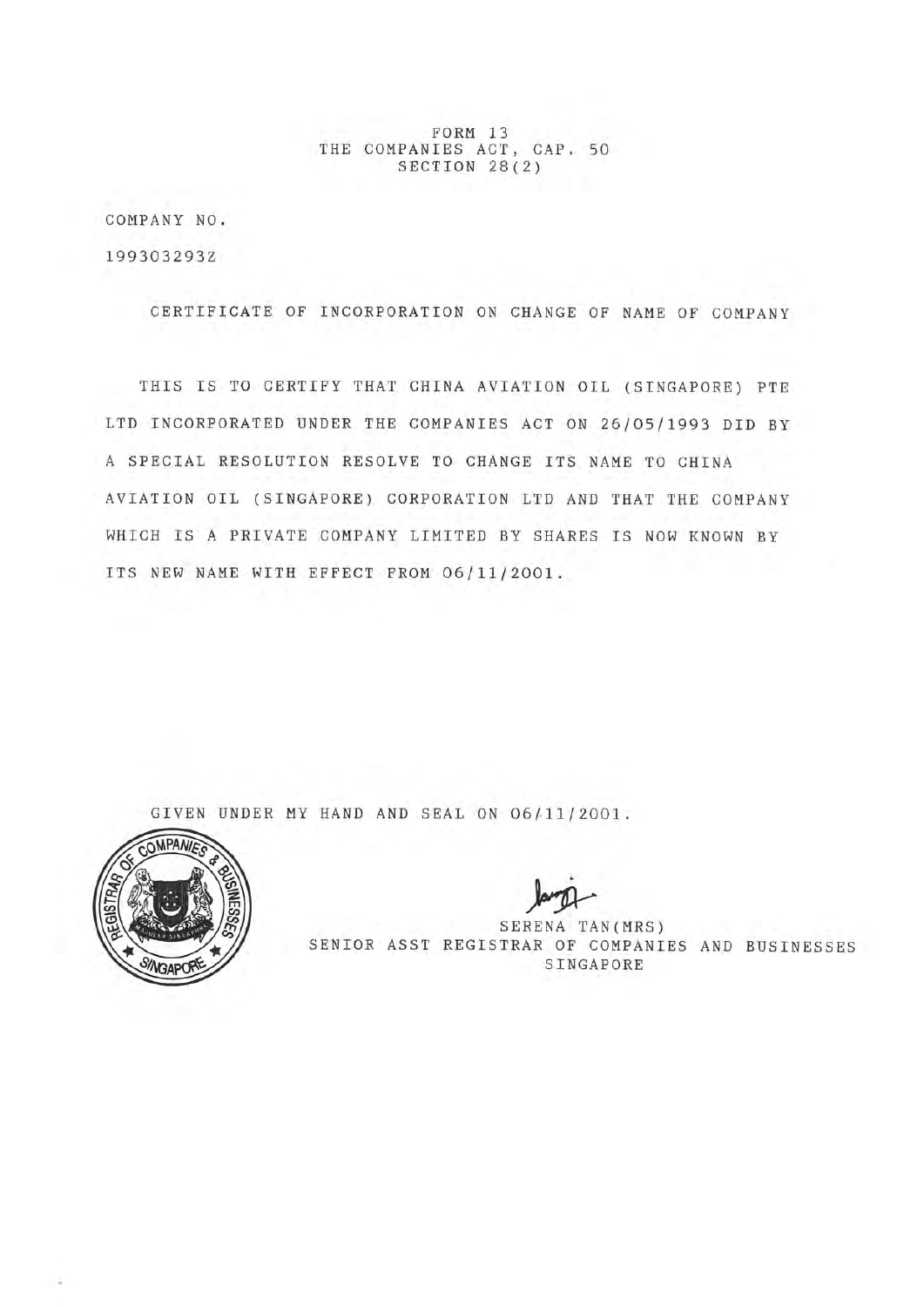FORM 20 THE COMPANIES ACT, CAP. 50 SECTION 31(3)

# CERTIFICATE OF INCORPORATION ON CONVERSION TO A PUBLIC COMPANY

COMPANY NAME : CHINA AVIATION OIL (SINGAPORE) PTE LTD COMPANY NO. : 199303293Z

THIS IS TO CERTIFY THAT THE ABOVENAMED COMPANY, WHICH WAS ON 26/05/1993 INCORPORATED UNDER THE COMPANIES ACT AS A COMPANY LIMITED BY SHARES, DID ON 06/11/2001 CONVERT TO A PUBLIC COMPANY AND THAT THE NAME OF THE COMPANY NOW IS CHINA AVIATION OIL (SINGAPORE) CORPORATION LTD.

GIVEN UNDER MY HAND AND SEAL ON 06/11/2001



SERENA TAN(MRS) SENIOR ASST REGISTRAR OF COMPANIES AND BUSINESSES SINGAPORE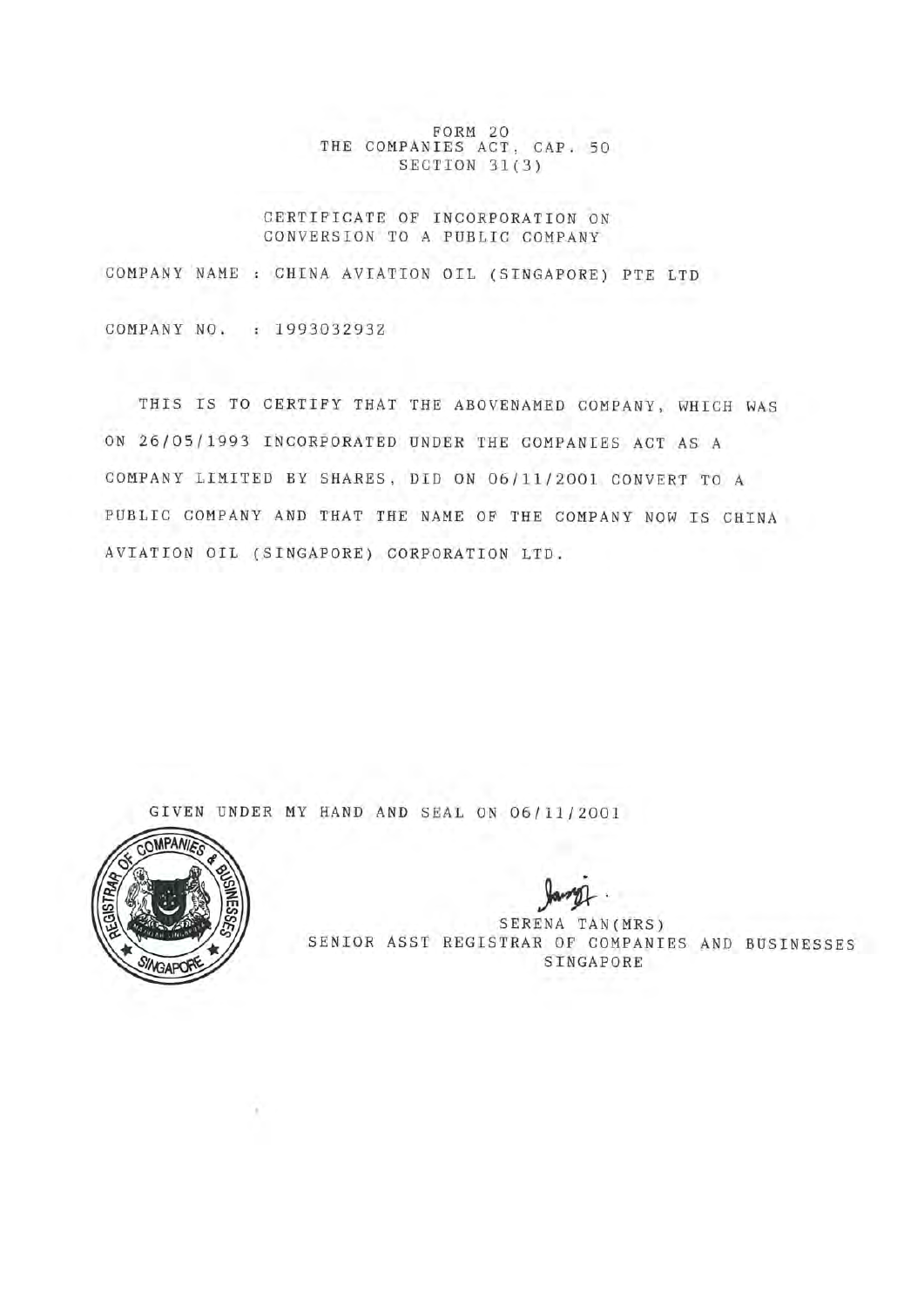# **THE COMPANIES ACT, CHAPTER 50**

# **PUBLIC COMPANY LIMITED BY SHARES**

# **CONSTITUTION**

# **OF**

# **CHINA AVIATION OIL (SINGAPORE) CORPORATION LTD**

# **PRELIMINARY**

- 1. The regulations in the Companies (Model Constitutions) Regulations 2015 (Cap. 50 S833/2015) shall not apply to the Company, except so far as the same are repeated or contained in this Constitution.
- 2. In this Constitution (if not inconsistent with the subject or context) the words and expressions set out below shall bear the meanings set opposite to them respectively.

"**Act**" means the Companies Act (Chapter 50) of Singapore, or any other statutory modification, amendment or re-enactment thereof for the time being in force.

"**Directors**" means the directors of the Company, for the time being, as a body, or unless the context otherwise requires, as constituting a quorum necessary for the transaction of the business of the directors of the Company.

"**Exchange**" means the Singapore Exchange Securities Trading Limited and, where applicable, its successors in title or any stock exchanges (as the case may be) upon which shares in the capital of the Company may be listed.

"**in writing**" means written or produced by any substitute for writing or partly one and partly another and shall include (except where otherwise expressly specified in this Constitution or the context otherwise requires, and subject to any limitations, conditions or restrictions contained in the Statutes) any representation or reproduction of words, symbols or other information which may be displayed in a visible form, whether in a physical document or in an electronic communication or form or otherwise howsoever.

"**market day**" means a day on which the Exchange is open for trading in securities, or as defined under the rules of the Exchange, as amended from time to time.

"**Month**" means a calendar month.

"**Office**" means the registered office of the Company for the time being.

"**Paid**" means paid or credited as paid.

"**registered address" or "address**" means in relation to any member, his physical address for the service or delivery of notices or documents personally or by post, except where otherwise expressly provided in this Constitution.

"**Regulations**" means the regulations of this Constitution (as amended, supplemented or modified from time to time).

"**Seal**" means the common seal of the Company.

"**Statutes**" means the Act and every other Act for the time being in force concerning companies and affecting the Company.

"**this Constitution**" means this Constitution as from time to time altered.

"**Year**" means calendar year.

The expressions "Depositor", "Depository", "Depository Agent" and "Depository Register" shall have the meanings ascribed to them respectively in the Securities and Futures Act, Chapter 289.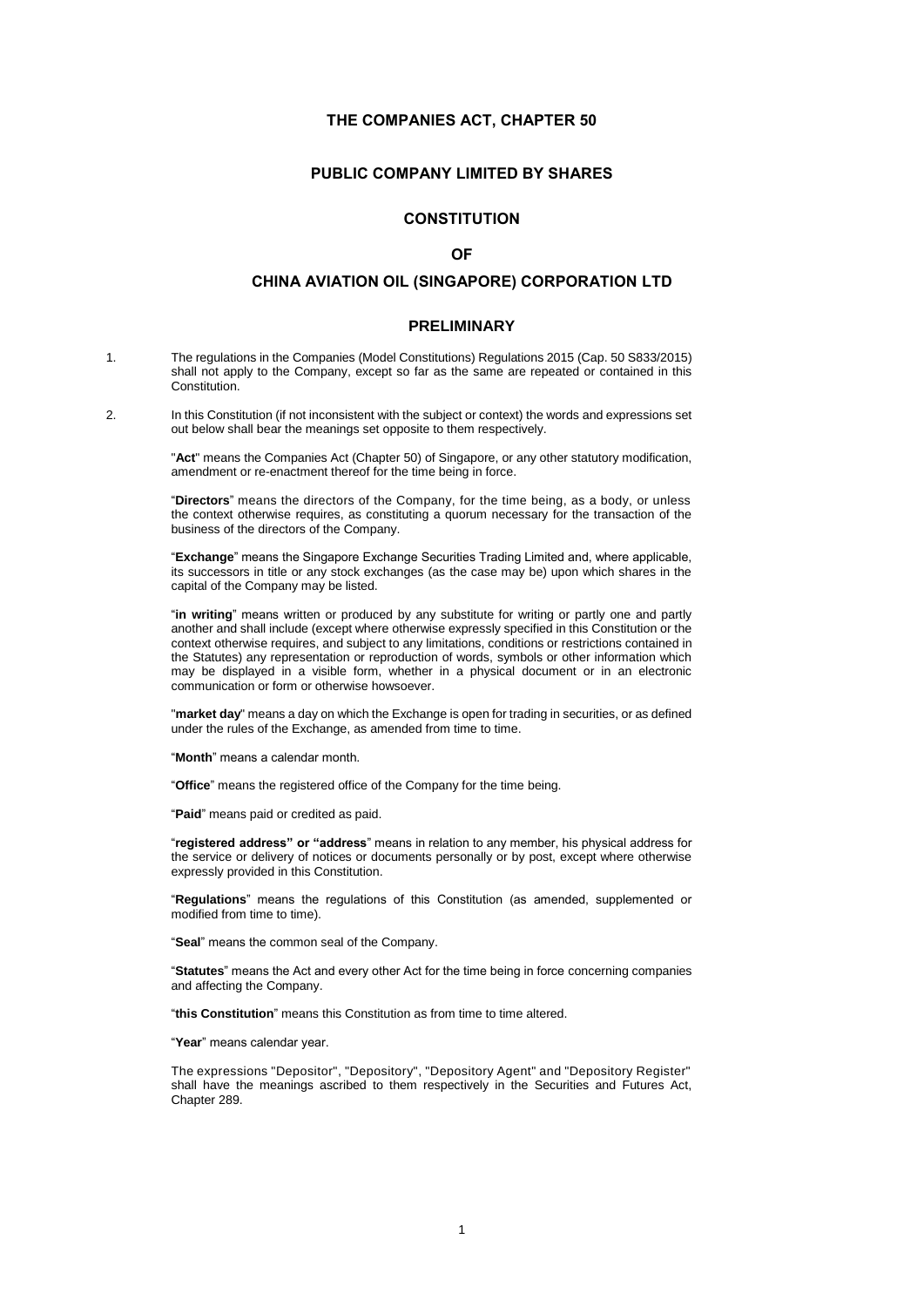The expressions "current address", "electronic communication", "relevant intermediary" and "treasury shares" shall have the meanings ascribed to them respectively in the Act.

References in this Constitution to "holders" of shares or a class of shares shall:

- (a) exclude the Depository or its nominees (as the case may be) except where otherwise expressly provided in these Regulations or where the term "registered holders" or "registered holder" is used in these Regulations;
- (b) where the context so requires, be deemed to include references to Depositors whose names are entered in the Depository Register in respect of those shares; and
- (c) except where otherwise expressly provided in these Regulations, exclude the Company in relation to shares held by it as treasury shares,

and "holding" and "held" shall be construed accordingly.

References in these Regulations to "member' shall, where the Act requires, exclude the Company where it is a member by reason of its holdings of its shares as treasury shares.

The expression "Secretary" shall include any person appointed by the Directors to perform any of the duties of the Secretary and where two or more persons are appointed to act as, Joint Secretaries, or where one or more Assistant or Deputy Secretaries are appointed, shall include any one of those persons.

All such of the provisions of this Constitution as are applicable to paid-up shares shall apply to stock, and the words "share" and "shareholder" shall be construed accordingly.

Words denoting the singular shall include the plural and vice versa. Words denoting the masculine shall include the feminine. Words denoting persons shall include corporations.

Subject as aforesaid, any words or expressions defined in the Act shall (if not inconsistent with the subject or context) bear the same meanings in this Constitution.

The headnotes are inserted for convenience only and shall not affect the construction of these regulations.

A Special Resolution shall be effective for any purpose for which an Ordinary Resolution is expressed to be required under any provision of this Constitution.

### **COMMENCEMENT OF BUSINESS**

- 3. The Company is a public company. Subject to this Constitution and the Act, and any other applicable laws and regulations, the Company has:
	- (a) full capacity to carry on or undertake any business or activity, do any act or enter into any transaction; and
	- (b) for the purposes of Regulation 3(a) above, full rights, powers and privileges.
- 4. The Office shall be at such place within Singapore (or such other jurisdiction as may be permitted by applicable laws) as the Directors shall from time to time decide.
- 5. The Company is a company limited by shares and the liability of the Members is limited.

#### **ISSUE OF SHARES**

- 6. Subject to the Statutes, the listing rules of the Exchange and this Constitution, no shares may be issued by the Directors without the prior approval of the Company in General Meeting but subject thereto and to Regulation 10, and to any special rights attached to any shares for the time being issued, the Directors may allot or grant options over or otherwise dispose of the same to such persons on such terms and conditions and for such consideration (if any) and at such time and subject or not to the payment of any part of the amount (if any) thereof in cash as the Directors may think fit, and any shares may be issued with such preferential, deferred, qualified or special rights, privileges or conditions as the Directors may think fit, and preference shares may be issued which are or at the option of the Company are liable to be redeemed, the terms and manner of redemption being determined by the Directors, Provided always that:
	- (a) (subject to any direction to the contrary that may be given by the Company in a General Meeting) any issue of shares for cash to members holding shares of any class shall be offered to such members in proportion as nearly as may be to the number of shares of such class then held by them and the provisions of the second sentence of Regulation 10(A) with such adaptations as are necessary shall apply;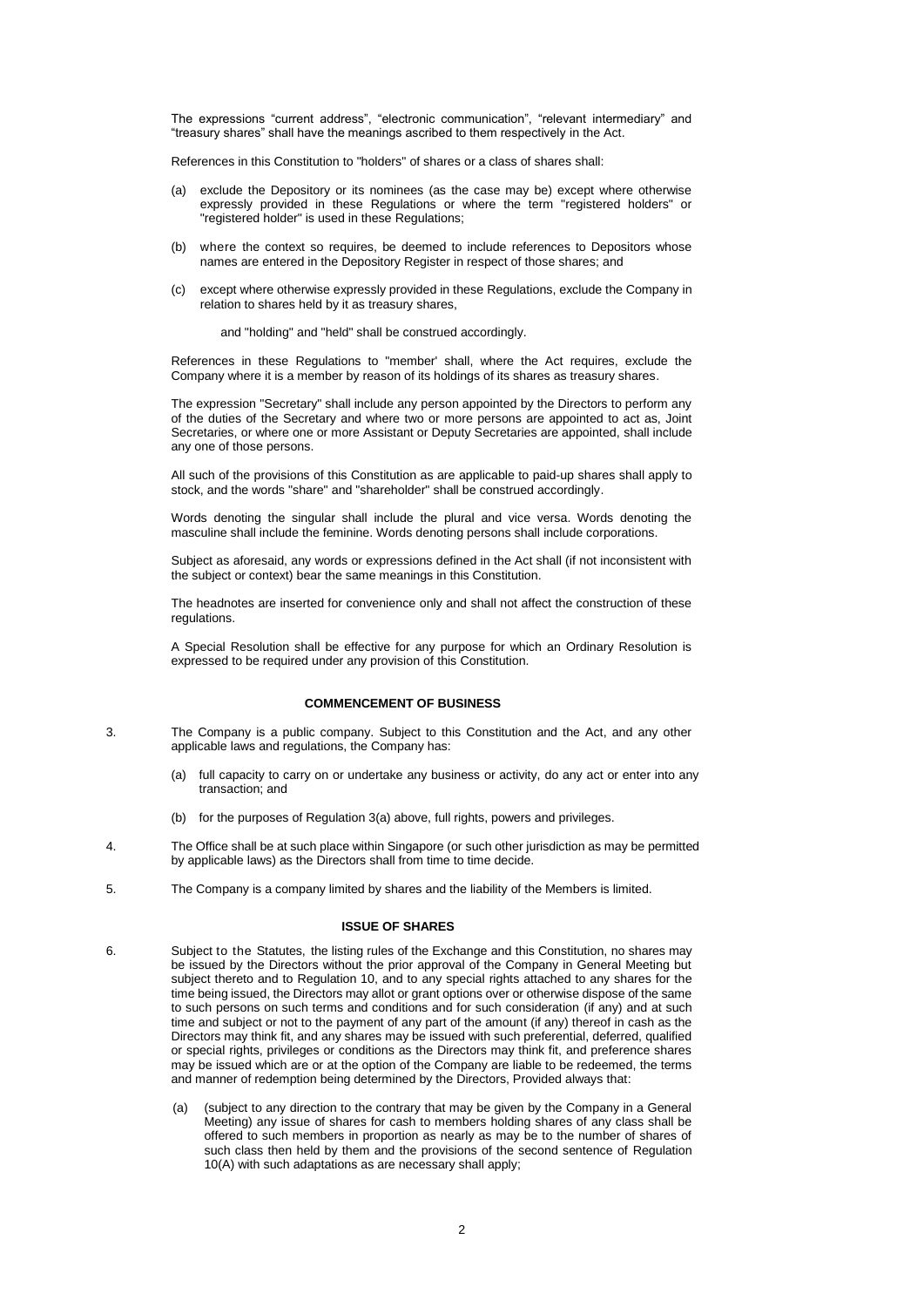- (b) the rights attaching to shares of a class other than ordinary shares shall be expressed in the resolution creating the same;
- (c) the Company shall not exercise any right in respect of or enjoy any entitlements or benefits attached to, treasury shares other than as provided by the Act. Subject thereto, the Company may hold or deal with its treasury shares in the manner authorized by, or prescribed pursuant to, the Act; and
- (d) any other issue of shares, the aggregate of which would exceed the limits referred to in Regulation 10(B), shall be subject to the approval of the Company in General Meeting.
- 7. The Company may issue shares for which no consideration is payable to the Company.
- 8. (A) Preference shares may be issued subject to such limitation thereof as may be prescribed by the Exchange. Preference shareholders shall have the same rights as ordinary shareholders as regards receiving of notices, reports and balance sheets and attending General Meetings of the Company, and preference shareholders shall also have the right to vote at any meeting convened for the purpose of reducing the capital, or winding-up, or sanctioning a sale of the undertaking of the Company, or where the proposition to be submitted to the meeting directly affects their rights and privileges, or when the dividend on the preference shares is in arrear for more than six months. The total number of issued preference shares shall not exceed the total number of the issued ordinary shares at any time.
	- (B) Subject to the Act and applicable laws, the Company has power to issue further preference capital ranking equally with, or in priority to, preference shares already issued.

## **VARIATION OF RIGHTS**

- 9. (A) Whenever the share capital of the Company is divided into different classes of shares, the special rights attached to any class may, subject to the provisions of the Statutes, be varied or abrogated either with the consent in writing of the holders of three-quarters of the total number of the issued shares of the class or with the sanction of a Special Resolution passed at a separate General Meeting of the holders of the shares of the class (but not otherwise) and may be so varied or abrogated either whilst the Company is a going concern or during or in contemplation of a winding-up. To every such separate General Meeting, all the provisions of this Constitution relating to General Meetings of the Company and to the proceedings thereat shall mutatis mutandis apply, except that the necessary quorum shall be two persons at least holding or representing by proxy at least one-third of the total number of the issued shares of the class and that any holder of shares of the class present in person or by proxy may demand a poll and that every such holder shall on a poll have one vote for every share of the class held by him, Provided always that where the necessary majority for such a Special Resolution is not obtained at such General Meeting, consent in writing if obtained from the holders of three-quarters of the total number of the issued shares of the class concerned within two months of such General Meeting shall be as valid and effectual as a Special Resolution carried at such General Meeting. The foregoing provisions of this Regulation shall apply to the variation or abrogation of the special rights attached to some only of the shares of any class as if each group of shares of the class differently treated formed a separate class the special rights whereof are to be varied.
	- (B) The repayment of preference capital other than redeemable preference capital, or any alteration of preference shareholders' rights, may only be made pursuant to a Special Resolution of the preference shareholders concerned Provided Always that where the necessary majority for such a Special Resolution is not obtained at the General Meeting, consent in writing if obtained from the holders of three-fourths of the preference shares concerned within two months of the General Meeting, shall be as valid and effectual as a special resolution carried at the General Meeting.
	- (C) The special rights attached to any class of shares having preferential rights shall not, unless otherwise expressly provided by the terms of issue thereof, be deemed to be varied by the creation or issue of further shares ranking as regards participation in the profits or assets of the Company in some or all respects *pari passu* therewith but in no respect in priority thereto.

# **ALTERATION OF SHARE CAPITAL**

10. (A) Subject to any direction to the contrary that may be given by the Company in a General Meeting or except as permitted under the listing rules of the Exchange, all new shares shall, before issue, be offered to such persons who as at the date of the offer are entitled to receive notices from the Company of general meetings in proportion, as far as the circumstances admit, to the amount of the existing shares to which they are entitled. The offer shall be made by notice specifying the number of shares offered, and limiting a time within which the offer, if not accepted, will be deemed to be declined, and, after the expiration of that time, or on the receipt of an intimation from the person to whom the offer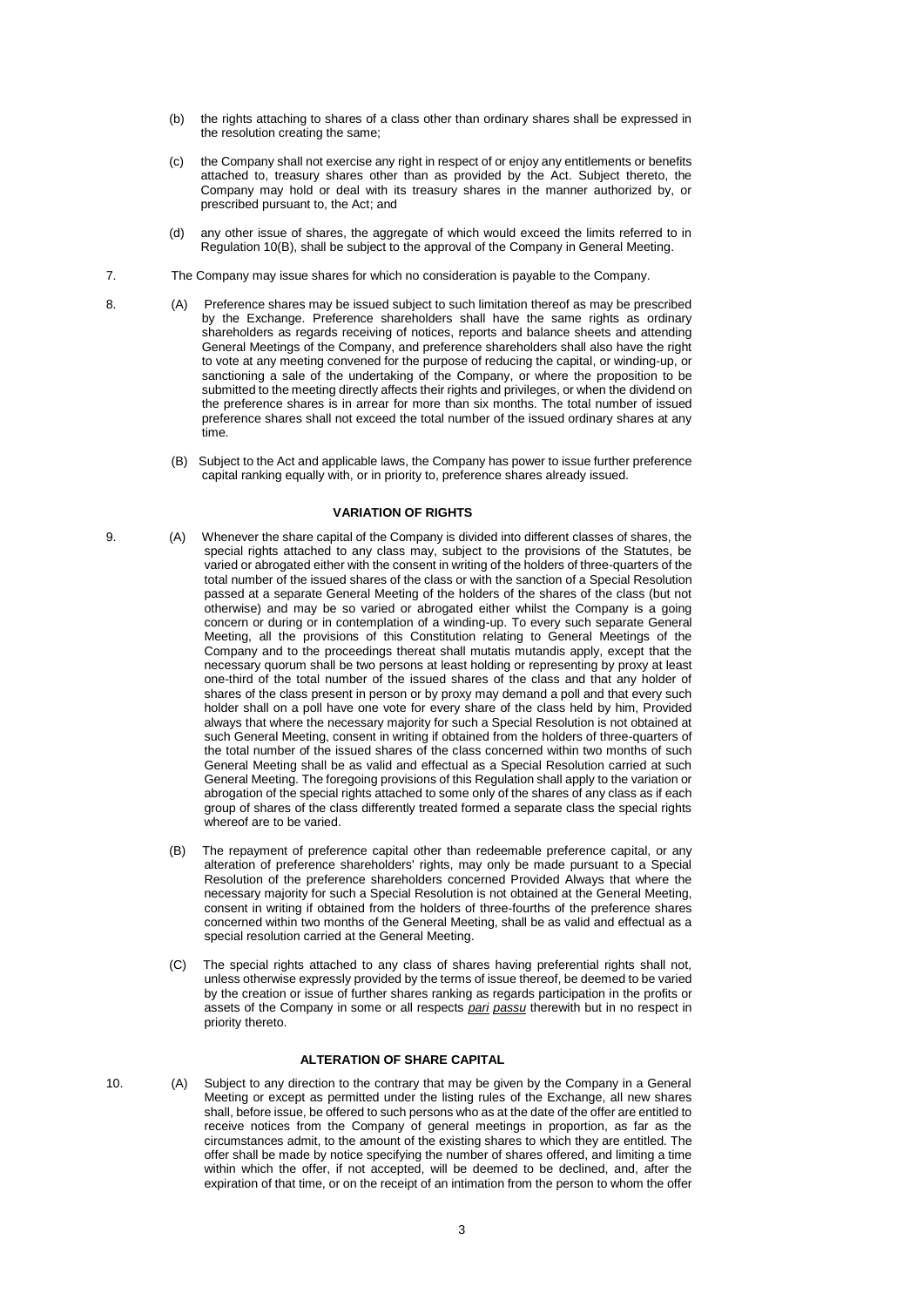is made that he declines to accept the shares offered, the Directors may dispose of those shares in such manner as they think most beneficial to the Company. The Directors may likewise so dispose of any new shares which (by reason of the ratio which the new shares bear to shares held by persons entitled to an offer of new shares) cannot, in the opinion of the Directors, be conveniently offered under this Regulation 10(A).

- (B) Notwithstanding Regulation 10(A), the Company may by Ordinary Resolution in General Meeting give to the Directors a general authority, either unconditionally or subject to such conditions as may be specified in the Ordinary Resolution, to
	- (a) (i) issue shares of the Company ("shares") whether by way of rights, bonus or otherwise; and/or

(ii) make or grant offers, agreements or options (collectively, "Instruments") that might or would require shares to be issued, including but not limited to the creation and issue of (as well as adjustments to) warrants, debentures or other instruments convertible into shares; and

(b) notwithstanding the authority conferred by the Ordinary Resolution may have ceased to be in force, issue shares in pursuance of any Instrument made or granted by the Directors while the Ordinary Resolution was in force,

Provided always that:-

- the aggregate number of shares to be issued pursuant to the Ordinary Resolution (including shares to be issued in pursuance of Instruments made or granted pursuant to the Ordinary Resolution) shall be subject to such limits and manner of calculation as may be prescribed by the Exchange;
- (2) in exercising the authority conferred by the Ordinary Resolution, the Company shall comply with the listing rules of the Exchange for the time being in force (unless such compliance is waived by the Exchange) and this Constitution; and
- (3) unless previously revoked or varied by the Company in General Meeting), the authority conferred by the Ordinary Resolution shall not continue beyond the conclusion of the Annual General Meeting of the Company next following the passing of the Ordinary Resolution, or the date by which such Annual General Meeting of the Company is required by law to be held, or the expiration of such other period as may be prescribed by the Statutes (whichever is the earliest).
- (C) Except so far as otherwise provided by the conditions of issue or by this Constitution, all new shares shall be subject to the provisions of the Statutes and of this Constitution with reference to allotment, payment of calls, lien, transfer, transmission, forfeiture and otherwise.
- 11. The Company may by Ordinary Resolution:
	- (a) consolidate and divide all or any of its share capital;
	- (b) cancel the number of shares which at the date of the passing of the resolution in that behalf have not been taken or agreed to be taken by any person or which have been forfeited and diminish the amount of its share capital by the number of the shares so cancelled;
	- (c) sub-divide its shares or any of them (subject, nevertheless, to the provisions of the Statutes and this Constitution) so however that in the subdivision the proportion between the amount paid and the amount, if any, unpaid on each reduced share shall be the same as it was in the case of the share from which the reduced share is derived;
	- (d) subject to the provisions of the Statutes, convert its share capital or any class of shares from one currency to another; or
	- (e) convert all or any of its paid-up shares into stock and reconvert that stock into paid-up shares.
- 12. The Company may by Special Resolution subject to the provisions of the Statutes, the listing rules of the Exchange and this Constitution, convert one class of shares into another class of shares.

13. (A) The Company may purchase, hold and deal with its shares as treasury shares in accordance with the provisions of the Act and applicable laws. The Company shall not exercise any right in respect of or enjoy any entitlements and benefits attached to, treasury shares other than as provided by the Act.

> (B) The Company may reduce its share capital or other undistributable reserve in any manner and with and subject to any incident authorised and consent required by law.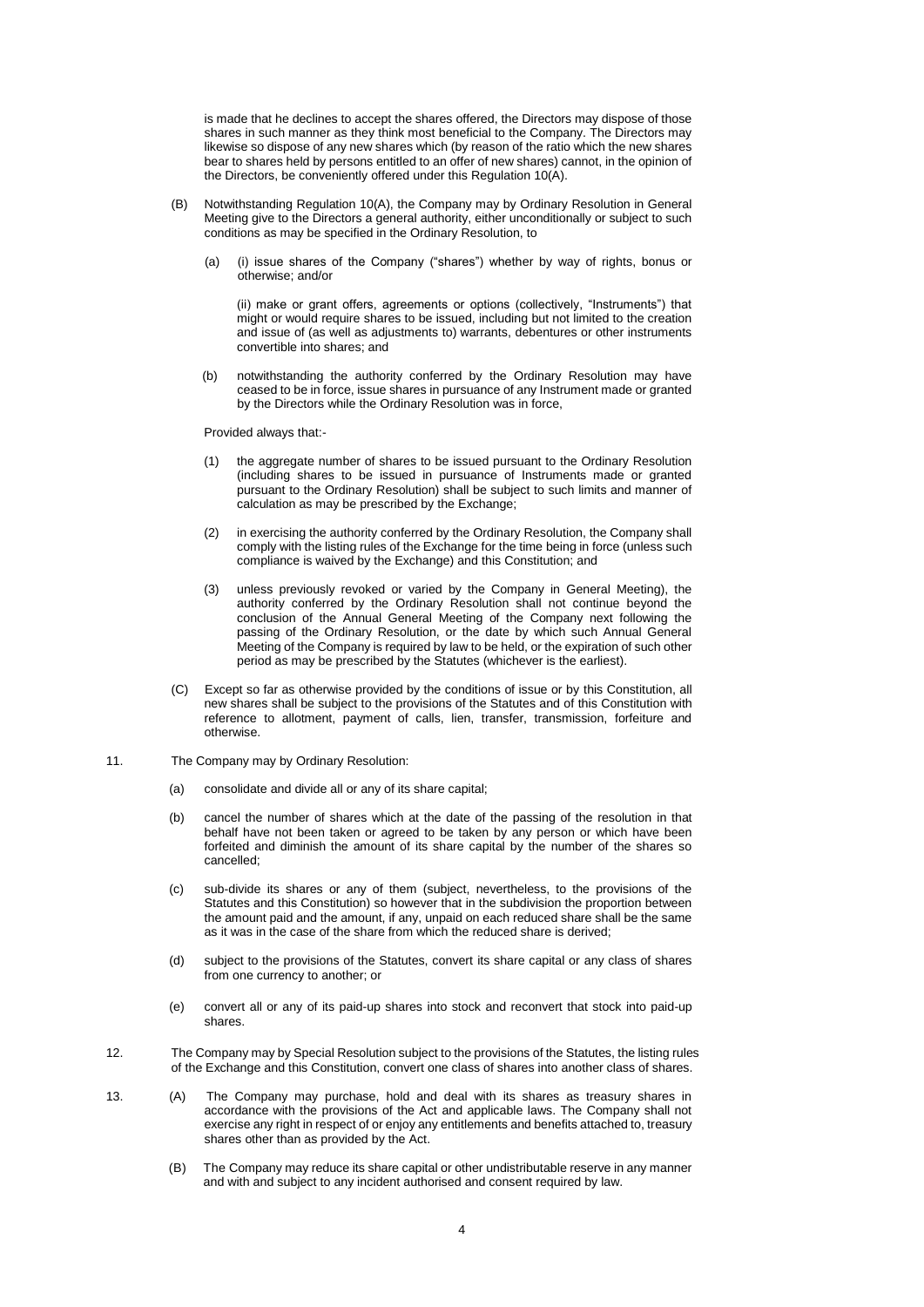(C) The Company may, subject to and in accordance with the Act, purchase or otherwise acquire shares in the issued share capital of the Company on such terms and in such manner as the Company may from time to time think fit. If required by the Act, any share which is so purchased or acquired by the Company shall, unless held as treasury shares in accordance with the Act, be deemed to be cancelled immediately on purchase or acquisition by the Company. On the cancellation of any share as aforesaid, the rights and privileges attached to that share shall expire. In any other instance, the Company may deal with any such share which is so purchased or acquired by it in such manner as may be permitted by, and in accordance with the Act. Without prejudice to the generality of the foregoing, upon cancellation of any share purchased or otherwise acquired by the Company pursuant to this Constitution, the number of issued shares of the Company shall be diminished by the number of the shares so cancelled, and, where any such cancelled share was purchased or acquired out of the capital of the Company, the amount of share capital of the Company shall be reduced accordingly.

### **SHARES**

- 14. Except as required by law, no person shall be recognised by the Company as holding any share upon any trust, and the Company shall not be bound by or compelled in any way to recognise any equitable, contingent, future or partial interest in any share, or any interest in any fractional part of a share, or (except only as by this Constitution or by law otherwise provided) any other right in respect of any share, except an absolute right to the entirety thereof in the person (other than the Depository) entered in the Register of Members as the registered holder thereof or (as the case may be) person whose name is entered in the Depository Register in respect of that share.
- 15. Without prejudice to any special rights previously conferred on the holders of any shares or class of shares for the time being issued, any share in the Company may be issued with such preferred, deferred or other special rights, or subject to such restrictions, whether as regards dividend, return of capital, voting or otherwise, as the Company may from time to time by Ordinary Resolution, or if required by the Act, by Special Resolution, determine (or, in the absence of any such determination, as the Directors may determine) and subject to the provisions of the Statutes, the Company may issue preference shares which are, or at the option of the Company are liable, to be redeemed.
- 16. Subject to the provisions of this Constitution and of the Statutes relating to authority, pre-emption rights and otherwise and of any resolution of the Company in a General Meeting passed pursuant thereto, all unissued shares shall be at the disposal of the Directors and they may allot (with or without conferring a right of renunciation), grant options over or otherwise dispose of them to such persons, at such times and on such terms as they think proper.
- 17. The Company may pay commissions or brokerage on any issue of shares at such rate or amount and in such manner as the Directors may deem fit. Such commissions or brokerage may be satisfied by the payment of cash or the allotment of fully or partly paid shares or partly in one way and partly in the other.
- 18. Subject to the terms and conditions of any application for shares, the Directors shall allot shares applied for within ten market days of the closing date (or such other period as may be approved by the Exchange) of any such application. The Directors may, at any time after the allotment of any share but before any person has been entered in the Register of Members as the holder or (as the case may be) before that share is entered against the name of a Depositor in the Depository Register, recognise a renunciation thereof by the allottee in favour of some other person and may accord to any allottee of a share a right to effect such renunciation upon and subject to such terms and conditions as the Directors may think fit to impose.

# **SHARE CERTIFICATES**

- 19. Every share certificate shall be issued under the Seal (if provided for by the Directors under Regulation 119), and shall specify the number and class of shares to which it relates, whether the shares are fully or partly paid up, and the amount (if any) unpaid thereon, or such other information as may be prescribed by law from time to time. No certificate shall be issued representing shares of more than one class.
- 20. (A) The Company shall not be bound to register more than three persons as the registered joint holders of a share except in the case of executors, trustees or administrators of the estate of a deceased member.
	- (B) In the case of a share registered jointly in the names of several persons, the Company shall not be bound to issue more than one certificate therefor and delivery of a certificate to any one of the registered joint holders shall be sufficient delivery to all.
- 21. Subject to the payment of all or any part of the stamp duty payable (if any) on each share certificate prior to the delivery thereof which the Directors in their absolute discretion may require, every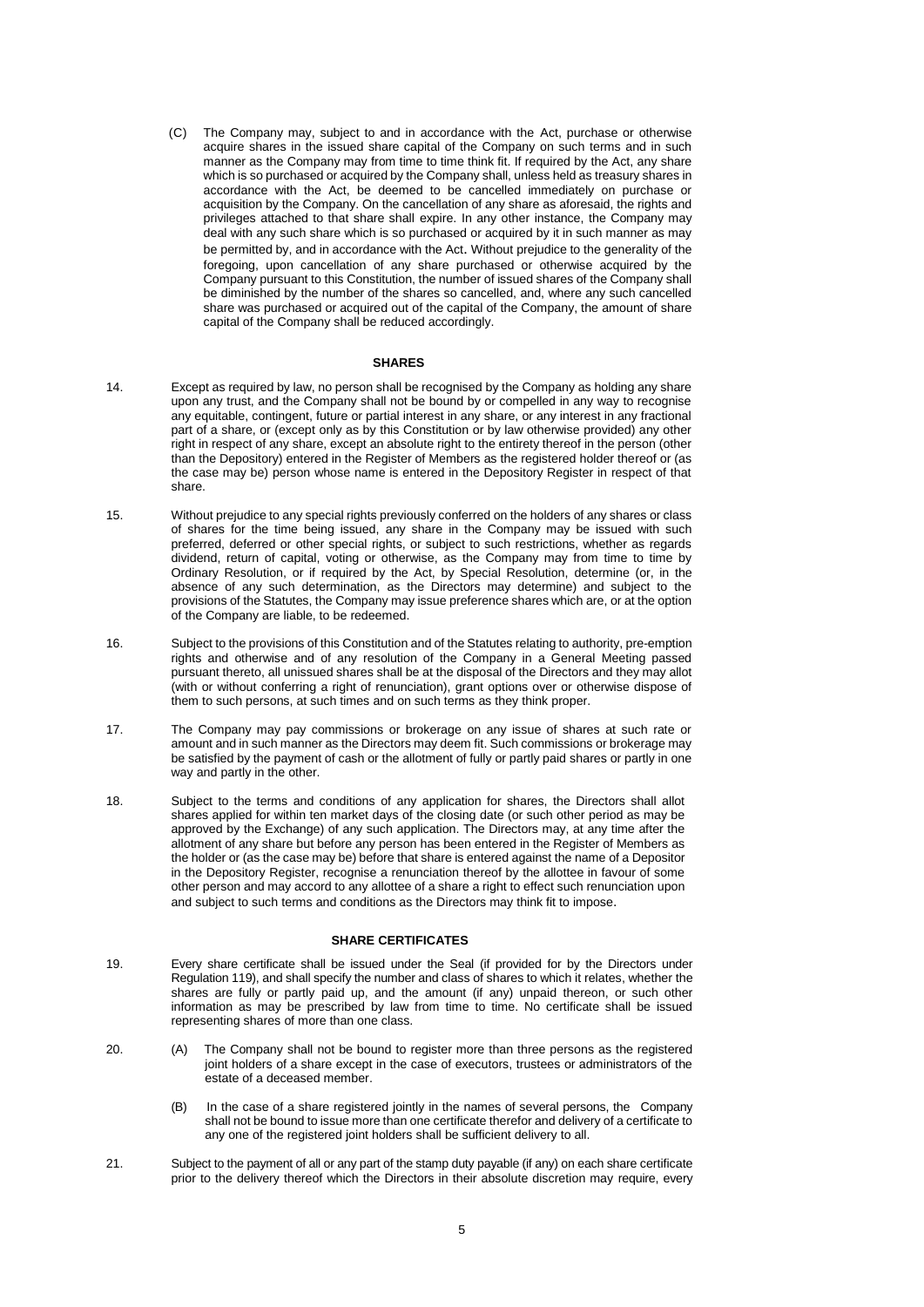person whose name is entered as a member in the Register of Members shall be entitled to receive within ten market days (or such other period as may be approved by the Exchange) of the closing date of any application for shares or, as the case may be, the date of lodgement of a registrable transfer, one certificate for all his shares of any one class or several certificates in reasonable denominations each for a part of the shares so allotted or transferred. Where such a member transfers part only of the shares comprised in a certificate, the old certificate shall be cancelled and a new certificate or certificate(s) for the balance of such shares issued in lieu thereof and such member shall pay a maximum fee of \$2 for each new certificate or such other fee as the Directors may from time to time determine having regard to any limitation thereof as may be prescribed by the Exchange.

- 22. (A) Any two or more certificates representing shares of any one class held by any person whose name is entered in the Register of Members may at his request be cancelled and a single new certificate for such shares issued in lieu without charge.
	- (B) If any person whose name is entered in the Register of Members shall surrender for cancellation a share certificate representing shares held by him and request the Company to issue in lieu two or more share certificates representing such shares in such proportions as he may specify, the Directors may, if they think fit, comply with such request. Such person shall (unless such fee is waived by the Directors) pay a maximum fee of \$2 for each share certificate issued in lieu of a share certificate surrendered for cancellation or such other fee as the Directors may from time to time determine having regard to any limitation thereof as may be prescribed by the Exchange.
	- (C) In the case of shares registered jointly in the names of several persons, any such request may be made by any one of the registered joint holders.
- 23. Subject to the provisions of the Statutes, if any share certificates shall be defaced, worn-out, destroyed, lost or stolen, it may be renewed on such evidence being produced and a letter of indemnity (if required) being given by the shareholder, transferee, person entitled, purchaser, member firm or member company of the Exchange or on behalf of its or their client or clients as the Directors of the Company shall require, and (in case of defacement or wearing out) on delivery up of the old certificate and in any case on payment of such sum not exceeding \$2 as the Directors may from time to time require together with the amount of the proper duty with which such share certificate is chargeable under any law for the time being in force relating to stamps. In the case of destruction, loss or theft, a shareholder or person entitled to whom such renewed certificate is given shall also bear the loss and pay to the Company all expenses incidental to the investigations by the Company of the evidence of such destruction or loss.

### **CALLS ON SHARES**

- 24. The Directors may from time to time make calls upon the members in respect of any moneys unpaid on their shares but subject always to the terms of issue of such shares. A call shall be deemed to have been made at the time when the resolution of the Directors authorising the call was passed and may be made payable by instalments.
- 25. Each member shall (subject to receiving at least fourteen days' notice specifying the time or times and place of payment) pay to the Company at the time or times and place so specified the amount called on his shares. The joint holders of a share shall be jointly and severally liable to pay all calls in respect thereof. A call may be revoked or postponed as the Directors may determine.
- 26. If a sum called in respect of a share is not paid before or on the day appointed for payment thereof, the person from whom the sum is due shall pay interest on the sum from the day appointed for payment thereof to the time of actual payment at such rate (not exceeding ten per cent. per annum) as the Directors determine but the Directors shall be at liberty in any case or cases to waive payment of such interest wholly or in part.
- 27. Any sum which by the terms of issue of a share becomes payable upon allotment or at any fixed date shall for all the purposes of this Constitution be deemed to be a call duly made and payable on the date on which by the terms of issue the same becomes payable. In case of non-payment, all the relevant provisions of this Constitution as to payment of interest and expenses, forfeiture or otherwise shall apply as if such sum had become payable by virtue of a call duly made and notified.
- 28. The Directors may on the issue of shares differentiate between the holders as to the amount of calls to be paid and the times of payment.
- 29. The Directors may, if they think fit, receive from any member willing to advance the same all or any part of the moneys uncalled and unpaid upon the shares held by him and such payment in advance of calls shall extinguish pro tanto the liability upon the shares in respect of which it is made and upon the moneys so received (until and to the extent that the same would but for such advance become payable) the Company may pay interest at such rate (not exceeding eight per cent. per annum) as the member paying such sum and the Directors may agree. Capital paid on shares in advance of calls shall not, while carrying interest, confer a right to participate in profits.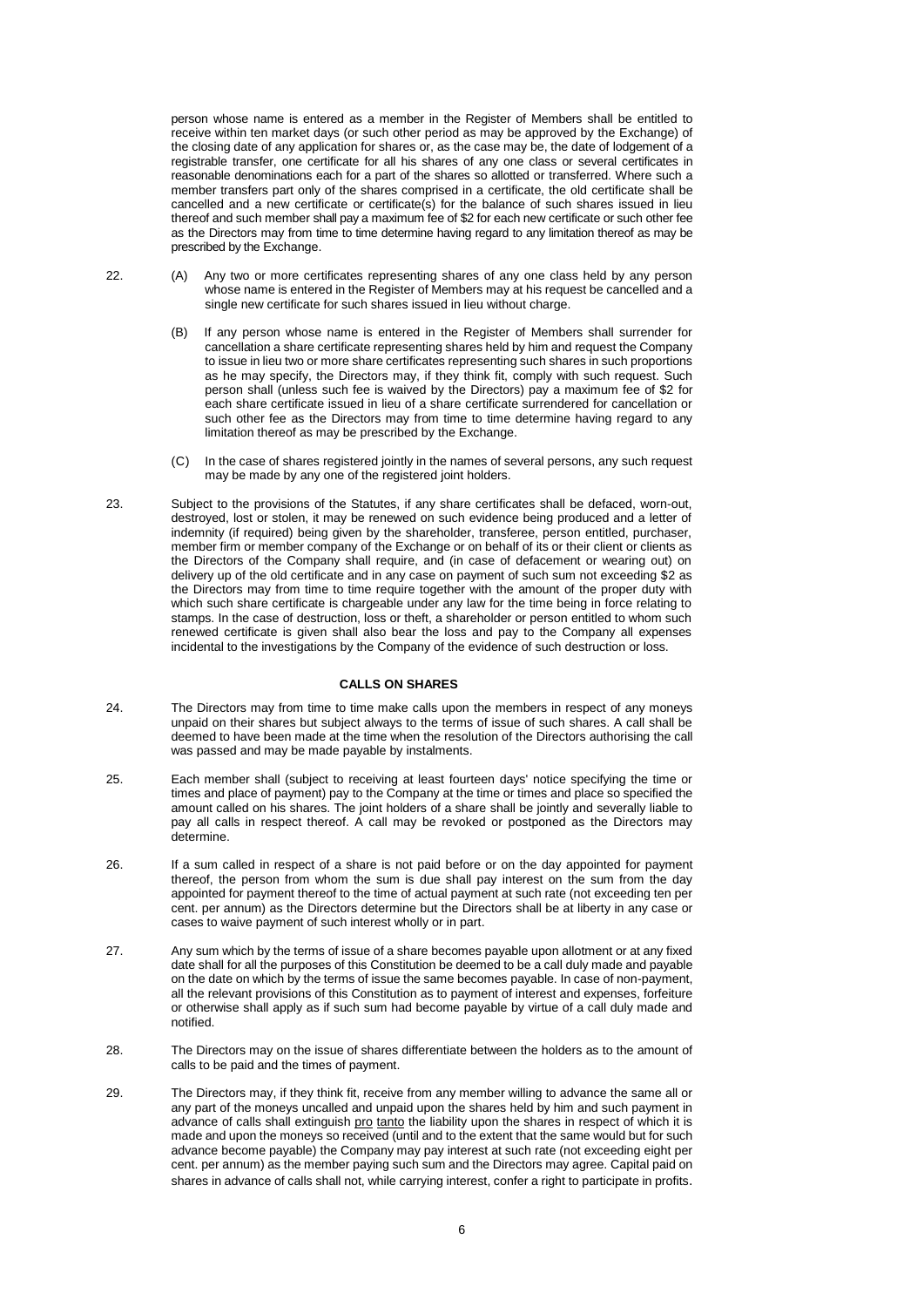#### **FORFEITURE AND LIEN**

- 30. If a member fails to pay in full any call or instalment of a call on the due date for payment thereof, the Directors may at any time thereafter serve a notice on him requiring payment of so much of the call or instalment as is unpaid together with any interest which may have accrued thereon and any expenses incurred by the Company by reason of such non-payment.
- 31. The notice shall name a further day (not being less than fourteen days from the date of service of the notice) on or before which and the place where the payment required by the notice is to be made, and shall state that in the event of non-payment in accordance therewith, the shares on which the call has been made will be liable to be forfeited.
- 32. If the requirements of any such notice as aforesaid are not complied with, any share in respect of which such notice has been given may at any time thereafter, before payment of all calls and interest and expenses due in respect thereof has been made, be forfeited by a resolution of the Directors to that effect. Such forfeiture shall include all dividends declared in respect of the forfeited share and not actually paid before forfeiture. The Directors may accept a surrender of any share liable to be forfeited hereunder.
- 33. A share so forfeited or surrendered shall become the property of the Company and may be sold, re-allotted or otherwise disposed of either to the person who was before such forfeiture or surrender the holder thereof or entitled thereto or to any other person upon such terms and in such manner as the Directors shall think fit and at any time before a sale, re-allotment or disposition, the forfeiture or surrender may be cancelled on such terms as the Directors think fit. The Directors may, if necessary, authorise some person to transfer or effect the transfer of a forfeited or surrendered share to any such other person as aforesaid.
- 34. A member whose shares have been forfeited or surrendered shall cease to be a member in respect of the shares but shall notwithstanding the forfeiture or surrender remain liable to pay to the Company all moneys which at the date of forfeiture or surrender were presently payable by him to the Company in respect of the shares with interest thereon at eight per cent. per annum (or such lower rate as the Directors may determine) from the date of forfeiture or surrender until payment and the Directors may at their absolute discretion enforce payment without any allowance for the value of the shares at the time of forfeiture or surrender or waive payment in whole or in part.
- 35. The Company shall have a first and paramount lien on every share (not being a fully paid share) and on the dividends declared or payable. Provided that the Company's lien shall be restricted to unpaid calls and instalments upon the specific shares in respect of which such monies are due and unpaid and to such amounts as the Company may be called upon by law to pay in respect of the shares of the member or deceased member. The Directors may waive any lien which has arisen and may resolve that any share shall for some limited period be exempt wholly or partially from the provisions of this Regulation.
- 36. The Company may sell in such manner as the Directors think fit any share on which the Company has a lien, but no sale shall be made unless some sum in respect of which the lien exists is presently payable nor until the expiration of fourteen days after a notice in writing stating and demanding payment of the sum presently payable and giving notice of intention to sell in default shall have been given to the holder for the time being of the share or the person entitled thereto by reason of his death or bankruptcy.
- 37. The residue of the proceeds of such sale pursuant to Regulation 36 after the satisfaction of the unpaid calls and accrued interest and expenses of such sale shall be paid to the person entitled to the shares at the time of the sale or to his executors, administrators or assigns, or as he may direct. For the purpose of giving effect to any such sale, the Directors may authorise some person to transfer or effect the transfer of the shares sold to the purchaser.
- 38. A statutory declaration in writing that the declarant is a Director or the Secretary of the Company and that a share has been duly forfeited or surrendered or sold or disposed to satisfy a lien of the Company on a date stated in the declaration shall be conclusive evidence of the facts therein stated as against all persons claiming to be entitled to the share. Such declaration and the receipt of the Company for the consideration (if any) given for the share on the sale, re-allotment or disposal thereof together (where the same be required) with the share certificate delivered to a purchaser (or where the purchaser is a Depositor, to the Depository) or its nominee (as the case may be) or allottee thereof shall (subject to the execution of a transfer if the same is required) constitute a good title to the share and the share shall be registered in the name of the person to whom the share is sold, re-allotted or disposed of or, where such person is a Depositor, the Company shall procure that his name be entered in the Depository Register in respect of the share so sold, re-allotted or disposed of. Such person shall not be bound to see to the application of the purchase money (if any) nor shall his title to the share be affected by any irregularity or invalidity in the proceedings relating to the forfeiture, surrender, sale, re-allotment or disposal of the share.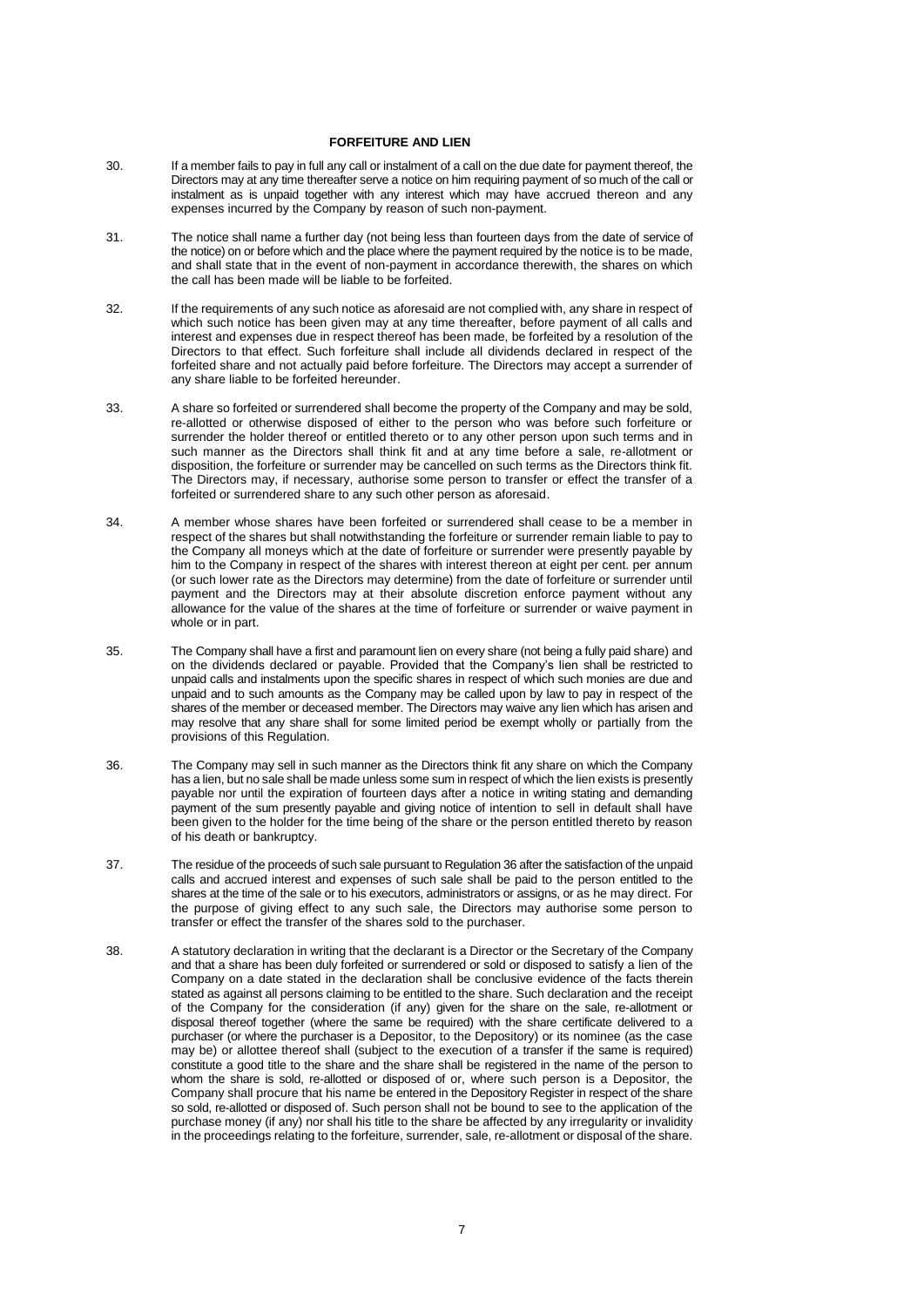## **TRANSFER OF SHARES**

- 39. All transfers of the legal title in shares may be effected by the registered holders thereof by transfer in writing in the form for the time being approved by the Exchange, or in any other form acceptable to the Directors. The instrument of transfer of any share shall be signed by or on behalf of both the transferor and the transferee and be witnessed; Provided always that an instrument of transfer in respect of which the transferee is the Depository or its nominee (as the case may be) shall be effective although not signed or witnessed by or on behalf of the Depository or its nominee (as the case may be). The transferor shall remain the holder of the shares concerned until the name of the transferee is entered in the Register of Members in respect thereof.
- 40. The Register of Members may be closed at such times and for such period as the Directors may from time to time determine Provided always that such Register shall not be closed for more than thirty days in any calendar year Provided always that the Company shall give prior notice of such closure as may be required to the Exchange, stating the period and purpose or purposes for which the closure is made.
- 41. (A) There shall be no restriction on the transfer of fully paid up shares (except where required by law or the Rules, Bye-Laws or listing rules of the Exchange) but the Directors may in their discretion decline to register any transfer of shares upon which the Company has a lien and in the case of shares not fully paid up, may refuse to register a transfer to a transferee of whom they do not approve (except where such refusal to register contravenes the listing rules of the Exchange) Provided always that in the event of the Directors refusing to register a transfer of shares, they shall within ten market days beginning with the day on which the application for a transfer of shares was made, serve a notice in writing to the applicant stating the facts which are considered to justify the refusal as required by the Statutes.
	- (B) The Directors may in their sole discretion refuse to register any instrument of transfer of shares unless:
		- (a) the instrument of transfer is duly stamped and such fee not exceeding \$2 is paid to the Company in respect thereof;
		- (b) the instrument of transfer is deposited at the Office or at such other place (if any) as the Directors may appoint accompanied by the certificates of the shares to which it relates, and such other evidence as the Directors may reasonably require to show the right of the transferor to make the transfer and, if the instrument of transfer is executed by some other person on his behalf, the authority of the person so to do;
		- (c) the instrument of transfer is in respect of only one class of shares; and
		- (d) the amount of the proper duty (if any) with which each instrument of transfer is chargeable under any law for the time being in force relating to stamps is paid.
	- (C) No share shall in any circumstances be transferred to any infant, bankrupt or mentally disordered person but nothing herein contained shall be construed as imposing on the Company any liability in respect of the registration of such transfer if the Company has no actual knowledge of the same. Nothing in this Regulation 41(C) shall preclude the Directors from recognising a renunciation of the allotment of any share by the allottee in favour of some other person.
- 42. If the Directors refuse to register a transfer of any shares, they shall within thirty days after the date on which the transfer was lodged with the Company send to the transferor and the transferee notice of the refusal as required by the Statutes.
- 43. All instruments of transfer which are registered may be retained by the Company.
- 44. There shall be paid to the Company in respect of the registration of any instrument of transfer or probate or letters of administration or certificate of marriage or death or stop notice or power of attorney or other document relating to or affecting the title to any shares or otherwise for making any entry in the Register of Members affecting the title to any shares such fee not exceeding \$2 as the Directors may from time to time require or prescribe.
- 45. The Company shall be entitled to destroy all instruments of transfer which have been registered at any time after the expiration of six years from the date of registration thereof and all dividend mandates and notifications of change of address at any time after the expiration of six years from the date of recording thereof and all share certificates which have been cancelled at any time after the expiration of six years from the date of the cancellation thereof and it shall conclusively be presumed in favour of the Company that every entry in the Register of Members purporting to have been made on the basis of an instrument of transfer or other document so destroyed was duly and properly made and every instrument of transfer so destroyed was a valid and effective instrument duly and properly registered and every share certificate duly and properly cancelled and every other document hereinbefore mentioned so destroyed was a valid and effective document in accordance with the recorded particulars thereof in the books or records of the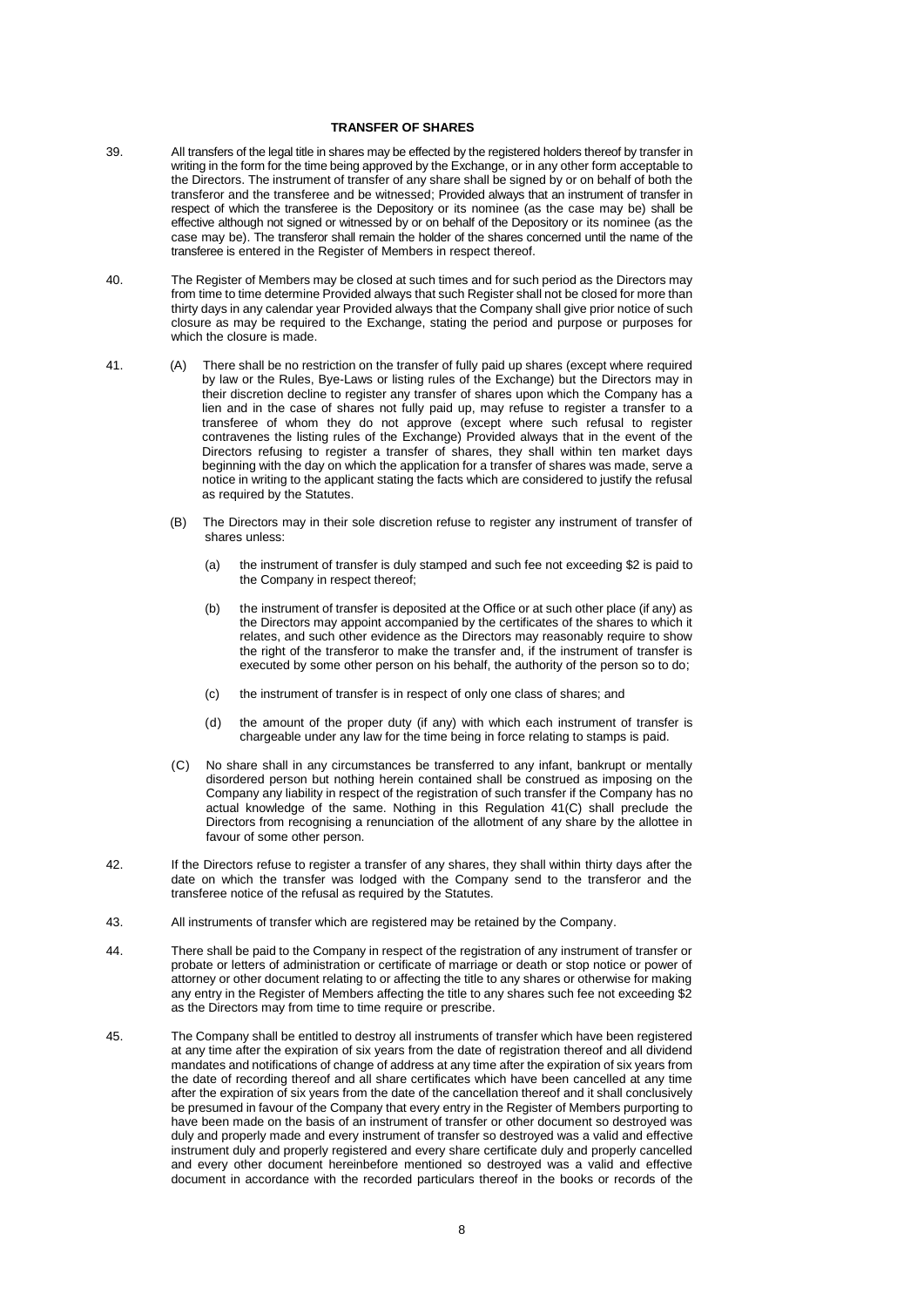Company; Provided always that:

- (a) the provisions aforesaid shall apply only to the destruction of a document in good faith and without notice of any claim (regardless of the parties thereto) to which the document might be relevant;
- (b) nothing herein contained shall be construed as imposing upon the Company any liability in respect of the destruction of any such document earlier than as aforesaid or in any other circumstances which would not attach to the Company in the absence of this Regulation; and
- (c) references herein to the destruction of any document include references to the disposal thereof in any manner.

### **TRANSMISSION OF SHARES**

- 46. (A) In the case of the death of a member whose name is entered in the Register of Members, the survivors or survivor where the deceased was a joint holder, and the executors or administrators of the deceased where he was a sole or only surviving holder, shall be the only person(s) recognised by the Company as having any title to his interest in the shares.
	- (B) In the case of the death of a member who is a Depositor, the survivor or survivors where the deceased is a joint holder, and the executors or administrators of the deceased where he was a sole or only surviving holder and where such executors or administrators are entered in the Depository Register in respect of any shares of the deceased member, shall be the only person(s) recognised by the Company as having any title to his interest in the shares.
	- (C) Nothing in this Regulation shall release the estate of a deceased holder (whether sole or joint) from any liability in respect of any share held by him.
- 47. Any of the following persons:
	- (1) any person becoming entitled to a share in consequence of the death or bankruptcy of a registered holder of a share;
	- (2) any guardian of an infant becoming entitled to the legal title in a share and whose name is entered in the Register of Members; and
	- (3) any person as properly has the management of the estate of a Member whose name is entered in the Register of Members and who is mentally disordered,

shall, upon producing such evidence of his title as the Directors may require to show his legal title to the share, have the right either to be registered himself as the holder of the share, upon giving to the Company notice in writing of such desire, or to make such transfer thereof to some other person, All the limitations, restrictions and provisions of this Constitution relating to the right to transfer and the registration of transfers of shares shall be applicable to any such notice or transfer as aforesaid as if the death, bankruptcy or mental disorder of the person whose name is entered in the Register of Members had not occurred and the notice or transfer were a transfer executed by such person.

48. Save as otherwise provided by or in accordance with this Constitution, a person becoming entitled to a share pursuant to Regulation 46(A) or (B) or Regulation 47 (upon supplying to the Company such evidence as the Directors may reasonably require to show his title to the share) shall be entitled to the same dividends and other advantages as those to which he would be entitled if he were the member in respect of the share except that he shall not be entitled in respect thereof (except with the authority of the Directors) to exercise any right conferred by membership in relation to meetings of the Company until he shall have been registered as a member in the Register of Members or his name shall have been entered in the Depository Register in respect of the share.

#### **STOCK**

- 49. The Company may from time to time by Ordinary Resolution convert any paid-up shares into stock and may from time to time by like resolution reconvert any stock into paid-up shares.
- 50. The holders of stock may transfer the same or any part thereof in the same manner and subject to the same Regulations and subject to which the shares from which the stock arose might previously to conversion have been transferred (or as near thereto as circumstances admit) but no stock shall be transferable except in such units (not being greater than the amount paid up on the shares from which the stock arose) as the Directors may from time to time determine.
- 51. The holders of stock shall, according to the number of stock units held by them, have the same rights, privileges and advantages as regards dividend, return of capital, voting and other matters, as if they held the shares from which the stock arose, but no such privilege or advantage (except as regards participation in the profits or assets of the Company) shall be conferred by an amount of stock which would not, if existing in shares, have conferred such privilege or advantage; and no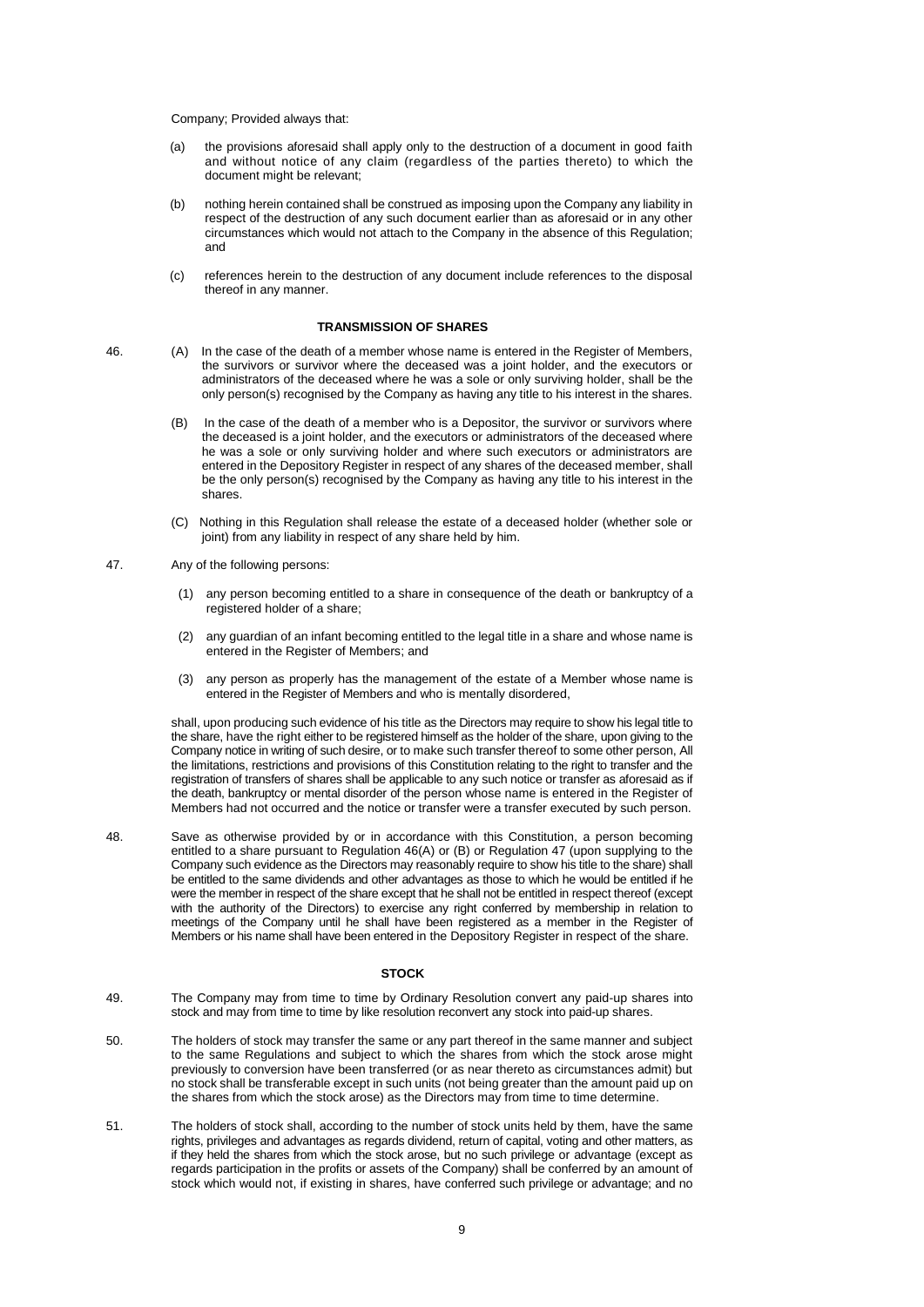such conversion shall affect or prejudice any preference or other special privileges attached to the shares so converted.

#### **GENERAL MEETINGS**

- 52. Save as otherwise permitted under the Act, an Annual General Meeting shall be held once in every year, at such time (within a period of not more than fifteen months after the holding of the last preceding Annual General Meeting, unless the Registrar authorises an extension of time to hold such General Meetings or as otherwise permitted by the Act and applicable laws and rules) and place as may be determined by the Directors. All other General Meetings shall be called Extraordinary General Meetings.
- 53. The Directors may whenever they think fit, and shall on requisition in accordance with the Statutes, proceed with proper expedition to convene an Extraordinary General Meeting.

#### **NOTICE OF GENERAL MEETINGS**

- 54. Any General Meeting at which it is proposed to pass a Special Resolution or (save as provided by the Statutes) a resolution of which special notice has been given to the Company, shall be called by twenty-one days' notice in writing at the least (excluding the date of notice and the date of meeting) and an Annual General Meeting and any other Extraordinary General Meeting by fourteen days' notice in writing at the least (excluding the date of notice and the date of meeting). The period of notice shall in each case be exclusive of the day on which it is served or deemed to be served and of the day on which the meeting is to be held and shall be given in manner hereafter mentioned to all members other than such as are not under the provisions of this Constitution entitled to receive such notices from the Company; Provided also that the accidental omission to give notice to or the non-receipt of notice by any person entitled thereto shall not invalidate the proceedings at any General Meeting. At least fourteen days' notice of any General Meeting shall be given by advertisement in the daily press and in writing to the Exchange. Provided always that a General Meeting notwithstanding that it has been called by a shorter notice than that specified above shall be deemed to have been duly called if it is so agreed:-
	- (a) in the case of an Annual General Meeting by all the members entitled to attend and vote thereat; and
	- (b) in the case of an Extraordinary General Meeting by a majority in number of the members having a right to attend and vote thereat, being a majority together holding not less than 95 per cent. of the total voting rights of all the members having a right to vote at that meeting.

Provided also that the accidental omission to give notice to or the non-receipt of notice by any person entitled thereto shall not invalidate the proceedings at any General Meeting. So long as the shares in the Company are listed on the Exchange, at least fourteen days' notice of any General Meeting shall be given by advertisement in the daily press and in writing to the **Exchange** 

- 55. (A) Every notice calling a General Meeting shall specify the place and the day and hour of the meeting, and there shall appear with reasonable prominence in every notice a statement that a member entitled to attend and vote is entitled to appoint a proxy to attend and vote instead of him and that a proxy need not be a member of the Company.
	- (B) In the case of an Annual General Meeting, the notice shall also specify the meeting as such.
	- In the case of any General Meeting at which business other than routine business is to be transacted, the notice shall specify the general nature of such business; and if any resolution is to be proposed as a Special Resolution, the notice shall contain a statement to that effect.
- 56. Routine business shall mean and include only business transacted at an Annual General Meeting of the following classes, that is to say:
	- (a) declaring dividends;
	- (b) receiving and adopting financial statements, the Directors' statement, the Auditor's report and other documents required to be attached to the financial statements;
	- (c) appointing or re-appointing Directors to fill vacancies arising at the meeting on retirement whether by rotation or otherwise;
	- (d) appointing or re-appointing the Auditor;
	- (e) fixing the remuneration of the Auditor or determining the manner in which such remuneration is to be fixed; and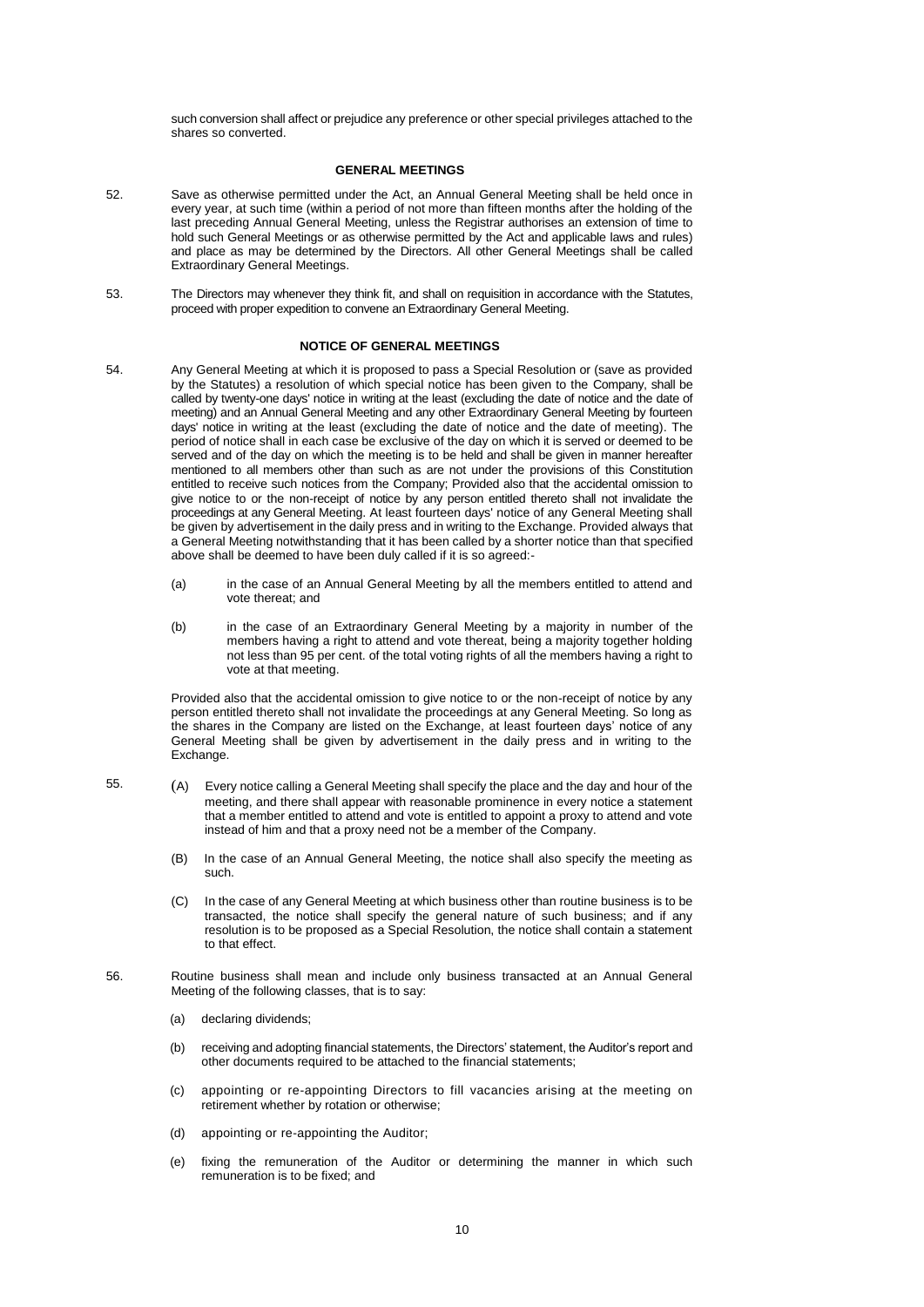- (f) fixing the fees of the Directors proposed to be passed under Regulation 82.
- 57. Any notice of a General Meeting to consider special business shall be accompanied by a statement regarding the effect of any proposed resolution on the Company in respect of such special business.

#### **PROCEEDINGS AT GENERAL MEETINGS**

- 58. The Chairman of the Board of Directors, failing whom the Deputy Chairman, shall preside as chairman at a General Meeting. If there be no such Chairman or Deputy Chairman, or if at any meeting neither be present within five minutes after the time appointed for holding the meeting and willing to act, the Directors present shall choose one of their number (or, if no Director be present or if all the Directors present decline to take the chair, the members present shall choose one of their number) to be chairman of the meeting.
- 59. No business other than the appointment of a chairman shall be transacted at any General Meeting unless a quorum is present at the time when the meeting proceeds to business. Save as herein otherwise provided, the quorum at any General Meeting shall be two or more members present in person or by proxy. Provided always that (i) a proxy representing more than one member shall only count as one member for the purpose of determining the quorum; and (ii) where a member is represented by more than one proxy such proxies shall count as only one member for the purpose of determining the quorum.
- 60. If within thirty minutes from the time appointed for a General Meeting (or such longer interval as the chairman of the meeting may think fit to allow) a quorum is not present, the meeting, if convened on the requisition of members, shall be dissolved. In any other case, it shall stand adjourned to the same day in the next week (or if that day is a public holiday, then to the next business day following that public holiday) at the same time and place or such other day, time or place as the Directors may by not less than ten days' notice appoint. At the adjourned meeting, any one or more members present in person or by proxy shall be a quorum.
- 61. The chairman of any General Meeting at which a quorum is present may with the consent of the meeting (and shall if so directed by the meeting) adjourn the meeting from time to time (or sine die) and from place to place, but no business shall be transacted at any adjourned meeting except business which might lawfully have been transacted at the meeting from which the adjournment took place. Where a meeting is adjourned sine die, the time and place for the adjourned meeting shall be fixed by the Directors. When a meeting is adjourned for thirty days or more or sine die, not less than seven days' notice of the adjourned meeting shall be given in like manner as in the case of the original meeting.
- 62. Save as hereinbefore expressly provided, it shall not be necessary to give any notice of an adjournment or of the business to be transacted at an adjourned meeting.
- 63. If an amendment shall be proposed to any resolution under consideration but shall in good faith be ruled out of order by the chairman of the meeting, the proceedings on the substantive resolution shall not be invalidated by any error in such ruling. In the case of a resolution duly proposed as a Special Resolution, no amendment thereto (other than a mere clerical amendment to correct a patent error) may in any event be considered or voted upon.
- 64. (A) So long as the shares in the Company are listed on the Exchange, if required by the listing rules of the Exchange, all resolutions at General Meetings shall be voted by poll (unless such requirement is waived by the Exchange).
	- (B) Subject to Regulation 64(A), at any General Meeting, a resolution put to the vote of the meeting shall be decided on a show of hands unless a poll is (before or on the declaration of the result of the show of hands) demanded by:
		- (a) the chairman of the meeting; or
		- (b) not less than two members present in person or by proxy and entitled to vote; or
		- (c) a member present in person or by proxy and representing not less than five per cent. of the total voting rights of all the members having the right to vote at the meeting; or
		- (d) a member present in person or by proxy and holding shares in the Company conferring a right to vote at the meeting and being shares on which an aggregate sum has been paid up equal to not less than five per cent. of the total sum paid on all the shares conferring that right (excluding treasury shares).
- 65. A demand for a poll made pursuant to Regulation 64(B) may be withdrawn only with the approval of the chairman of the meeting and any such demand shall not prevent the continuance of the meeting for the transaction of any business other than the question on which the poll has been demanded. Unless a poll is demanded, a declaration by the chairman of the meeting that a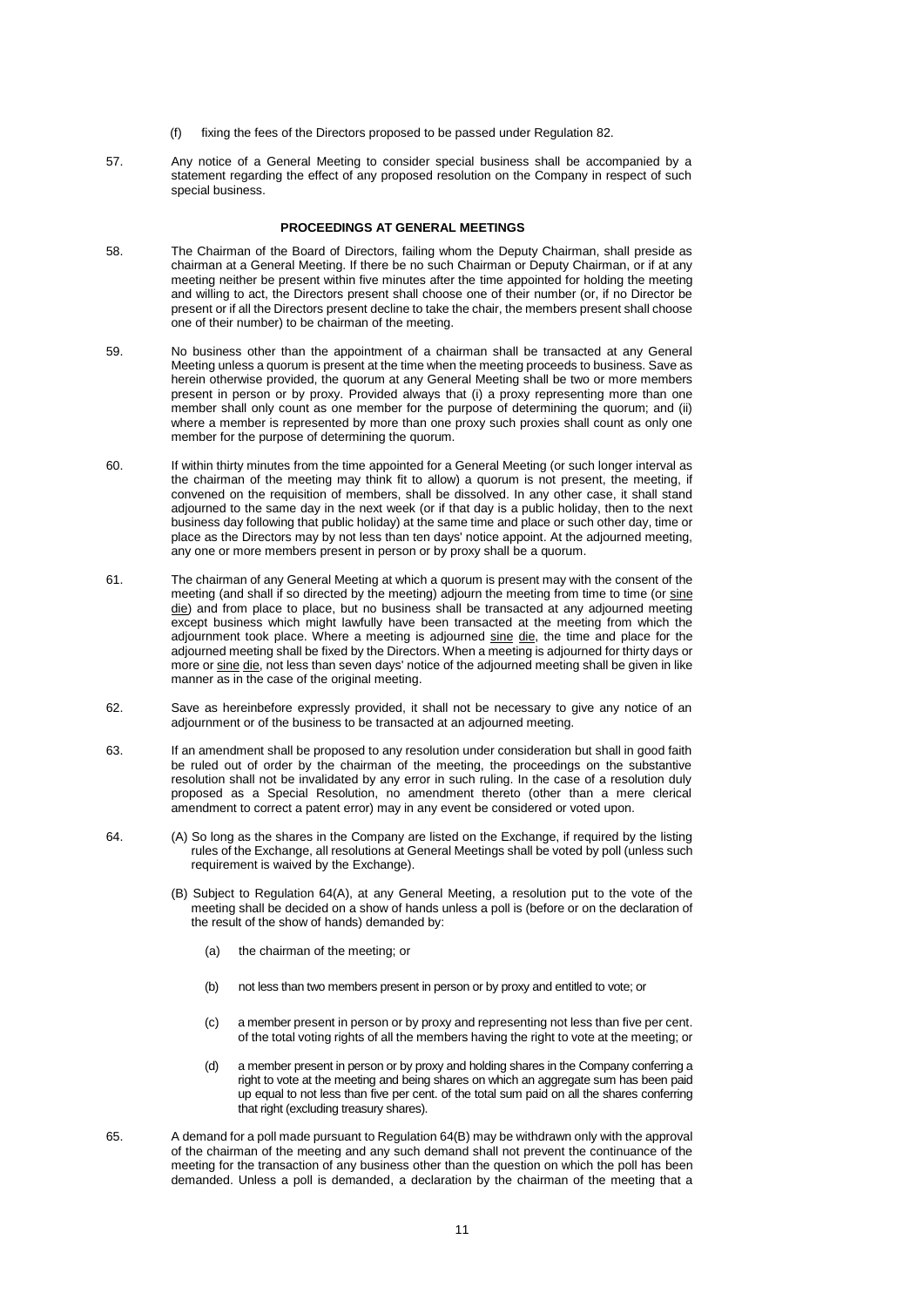resolution has been carried, or carried unanimously, or by a particular majority, or lost, and an entry to that effect in the minute book, shall be conclusive evidence of that fact without proof of the number or proportion of the votes recorded for or against such resolution. Where a poll is taken, it shall be taken in such manner (including the use of ballot or voting papers) as the chairman of the meeting may direct, and the result of the poll shall be deemed to be the resolution of the meeting at which the poll was taken. The chairman of the meeting may (and, if required by the listing rules of the Exchange or if so directed by the meeting shall) appoint scrutineers and may adjourn the meeting to some place and time fixed by him for the purpose of declaring the result of the poll.

- 66. In the case of an equality of votes, whether on a show of hands or on a poll, the chairman of the meeting at which the poll or show of hands takes place shall be entitled to a casting vote.
- 67. A poll on the choice of a chairman or on a question of adjournment shall be taken immediately. A poll demanded on any other question shall be taken either immediately or at such subsequent time (not being more than thirty days from the date of the meeting) and place as the chairman may direct. No notice need be given of a poll not taken immediately.

#### **VOTES OF MEMBERS**

- 68. (A) Subject and without prejudice to any special privileges or restrictions as to voting for the time being and to Regulation 6(c), each member entitled to vote may vote in person or by proxy. Every member who is present in person or by proxy shall;-
	- (a) on a poll, have one vote for every share which he holds or represents; and
	- (b) on a show of hands, have one vote, Provided always that:-
		- (i) in the case of a member who is not a relevant intermediary and who is represented by two proxies, only one of the two proxies as determined by that member or, failing such determination, by the chairman of the meeting (or by a person authorised by him) in his sole discretion shall be entitled to vote on a show of hands; and
		- (ii) in the case of a member who is a relevant intermediary and who is represented by two or more proxies, each proxy shall be entitled to vote on a show of hands. For the purpose of determining the number of votes which a member, being a Depositor, or his proxy may cast at any General Meeting on a poll, the reference to shares held or represented shall, in relation to shares of that Depositor, be the number of shares entered against his name in the Depository Register as at seventy-two hours before the time of the relevant General Meeting as certified by the Depository to the Company.
	- (B) Subject to these Regulations and the Statutes, the Directors may, at their sole discretion, approve and implement, subject to such security measures as may be deemed necessary or expedient, such voting methods to allow members who are unable to vote in person at any General Meeting the option to vote in absentia, including but not limited to voting by mail, electronic mail or facsimile.
- 69. In the case of joint holders of a share, any one of such persons may vote, but if more than one of such persons is present at a meeting, the vote of the senior who tenders a vote, whether in person or by proxy, shall be accepted to the exclusion of the votes of the other joint holders and for this purpose, seniority shall be determined by the order in which the names stand in the Register of Members or (as the case may be) the Depository Register in respect of the share.
- 70. Where in Singapore or elsewhere, a receiver or other person (by whatever name called) has been appointed by any court claiming jurisdiction In that behalf to exercise powers with respect to the property or affairs of any member on the ground (however formulated) of mental disorder, the Directors may in their absolute discretion, upon or subject to production of such evidence of the appointment as the Directors may require, permit such receiver or other person on behalf of such member to vote in person or by proxy at any General Meeting or to exercise any other right conferred by membership in relation to meetings of the Company.
- 71. A holder of ordinary shares shall be entitled to be present and to vote at any General Meeting in respect of any share or shares upon which all calls due to the Company have been paid.
- 72. No objection shall be raised as to the admissibility of any vote except at the meeting or adjourned meeting at which the vote objected to is or may be given or tendered and every vote not disallowed at such meeting shall be valid for all purposes. Any such objection shall be referred to the chairman of the meeting whose decision shall be final and conclusive.
- 73. On a poll, votes may be given personally or by proxy and a person entitled to more than one vote need not use all his votes or cast all the votes he uses in the same way.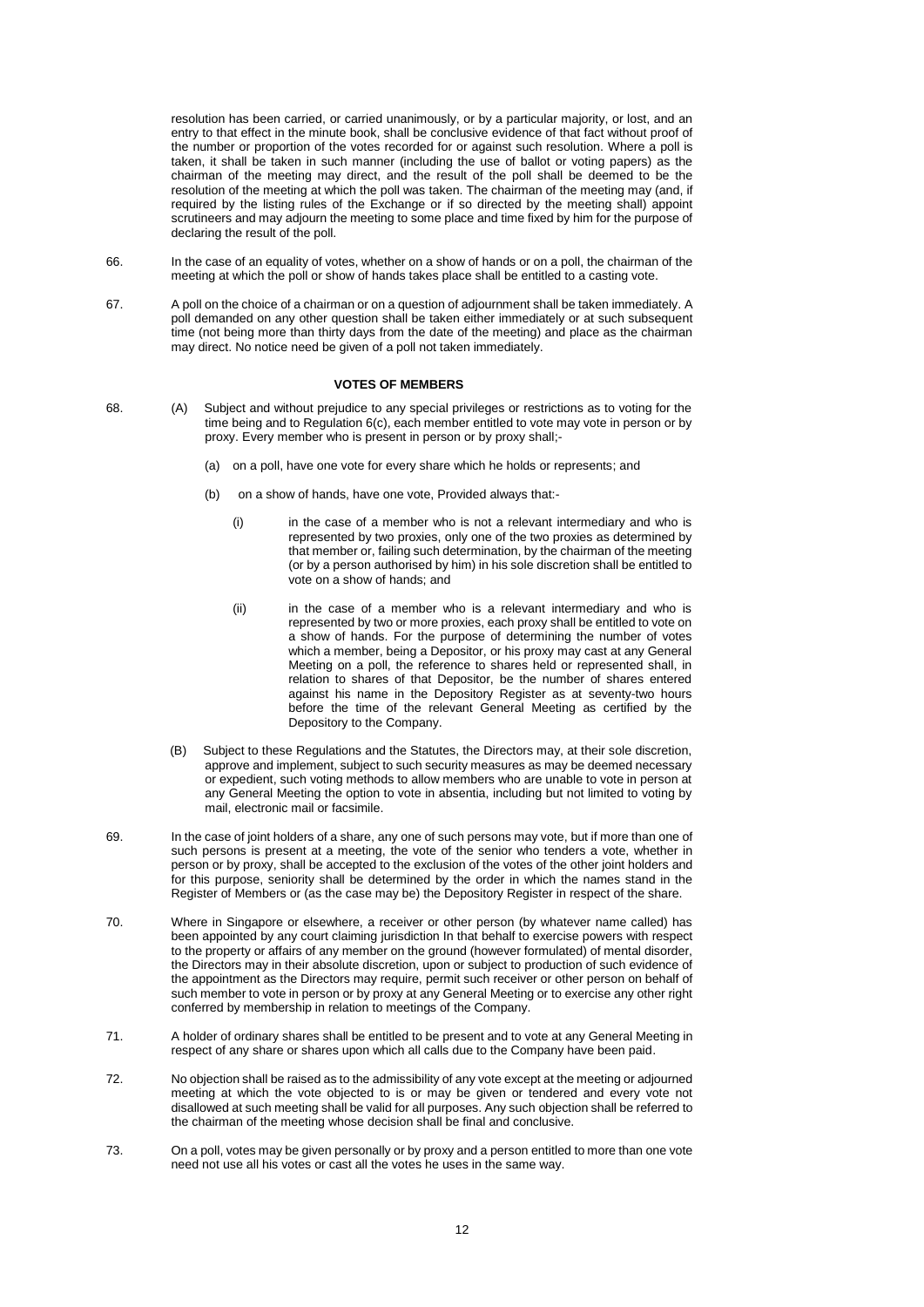- 74. (A) Save as otherwise provided in the Act:-
	- (a) a member who is not a relevant intermediary may appoint not more than two proxies to attend, speak and vote at the same General Meeting. Where such member's form of proxy appoints more than one proxy, the proxy form shall specify the proportion of the member's shareholding to be represented by each proxy in the proxy form and if no proportion is specified, the first-named proxy shall be deemed to represent one hundred per cent. of the shareholdings and the second- named proxy shall be deemed to be an alternate to the first named;
	- (b) a member who is a relevant intermediary may appoint more than two proxies to attend, speak and vote at the same General Meeting. Where such member's proxy form appoints more than two proxies, each proxy must be appointed to exercise the rights attached to a different share or shares held by such member, and the proxy form shall specify the number and class of shares in relation to which each proxy has been appointed. If the form does not specify the required information, the first named proxy shall be deemed to represent one hundred per cent. of the shareholding; and
	- (c) an instrument appointing a proxy shall be in such form as the Directors may from time to time approve, and shall allow a member appointing a proxy to indicate how the member would like the proxy to vote in relation to each resolution. The Company shall be entitled, but not obliged in determining rights to vote and other matters in respect of a completed proxy form, to have regard to the instructions (if any) given by and the notes (if any) set out in the proxy form.
	- (B) In any case where a member is a Depositor, the Company shall be entitled and bound:-
		- (a) to reject any instrument of proxy lodged if the Depositor is not shown to have any shares entered against his name in the Depository Register as at seventy-two hours before the time of the relevant General Meeting as certified by the Depository to the Company; and
		- (b) to accept as the maximum number of votes which in aggregate the proxy or proxies appointed by the Depositor is or are able to cast on a poll a number which is the number of shares entered against the name of that Depositor in the Depository Register as at seventy-two hours before the time of the relevant General Meeting as certified by the Depository to the Company, whether that number is greater or smaller than the number specified in any instrument of proxy executed by or on behalf of that Depositor.
	- (C) The Company shall be entitled and bound, in determining rights to vote and other matters in respect of a completed instrument of proxy submitted to it, to have regard to the instructions (if any) given by and the notes (if any) set out in the instrument of proxy.
	- (D) A proxy need not be a member of the Company.
	- (E) A member who has deposited an instrument appointing any number of proxies to vote on his behalf at a General Meeting shall not be precluded from attending and voting in person at that General Meeting. Any such appointment of all the proxies concerned shall be deemed to be revoked upon the attendance of the member appointing the proxy/proxies at the relevant General Meeting.
- 75. (A) An instrument appointing a proxy shall be in writing in any usual or common form or in any other form which the Directors may approve and:
	- (a) in the case of an individual, shall be :-
		- (i) signed by the appointor or his attorney if the instrument is delivered personally or sent by post; or
		- (ii) authorised by that individual through such method and in such manner as may be approved by the Directors, if the instrument is submitted by electronic communication; and
	- (b) in the case of a corporation, shall be
		- (i) either given under its common seal, executed as a deed in accordance with the Act, signed on its behalf by an attorney or a duly authorised officer of the corporation, if the instrument is delivered personally or sent by post; or
		- (ii) authorised by that corporation through such method and in such manner as may be approved by the Directors, if the instrument is submitted by electronic communication.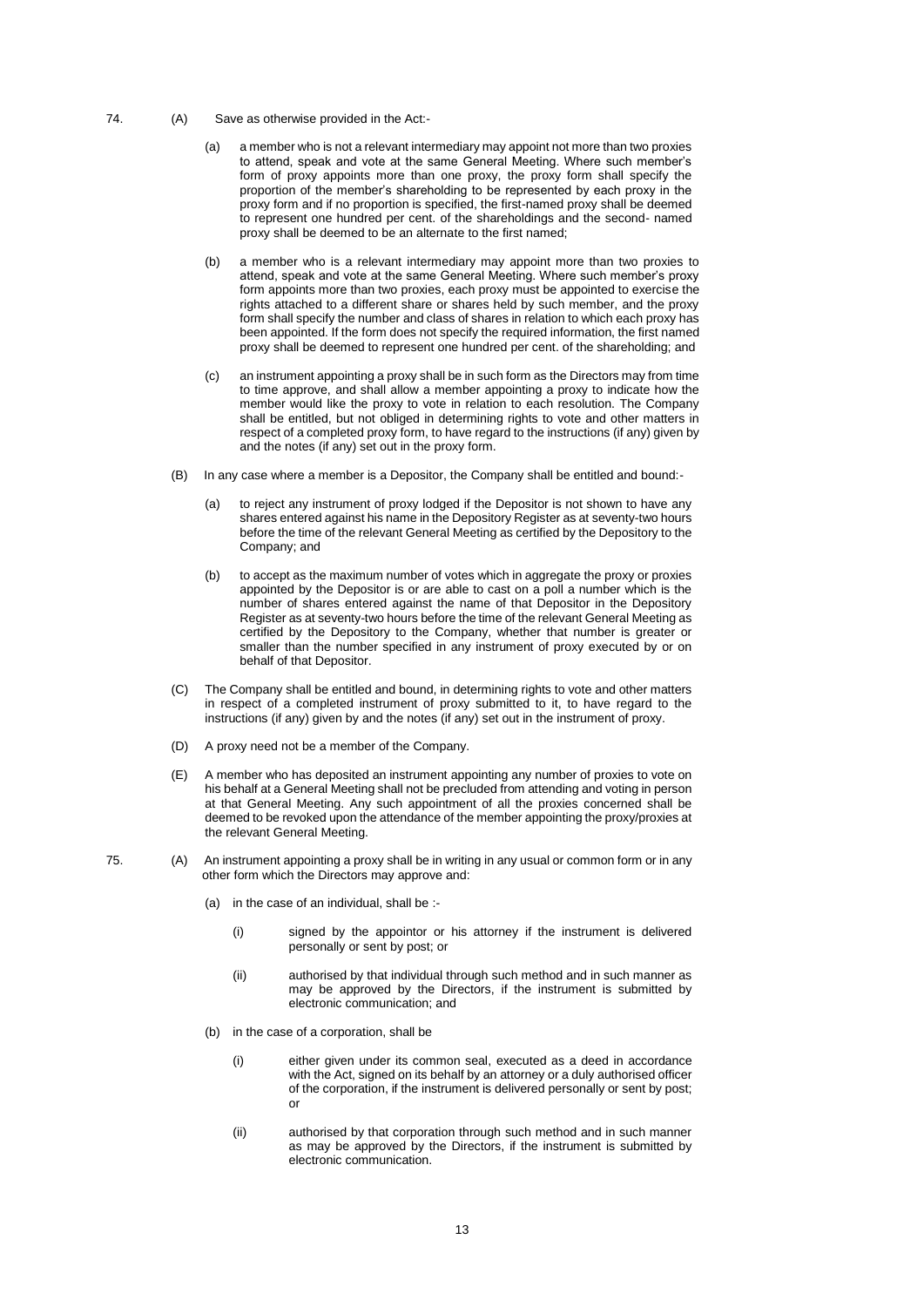The Directors may, for the purposes of Regulations  $75(A)(a)(ii)$  and  $75(A)(b)(ii)$ , designate procedures for authenticating any such instrument, and any such instrument not so authenticated by use of such procedures shall be deemed not to have been received by the Company.

- (B) The signature on, or authorisation of, such instrument need not be witnessed. Where an instrument appointing a proxy is signed or authorised on behalf of the appointor by an attorney, the letter or power of attorney or a duly certified copy thereof must (failing previous registration with the Company) be lodged with the instrument of proxy pursuant to Regulation 76, failing which the instrument may be treated as invalid.
- (C) The Directors may, in their absolute discretion:-
	- (a) approve the method and manner for an instrument appointing a proxy to be authorised; and
	- (b) designate the procedure for authenticating an instrument appointing a proxy,

as contemplated in Regulations 75(A)(a)(ii) and 75(A)(b)(ii) for application to such members or class of members as they may determine. Where the Directors do not so approve and designate in relation to a member (whether of a class or otherwise), Regulation  $75(A)(a)(i)$  and/or (as the case may be) Regulation  $75(A)(b)(i)$  shall apply.

- 76. (A) An instrument appointing a proxy:-
	- (a) if sent personally or by post, must be left at such place or one of such places (if any) as may be specified for that purpose in or by way of note to or in any document accompanying the notice convening the meeting (or, if no place is so specified, at the Office); or
	- (b) if submitted by electronic communication, must be received through such means as may be specified for that purpose in or by way of note to or in any document accompanying the notice convening the meeting,

and in either case not less than seventy-two hours before the time appointed for the holding of the meeting or adjourned meeting or (in the case of a poll taken otherwise than at or on the same day as the meeting or adjourned meeting) for the taking of the poll at which it is to be used, and in default shall not be treated as valid. The instrument shall, unless the contrary is stated thereon, be valid as well for any adjournment of the meeting as for the meeting to which it relates; Provided always that an instrument of proxy relating to more than one meeting (including any adjournment thereof) having once been so delivered in accordance with this Regulation for the purposes of any meeting shall not be required again to be delivered for the purposes of any subsequent meeting to which it relates.

- (B) The Directors may, in their absolute discretion, and in relation to such members or class of members as they may determine, specify the means through which instruments appointing a proxy may be submitted by electronic communications, as contemplated in Regulation 76(A)(b). Where the Directors do not so specify in relation to a member (whether of a class or otherwise), Regulation 76(A)(a) shall apply.
- 77. An instrument appointing a proxy shall be deemed to include the right to demand or join in demanding a poll, to move any resolution or amendment thereto and to speak at the meeting.
- 78. A vote cast by proxy shall not be invalidated by the previous death or mental disorder of the principal or by the revocation of the appointment of the proxy or of the authority under which the appointment was made Provided that no intimation in writing of such death, mental disorder or revocation shall have been received by the Company at the Office at least one hour before the commencement of the meeting or adjourned meeting or (in the case of a poll taken otherwise than at or on the same day as the meeting or adjourned meeting) the time appointed for the taking of the poll at which the vote is cast.

# **CORPORATIONS ACTING BY REPRESENTATIVES**

79. Any corporation which is a member of the Company may by resolution of its directors or other governing body authorise such person as it thinks fit to act as its representative at any meeting of the Company or of any class of members of the Company. The person so authorised shall be entitled to exercise the same powers on behalf of such corporation as the corporation could exercise if it were an individual member of the Company and such corporation shall for the purposes of this Constitution, but subject to the Act, be deemed to be present in person at any such meeting if a person so authorised is present thereat.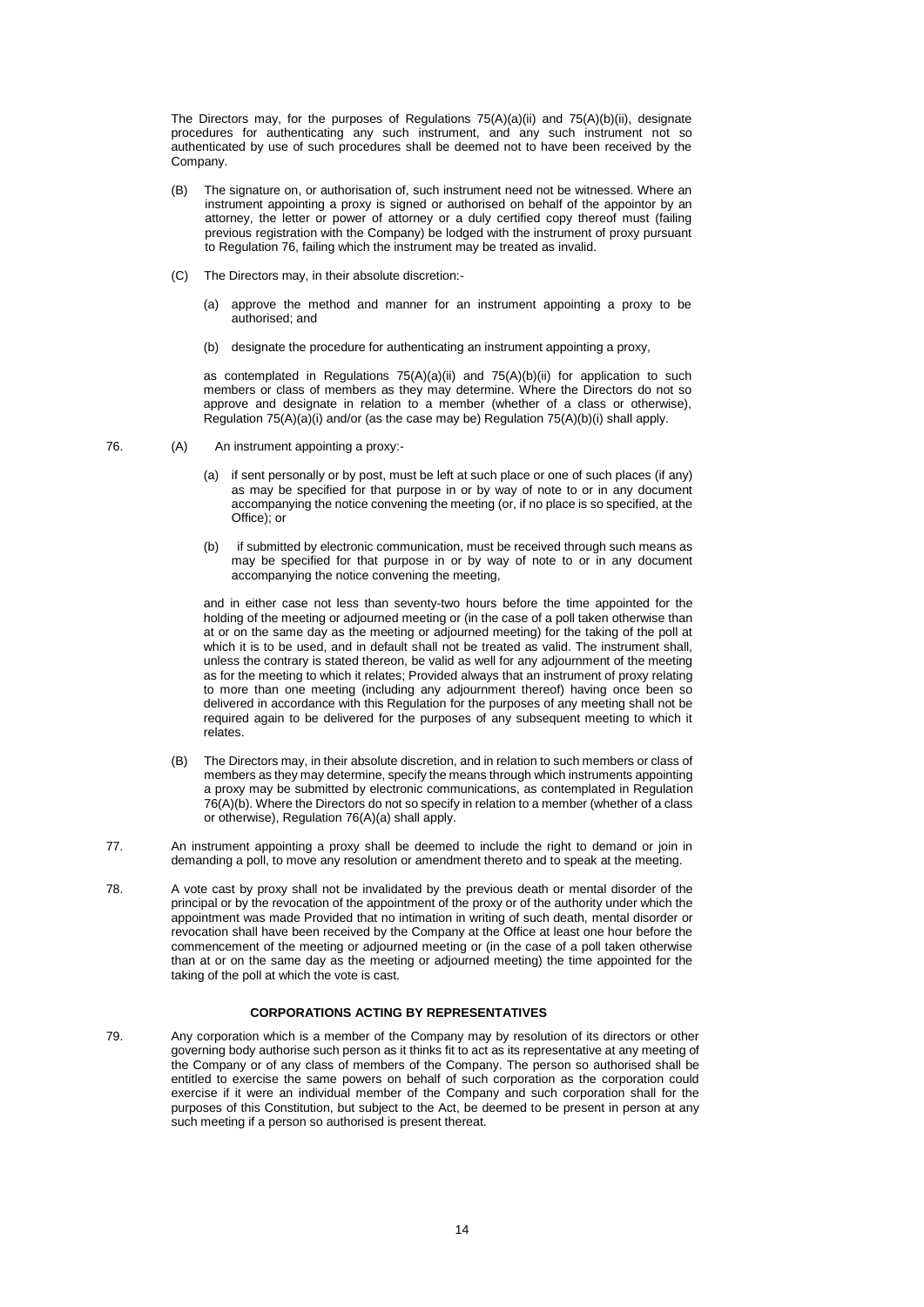## **DIRECTORS**

- 80. Subject as hereinafter provided, the Directors, all of whom shall be natural persons, shall not be less than two nor more than nine in number. The first Directors of the Company were Seah Han Tong Tony and Wee Eng Hua Majorie.
- 80A. (1) The Board of Directors shall appoint from their body a committee of persons to be known as the "Nominating Committee", of whom a majority shall be persons who are:
	- (a) not deemed to be not independent under the Code of Corporate Governance 2012 as from time to time amended;
	- (b) independent from any management and business relationship with the Company or any of its subsidiaries and associated companies; and
	- (c) independent from, and are not connected to, any substantial shareholder of the Company (for this purpose, a person is connected to a substantial shareholder of the Company if that person (i) is employed by that substantial shareholder or any of its related corporations, (ii) is an executive director, a non-executive director, partner or similar officer of that substantial shareholder or any of its related corporations, or (iii) is accustomed or under an obligation, whether formal or informal, to act in accordance with the directions, instructions or wishes of that substantial shareholder of any of its related corporations).
	- (2) The functions of the Nominating Committee shall be, inter alia, to identify candidates and review all nominations by the Board of Directors, any Director or any member or members of the Company for the following positions in the Company:-
		- (a) Director or alternate Director (whether for appointment or re-appointment, election or re-election);
		- (b) Membership of the committees of the Board; and
		- (c) Senior management of the Company including but not limited to the Chief Executive Officer/Managing Director, Chief Financial Officer, Chief Operating Officer, Head of Risk and Head of Trading.

The size of the Nominating Committee shall be 5 members.

- (3) In identifying candidates and reviewing nominations, the Nominating Committee must satisfy itself that each candidate is the best and most qualified candidate for the position.
- (4) The Nominating Committee shall elect from among their number a Chairman who shall be an independent Director. The Nominating Committee may regulate its own procedures and in particular the calling of meetings, the notice to be given of such meetings, the voting and proceedings thereat, the keeping of minutes and the custody, production and inspection of such minutes.
- 81. A Director shall not be required to hold any shares of the Company by way of qualification. A Director who is not a member of the Company shall nevertheless be entitled to attend and speak at General Meetings.
- 82. The ordinary fees of the Directors shall from time to time be determined by an Ordinary Resolution of the Company and shall not be increased except pursuant to an Ordinary Resolution passed at a General Meeting where notice of the proposed increase shall have been given in the notice convening the General Meeting and shall (unless such resolution otherwise provides) be divisible among the Directors as they may agree, or failing agreement, equally, except that any Director who shall hold office for part only of the period in respect of which such fees is payable shall be entitled only to rank in such division for a proportion of fees related to the period during which he has held office.
- 83. (A) Any Director who holds any executive office, or who serves on any committee of the Directors, or who otherwise performs services which in the opinion of the Directors are outside the scope of ordinary duties of a Director, may be paid such extra remuneration by way of salary, commission or otherwise as the Directors may determine.
	- (B) The fees (including any remuneration under Regulation 83(A) above) in the case of a Director other than an Executive Director shall be payable by a fixed sum and shall not at any time be by commission on or percentage of the profits or turnover, and no Director whether an Executive Director or otherwise shall be remunerated by a commission on or percentage of turnover.
- 84. The Company may repay to any Director all such reasonable expenses as he may incur in attending and returning from meetings of the Directors or of any committee of the Directors or General Meetings or otherwise in or about the business of the Company.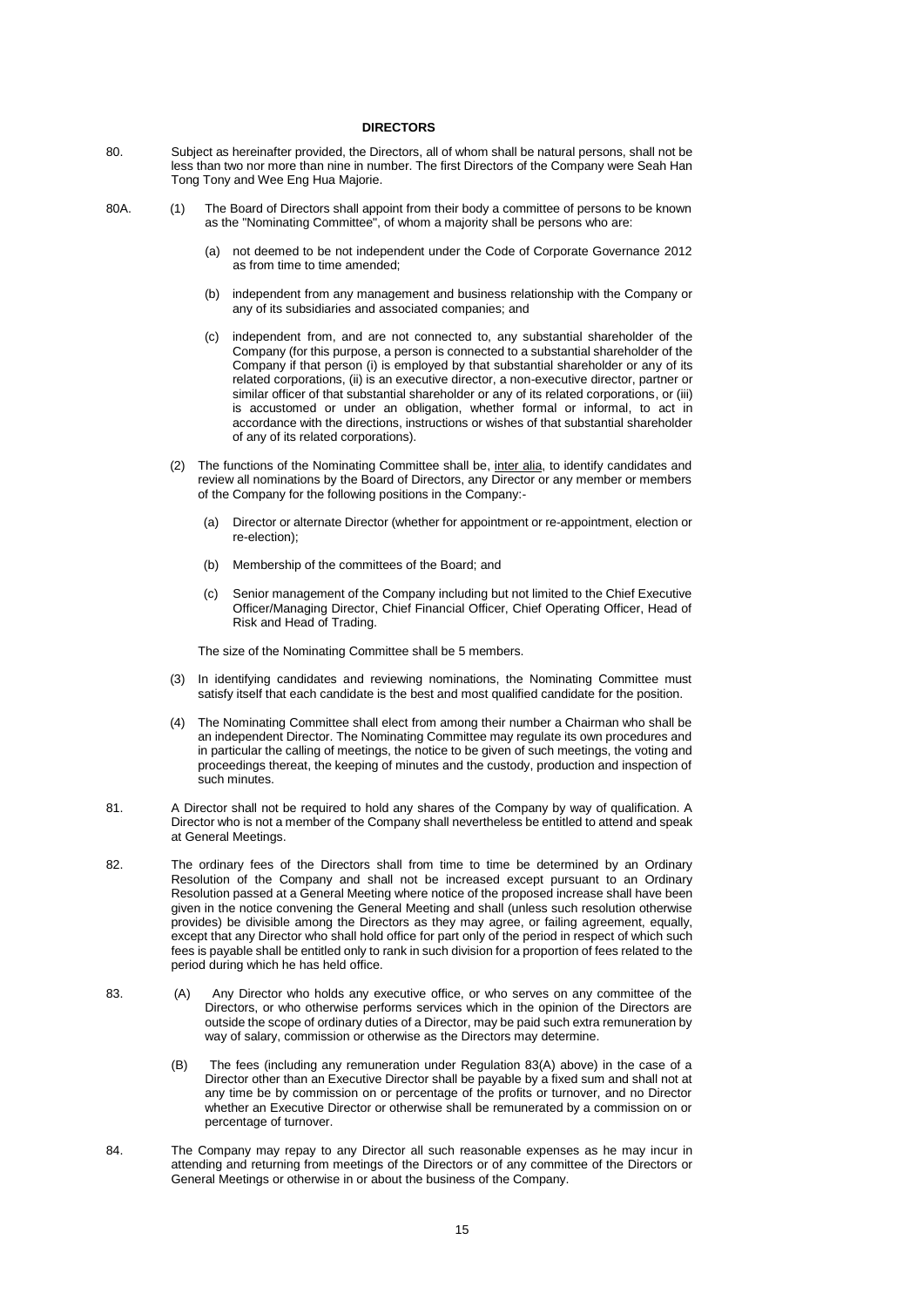- 85. The Directors shall have power to pay and agree to pay pensions or other retirement, superannuation, death or disability benefits to (or to any person in respect of) any Director for the time being holding any executive office and for the purpose of providing any such pensions or other benefits to contribute to any scheme or fund or to pay premiums.
- 86. A Director may be party to or in any way interested in any contract or arrangement or transaction to which the Company is a party or in which the Company is in any way interested and he may hold and be remunerated in respect of any office or place of profit (other than the office of Auditor of the Company or any subsidiary thereof) under the Company or any other company in which the Company is in any way interested and he (or any firm of which he is a member) may act in a professional capacity for the Company or any such other company and be remunerated therefor and in any such case as aforesaid (save as otherwise agreed) he may retain for his own absolute use and benefit all profits and advantages accruing to him thereunder or in consequence thereof.
- 87. (A) The Directors may from time to time appoint one or more of their body to be the holder of any executive office (including, where considered appropriate, the office of Chairman or Deputy Chairman) on such terms and for such period as they may (subject to the provisions of the Statutes) determine and, without prejudice to the terms of any contract entered into in any particular case, may at any time revoke any such appointment.
	- (B) The appointment of any Director to the office of Chairman or Deputy Chairman shall automatically determine if he ceases to be a Director but without prejudice to any claim for damages for breach of any contract of service between him and the Company.
	- (C) The appointment of any Director to any other executive office shall not automatically determine if he ceases from any cause to be a Director, unless the contract or resolution under which he holds office shall expressly state otherwise, in which event such determination shall be without prejudice to any claim for damages for breach of any contract of service between him and the Company
- 88. The Directors may entrust to and confer upon any Directors holding any executive office any of the powers exercisable by them as Directors upon such terms and conditions and with such restrictions as they think fit, and either collaterally with or to the exclusion of their own powers, and may from to time revoke, withdraw, alter or vary all or any of such powers.

#### **MANAGING DIRECTORS**

- 89. The Directors may from time to time appoint one or more of their body to be Managing Director or Managing Directors (or any person holding an equivalent position) of the Company and may from to time (subject to the provisions of any contract between him or them and the Company) remove or dismiss him or them from office and appoint another or others in his or their places. Where an appointment is for a fixed term, such term shall not exceed five years.
- 90. A Managing Director (or any Director holding an equivalent position) shall, subject to the provisions of any contract between him and the Company, be subject to the same provisions as to rotation, resignation and removal as the other Directors of the Company and if he ceases to hold the office of Director from any cause, he shall ipso facto and immediately cease to be a Managing Director (or other equivalent position).
- 91. The remuneration of a Managing Director (or any person holding an equivalent appointment)shall from time to time be fixed by the Directors and may, subject to this Constitution, be by way of salary or commission or participation in profits or by any or all these modes but he shall not under any circumstances be remunerated by a commission on or a percentage of turnover.
- 92. A Managing Director (or any person holding an equivalent position) shall at all times be subject to the control of the Directors but subject thereto, the Directors may from time to time entrust to and confer upon a Managing Director (or any person holding an equivalent position) for the time being such of the powers exercisable under this Constitution by the Directors as they may think fit and may confer such powers for such time and to be exercised on such terms and conditions and with such restrictions as they think expedient and they may confer such powers either collaterally with or to the exclusion of and in substitution for all or any of the powers of the Directors in that behalf and may from time to time revoke, withdraw, alter or vary all or any of such powers.

### **APPOINTMENT AND RETIREMENT OF DIRECTORS**

- 93. The office of a Director shall be vacated in any of the following events, namely:
	- (a) ceases to be a Director by virtue of the Act; or
	- (b) if he shall become prohibited by law from acting as a Director; or
	- (c) if he shall resign by writing under his hand left at the Office; or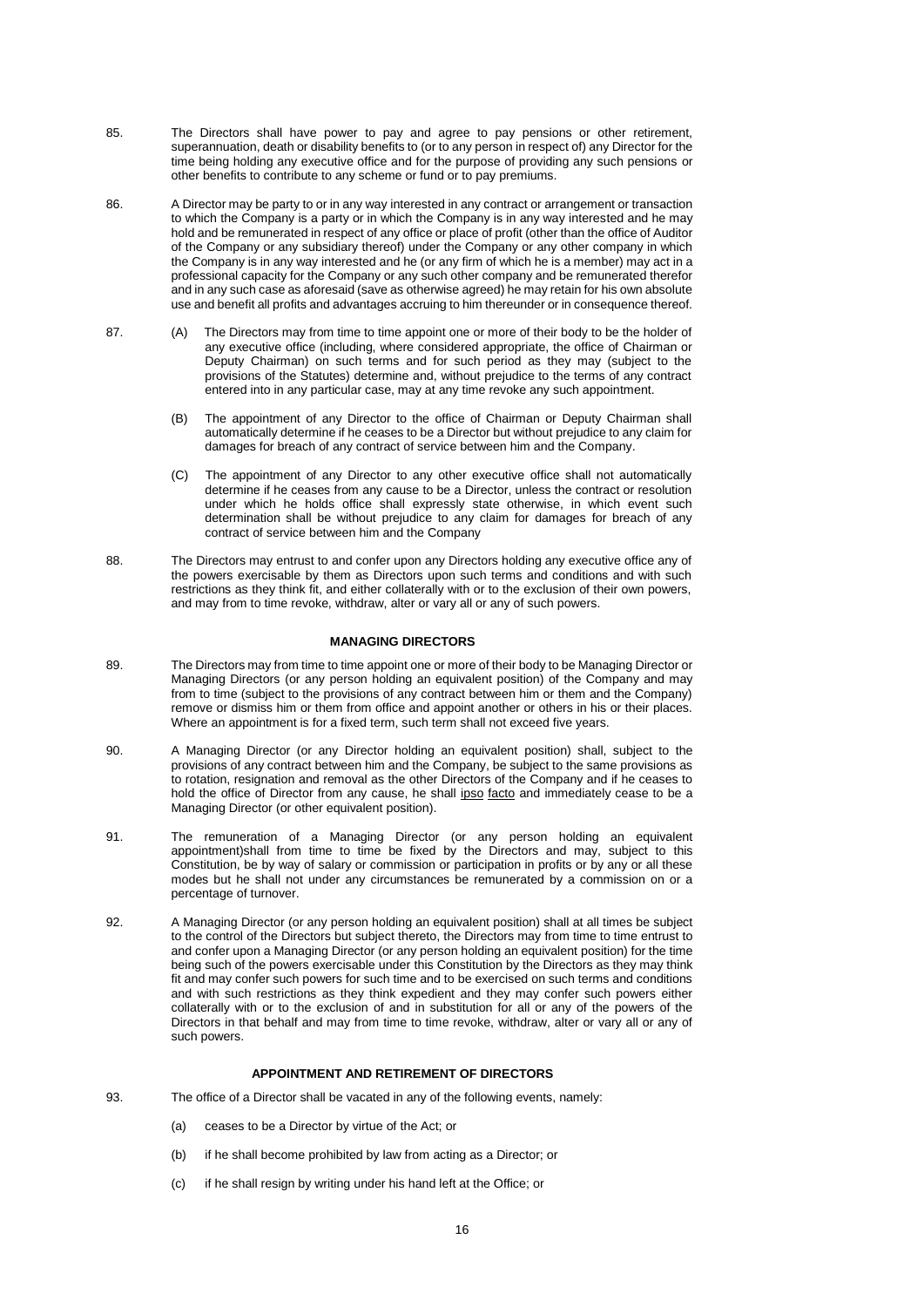- (d) if he shall have a bankruptcy order made against him or make any arrangement or composition with his creditors generally; or
- (e) if he becomes mentally disordered and incapable of managing himself or his affairs or if in Singapore or elsewhere, an order shall be made by any court claiming jurisdiction in that behalf on the ground (however formulated) of mental disorder for his detention or for the appointment of a quardian or for the appointment of a receiver or other person (by whatever name called) to exercise powers with respect to his property or affairs; or
- (f) if he is removed by the Company in a General Meeting pursuant to Regulation 99; or
- (g) where a Director is disqualified from acting as a director in any jurisdiction for reasons other than on technical grounds.

Where a Director is disqualified from acting as a director in any jurisdiction for reasons other than on technical grounds, the Director shall immediately resign from office.

- 94. Every Director shall retire from office at least once every three years and for this purpose, at each Annual General Meeting, one-third of the Directors for the time being (or, if their number is not a multiple of three, the number nearest to but not less than one-third) shall retire from office by rotation.
- 95. The Directors to retire in every year shall be those, subject to retirement by rotation, who have been longest in office since their last re-election or appointment. As between persons who became or were last re-elected Directors on the same day, the Directors to retire shall (in the absence of agreement among themselves) be selected among them by lot. A retiring Director shall be eligible for re-election.
- 96. The Company at a General Meeting at which a Director retires under any provision of this Constitution may by Ordinary Resolution fill the office being vacated by electing thereto the retiring Director or some other person eligible for appointment. In default, the retiring Director shall be deemed to have been re-elected except in any of the following cases:
	- (a) where at such meeting, it is expressly resolved not to fill such office or a resolution for the re-election of such Director is put to the meeting and lost;
	- (b) where such Director has given notice in writing to the Company that he is unwilling to be re-elected;
	- (c) where the default is due to the moving of a resolution in contravention of Regulation 97;
	- (d) where such Director has been prohibited by law from acting as a Director; or
	- (e) where such Director is disqualified from acting as a director in any jurisdiction for reasons other than on technical grounds.

The retirement shall not have effect until the conclusion of the meeting except where a resolution is passed to elect some other person in the place of the retiring Director or a resolution for his re-election is put to the meeting and lost and accordingly a retiring Director who is re-elected or deemed to have been re-elected will continue in office without a break.

- 97. A resolution for the appointment of two or more persons as Directors by a single resolution shall not be moved at any General Meeting unless a resolution that it shall be so moved has first been agreed to by the meeting without any vote being given against it; and any resolution moved in contravention of this provision shall be void, whether or not its being so moved was objected to at the time.
- 98. No person other than a Director retiring at the meeting shall, unless recommended by the Directors for election, be eligible for appointment as a Director at any General Meeting unless not less than eleven nor more than forty-two clear days (exclusive of the date on which the notice is given) before the date appointed for the meeting, there shall have been lodged at the Office notice in writing signed by some member (other than the person to be proposed) duly qualified to attend and vote at the meeting for which such notice is given of his intention to propose such person for election and also a notice in writing signed by the person to be proposed giving his consent to be elected; Provided always that in the case of a person recommended by the Directors for election, not less than nine clear days' notice (exclusive of the date on which the notice is given) shall be necessary and notice of each and every such person shall be served on the members at least seven clear days (exclusive of the date on which the notice is given) prior to the meeting at which the election is to take place.
- 99. The Company may in accordance with and subject to the provisions of the Statutes by Ordinary Resolution of which special notice has been given remove any Director from office (notwithstanding any provision of this Constitution or of any agreement between the Company and such Director, but without prejudice to any claim he may have for damages for breach of any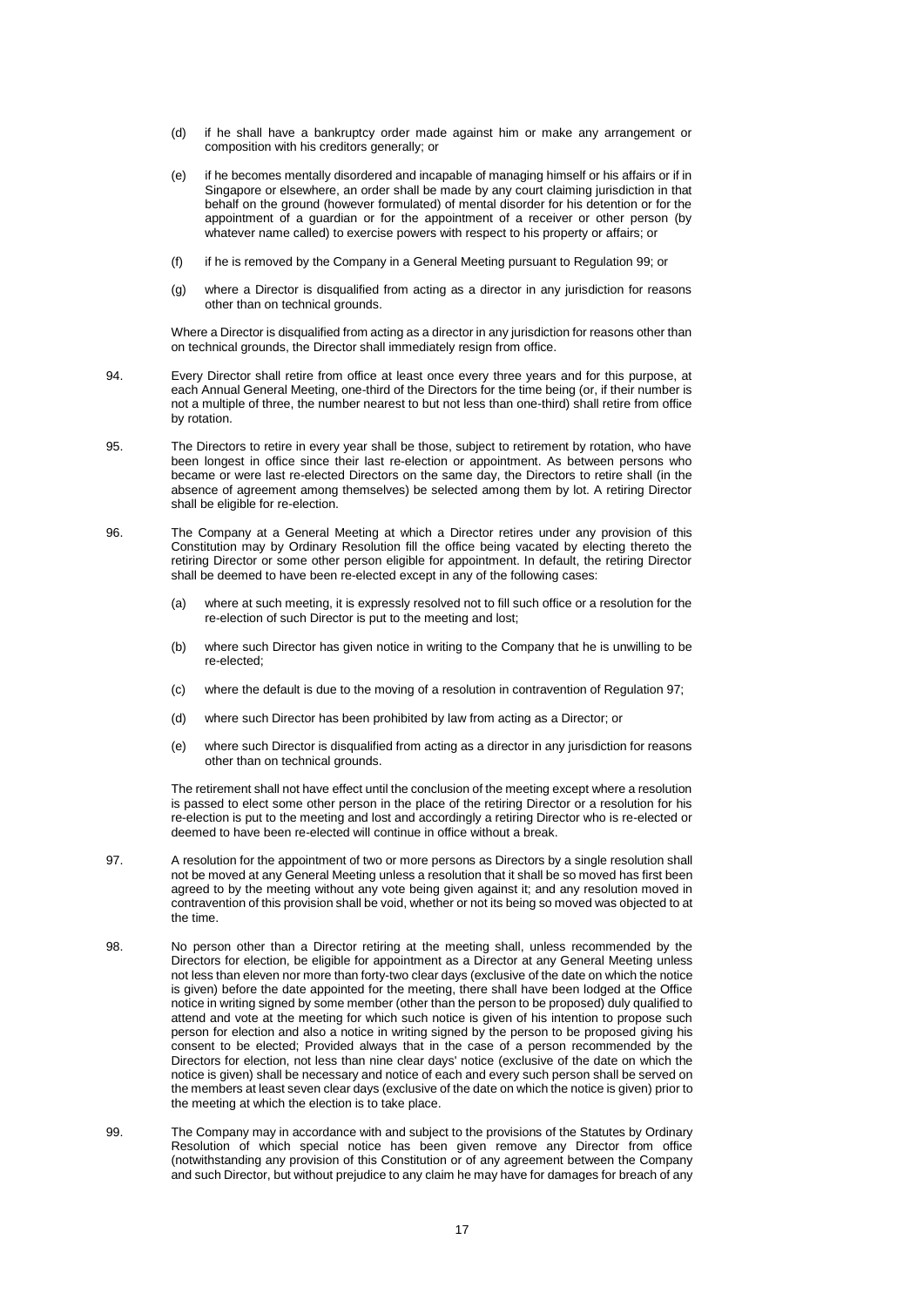such agreement) and appoint another person in place of a Director so removed from office and any person so appointed shall be treated for the purpose of determining the time at which he or any other Director is to retire by rotation as if he had become a Director on the day on which the Director in whose place he is appointed was last elected a Director. In default of such appointment, the vacancy arising upon the removal of a Director from office may be filled as a casual vacancy.

- 100. The Company may by Ordinary Resolution appoint any person to be a Director either to fill a casual vacancy or as an additional Director. Without prejudice thereto, the Directors shall have power at any time so to do, but so that the total number of Directors shall not thereby exceed the maximum number (if any) fixed by or in accordance with this Constitution. Any person so appointed by the Directors shall hold office only until the next Annual General Meeting and shall then be eligible for re-election, but shall not be taken into account in determining the number of Directors who are to retire by rotation at such meeting.
- 101. Following the vacation of the office of a Director, the continuing Directors may act notwithstanding any vacancies in the board, provided that if their number is reduced below the minimum number fixed by or pursuant to the Regulations, the continuing Directors may, except in an emergency, act only for the purpose of increasing the number of Directors to such minimum number, or to summon a General Meeting of the Company.

### **ALTERNATE DIRECTORS**

- 102. (A) Any Director may at any time by writing under his hand and deposited at the Office, or delivered at a meeting of the Directors, appoint any person (other than another Director) approved by a majority of his co-Directors to be his alternate Director and may in like manner at any time terminate such appointment. Such appointment, unless previously approved by the majority of the Directors, shall have effect only upon and subject to being so approved. A person shall not act as alternate Director to more than one Director at the same time. No Director may act as an alternate Director of the Company.
	- (B) The appointment of an alternate Director shall determine on the happening of any event which if he were a Director would cause him to vacate such office or if the Director concerned (below called "his principal") ceases to be a Director.
	- (C) An alternate Director shall (except when absent from Singapore) be entitled to receive notices of meetings of the Directors and shall be entitled to attend and vote as a Director at any such meeting at which his principal is not personally present and generally at such meeting to perform all functions of his principal as a Director and for the purposes of the proceedings at such meeting the provisions of this Constitution shall apply as if he (instead of his principal) were a Director. If his principal is for the time being absent from Singapore or temporarily unable to act through ill health or disability, his signature to any resolution in writing of the Directors shall be as effective as the signature of his principal. To such extent as the Directors may from time to time determine in relation to any committees of the Directors, the foregoing provisions of this paragraph shall also apply mutatis mutandis to any meeting of any such committee of which his principal is a member. An alternate Director shall not (save as aforesaid) have power to act as a Director nor shall he be deemed to be a Director for the purposes of this Constitution.
	- (D) An alternate Director shall be entitled to contract and be interested in and benefit from contracts or arrangements or transactions and to be repaid expenses and to be indemnified to the same extent mutatis mutandis as if he were a Director but he shall not be entitled to receive from the Company in respect of his appointment as alternate Director any fees except only such part (if any) of the fees otherwise payable to his principal as such principal may by notice in writing to the Company from time to time direct provided that any fees payable to him shall be deducted from his principal's remuneration.

#### **MEETINGS AND PROCEEDINGS OF DIRECTORS**

103. Subject to the provisions of this Constitution, the Directors may meet together for the despatch of business, adjourn and otherwise regulate their meetings as they think fit. At any time, any Director may, and the Secretary on the requisition of a Director shall, summon a meeting of the Directors. Notice of a meeting of Directors shall be given to each of the Directors in writing at least two days prior to the day of the meeting. The period of notice shall be exclusive of the day on which it is served or deemed to be served and the day on which the meeting is to be held. Where the Director is absent from Singapore, such notice may be given by telefax or telex or e-mail, to a telefax number, or telex number or e-mail address as the case may be, given by that absent Director to the Secretary. Any Director may waive notice of any meeting and any such waiver may be retroactive and for this purpose, the presence of a Director at the meeting shall be deemed to constitute a waiver on his part. A Director may participate at a meeting of Directors by telephone conference, video conference or video link or by means of any other audio or audio-visual communication equipment whereby all persons participating in the meeting are able to hear each other, without a Director being in the physical presence of another Director or Directors in which event such Director shall be deemed to be present at the meeting. A Director participating in a meeting in the manner aforesaid may also be taken into account in ascertaining the presence of a quorum at the meeting and all resolutions agreed by the Directors in such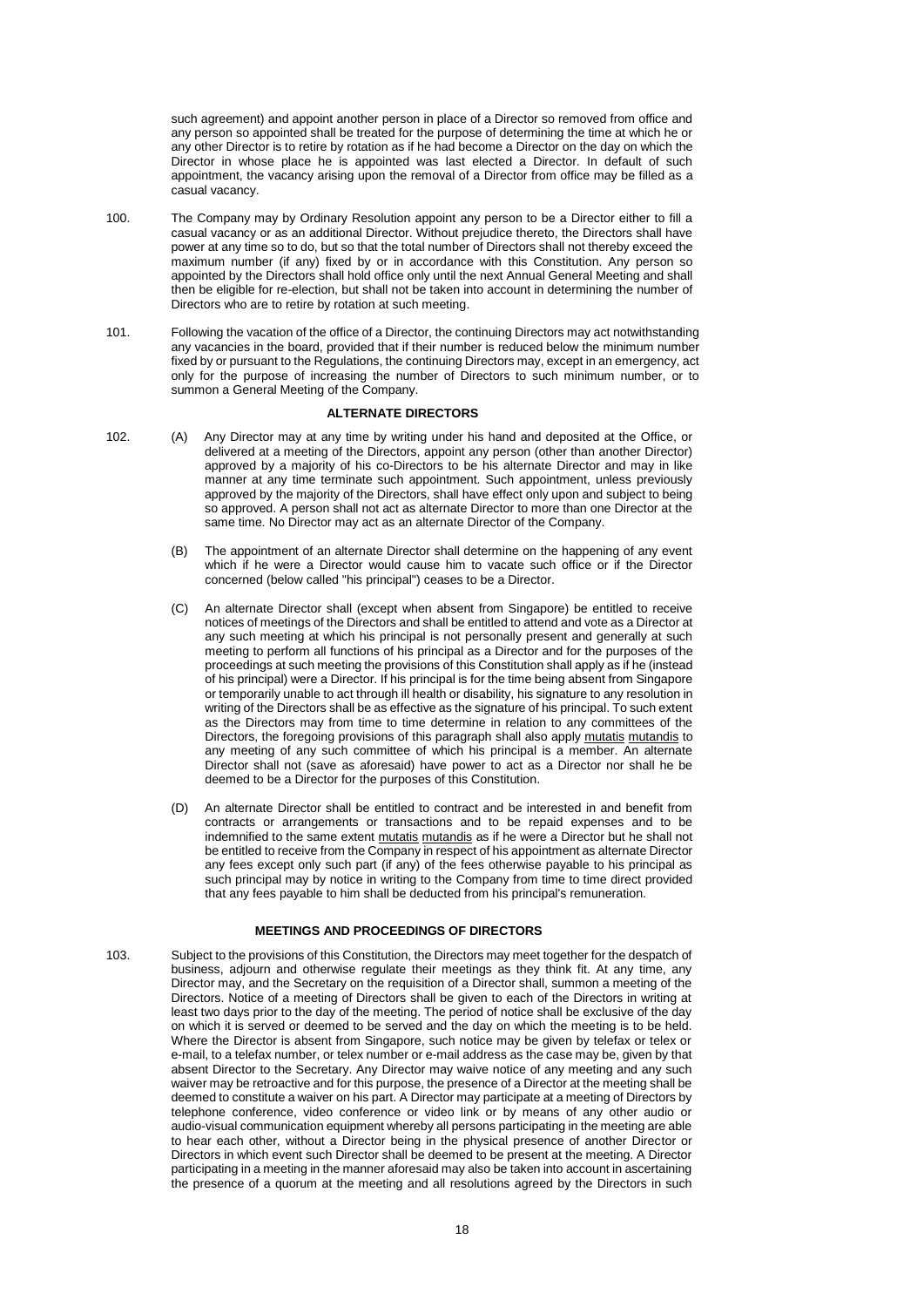meeting shall be deemed to be as effective as a resolution passed at a meeting in person of the Directors duly convened and held. A meeting conducted by telephone conference, video conference, video link or other means of audio or audio-visual communication as aforesaid is deemed to be held at the place agreed upon by the Directors attending the meeting, provided that at least one of Directors present at the meeting was at that place for the duration of the meeting.

- 104. The quorum necessary for the transaction of the business of the Directors may be fixed from time to time by the Directors and unless so fixed at any other number, shall be two. A meeting of the Directors at which a quorum is present shall be competent to exercise all powers and discretions for the time being exercisable by the Directors.
- 105. Questions arising at any meeting of the Directors shall be determined by a majority of votes. In case of an equality of votes (except where only two Directors are present and form the quorum or when only two Directors are competent to vote on the question in issue) the chairman of the meeting shall have a second or casting vote.
- 106. A Director shall not vote in respect of any contract or proposed contract or arrangement or any other proposal whatsoever in which he has any personal material interest, directly or indirectly. A Director shall not be counted in the quorum at a meeting in relation to any resolution on which he is debarred from voting.
- 107. (A) The Directors may elect from their number a Chairman and a Deputy Chairman (or two or more Deputy Chairmen) and determine the period for which each is to hold office. If no Chairman or Deputy Chairman shall have been appointed or if at any meeting of the Directors, no Chairman or Deputy Chairman shall be present within five minutes after the time appointed for holding the meeting, the Directors present may choose one of their number to be chairman of the meeting.
	- (B) If at any time there is more than one Deputy Chairman, the right in the absence of the Chairman to preside at a meeting of the Directors or of the Company shall be determined as between the Deputy Chairmen present (if more than one) by seniority in length of appointment or otherwise as resolved by the Directors.
- 108. A resolution in writing signed by the majority of Directors, being not less than are sufficient to form a quorum, shall be as effective as a resolution duly passed at a meeting of the Directors and may consist of several documents in the like form, each signed by one or more Directors. The expressions "in writing" and "signed" include approval by telefax, telex, cable or telegram or any form of electronic communication approved by the Directors for such purpose from time to time incorporating, if the Directors deem necessary, the use of security and/or identification procedures and devices approved by the Directors.
- 109. The Directors may delegate any of their powers or discretion to committees consisting of one or more members of their body and (if thought fit) one or more other persons co-opted as hereinafter provided. Any committee so formed shall in the exercise of the powers so delegated conform to any regulations which may from time to time be imposed by the Directors. Any such regulations may provide for or authorise the co-option to the committee of persons other than Directors and for such co-opted members to have voting rights as members of the committee.
- 110. The meetings and proceedings of any such committee consisting of two or more members shall be governed mutatis mutandis by the provisions of this Constitution regulating the meetings and proceedings of the Directors, so far as the same are not superseded by any regulations made by the Directors under Regulation 109.
- 111. All acts done by any meeting of Directors, or of any such committee, or by any person acting as a Director or as a member of any such committee, shall as regards all persons dealing in good faith with the Company, notwithstanding that there was defect in the appointment of any of the persons acting as aforesaid, or that any such persons were disqualified or had vacated office, or were not entitled to vote, be as valid as if every such person had been duly appointed and was qualified and had continued to be a Director or member of the committee and had been entitled to vote.

### **BORROWING POWERS**

112. Subject as hereinafter provided and to the provisions of the Statutes, the Directors may exercise all the powers of the Company to borrow money, to mortgage or charge its undertaking, property and uncalled capital and to issue debentures and other securities, whether outright or as collateral security for any debt, liability or obligation of the Company or of any third party.

### **GENERAL POWERS OF DIRECTORS**

113. The business and affairs of the Company shall be managed by or under the direction or supervision of the Directors, who may exercise all such powers of the Company as are not by the Statutes or by this Constitution required to be exercised by the Company in a General Meeting, but subject nevertheless to any regulations of this Constitution, to the provisions of the Statutes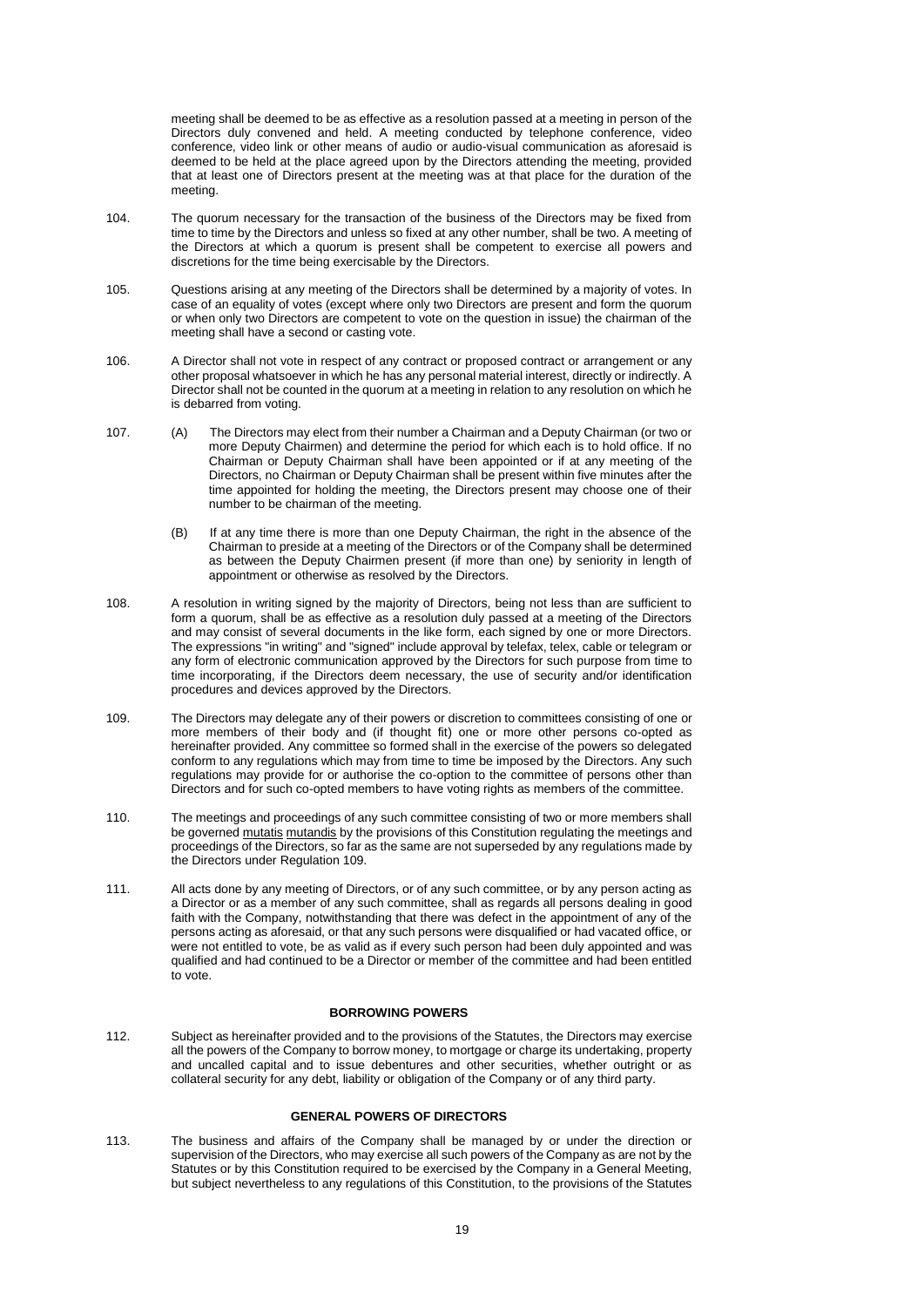and to such regulations, being not inconsistent with the aforesaid regulations or provisions, as may be prescribed by Special Resolutions of the Company, but no regulation so made by the Company shall invalidate any prior act of the Directors which would have been valid if such regulation had not been made; Provided that The Directors shall not carry into effect any proposals for selling or disposing of the whole or substantially the whole of the Company's undertaking or property unless such proposals have been approved by the Company in a General Meeting. The general powers given by this Regulation shall not be limited or restricted by any special authority or power given to the Directors by any other Regulation.

- 114. The Directors may establish any local boards or agencies for managing any of the affairs of the Company, either in Singapore or elsewhere, and may appoint any persons to be members of such local boards, or any managers or agents, and may fix their remuneration, and may delegate to any local board, manager or agent any of the powers, authorities and discretions vested in the Directors, with power to sub-delegate, and may authorise the members of any local boards, or any of them, to fill any vacancies therein, and to act notwithstanding vacancies, and any such appointment or delegation may be made upon such terms and subject to such conditions as the Directors may think fit, and the Directors may remove any person so appointed, and may annul or vary any such delegation, but no person dealing in good faith and without notice of any such annulment or variation shall be affected thereby.
- 115. The Directors may from time to time and at any time by power of attorney or otherwise appoint any company, firm or person or any fluctuating body of persons, whether nominated directly or indirectly by the Directors, to be the attorney or attorneys of the Company for such purposes and with such powers, authorities and discretions (not exceeding those vested in or exercisable by the Directors under this Constitution) and for such period and subject to such conditions as they may think fit, and any such power of attorney may contain such provisions for the protection and convenience of persons dealing with any such attorney as the Directors may think fit, and may also authorise any such attorney to sub-delegate all or any of the powers, authorities and discretions vested in him.
- 116. The Company or the Directors on behalf of the Company may in exercise of the powers in that behalf conferred by the Statutes cause to be kept a Branch Register or Registers of Members and the Directors may (subject to the provisions of the Statutes) make and vary such regulations as they may think fit in respect of the keeping of any such Register.
- 117. All cheques, promissory notes, drafts, bills of exchange, and other negotiable or transferable instruments, and all receipts for moneys paid to the Company, shall be signed, drawn, accepted, endorsed or otherwise executed, as the case may be, in such manner as the Directors shall from time to time by resolution determine.

## **SECRETARY**

118. The Secretary shall be appointed by the Directors on such terms and for such period as they may think fit. Any Secretary so appointed may at any time be removed from office by the Directors, but without prejudice to any claim for damages for breach of any contract of service between him and the Company. If thought fit, two or more persons may be appointed as Joint Secretaries. The Directors may also appoint from time to time on such terms as they may think fit one or more Assistant Secretaries. The appointment and duties of the Secretary, Joint Secretaries, Assistant Secretaries or Deputy Secretaries shall not conflict with the provisions of the Act and in particular Section 171 of the Act.

#### **THE SEAL**

- 119. The Directors may provide for the use and safe custody of the seal as determined in their sole and absolute discretion. If provided for, the seal shall only be affixed to any instrument requiring the use thereof which (subject to the provisions of this Constitution as to certificates for shares) is countersigned by two Directors, or a Director and the Secretary (or such other person as may be authorised by the Directors for this purpose). The Directors may from time to time cause another seal to be substituted therefor.
- 120. Every instrument to which the Seal shall be affixed shall be signed autographically or by facsimile in accordance with Regulation 119 save that as regards any certificates for shares or debentures or other securities of the Company, the Directors may by resolution determine that such signatures or either of them shall be dispensed with or affixed by some method or system of mechanical signature or other method approved by the Directors.
- 121. (A) If the Directors provide for the use of the Seal, the Company may exercise the powers conferred by the Statutes with regard to having an official seal for use abroad and such powers shall be vested in the Directors.
	- (B) The Company may exercise the powers conferred by the Statutes with regard to having a duplicate Seal as referred to in Section 124 of the Act which shall be a facsimile of the Seal with the addition on its face of the words "Share Seal".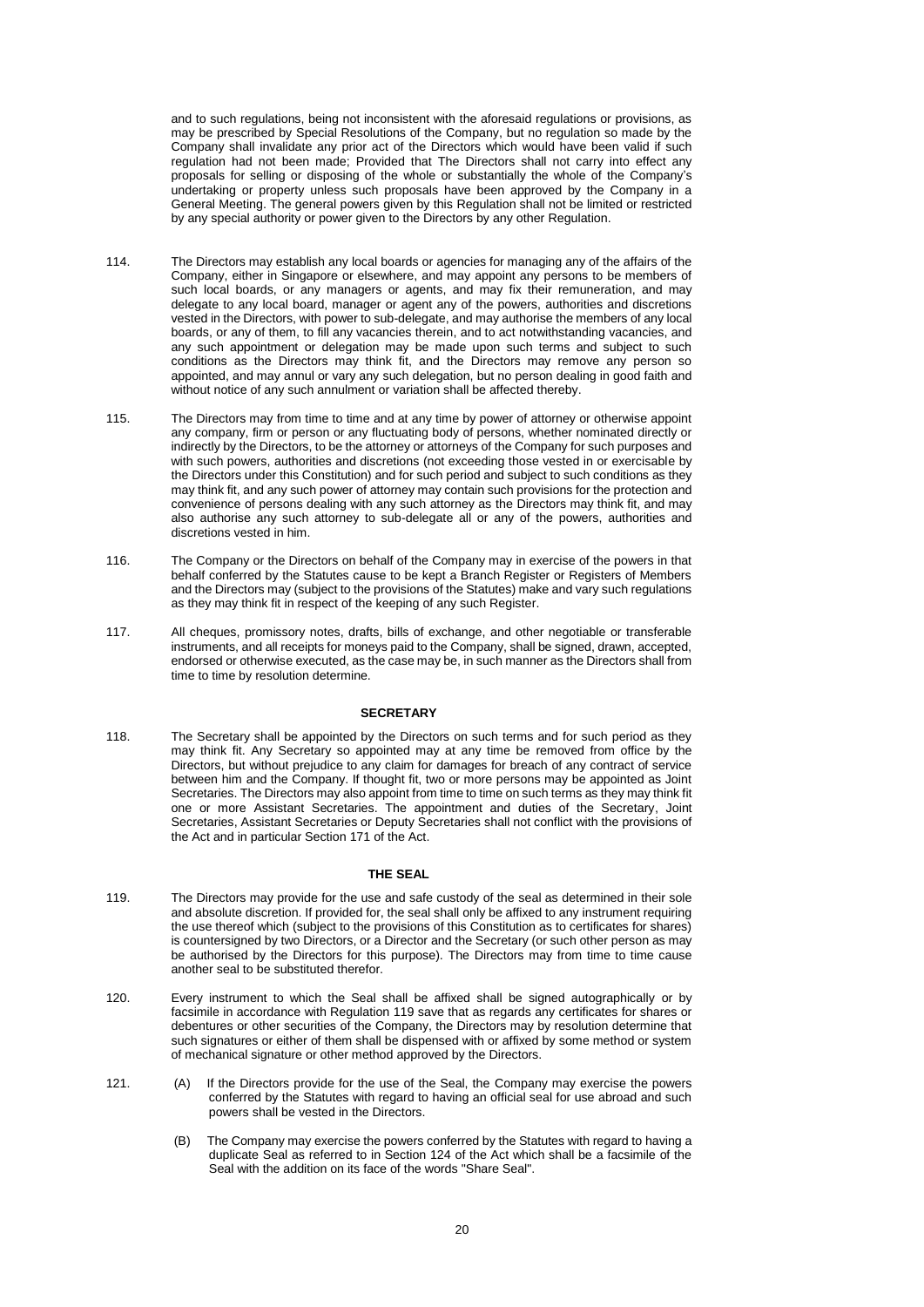# **AUTHENTICATION OF DOCUMENTS**

122. Any Director or the Secretary or any person appointed by the Directors for the purpose shall have power to authenticate any documents affecting the constitution of the Company and any resolutions passed by the Company or the Directors or any committee, and any books, records, documents and financial statements relating to the business of the Company, and to certify copies thereof or extracts therefrom as true copies or extracts; and where any books, records, documents or financial statements are elsewhere than at the Office, the local manager or other officer of the Company having the custody thereof shall be deemed to be a person appointed by the Directors as aforesaid. A document purporting to be a copy of a resolution, or an extract from the minutes of a meeting, of the Company or of the Directors or any committee which is certified as aforesaid shall be conclusive evidence in favour of all persons dealing with the Company upon the faith thereof that such resolution has been duly passed, or as the case may be, that any minutes so extracted is a true and accurate record of proceedings at a duly constituted meeting. Any authentication or certification made pursuant to this Regulation may be made by any electronic means approved by the Directors from time to time for such purpose incorporating, if the Directors deem necessary, the use of security procedures and devices approved by the Directors.

### **MINUTES AND BOOKS**

123. The Company records, including but not limited to, any register, index, minutes book, accounting record, minute or other documents required by this Constitution or by the Act to be kept by or on behalf of the Company, may, subject to and in accordance with the Act, be kept in hard copy form or in electronic form, and arranged in the manner that the Directors think fit. If such records are kept in electronic form, the Directors shall ensure that they are capable of being reproduced in hard copy form, and shall provide for the manner in which the records are to be authenticated and verified. In any case where such records are kept otherwise than in hard copy form, the Directors shall take reasonable precautions for ensuring the proper maintenance and authenticity of such records, guarding against falsification and facilitating the discovery of any falsifications.

#### **RESERVES**

124. The Directors may from time to time set aside out of the profits of the Company and carry to reserve such sums as they think proper which, at the discretion of the Directors, shall be applicable for any purpose to which the profits of the Company may properly be applied and pending such application may either be employed in the business of the Company or be invested. The Directors may divide the reserve into such special funds as they think fit and may consolidate into one fund any special funds or any part of any special funds into which the reserve may have been divided. The Directors may also, without placing the same to reserve, carry forward any profits. In carrying sums to reserve and in applying the same, the Directors shall comply with the provisions (if any) of the Statutes.

### **DIVIDENDS**

- 125. The Company may by Ordinary Resolution declare dividends but no such dividends shall exceed the amount recommended by the Directors.
- 126. If and so far as in the opinion of the Directors the profits of the Company justify such payments, the Directors may declare and pay the fixed dividends on any class of shares carrying a fixed dividend expressed to be payable on fixed dates on the half-yearly or other dates prescribed for the payment thereof and may also from time to time declare and pay interim dividends on shares of any class of such amounts and on such dates and in respect of such periods as they think fit.
- 127. Subject to any rights or restrictions attached to any shares or class of shares and except as otherwise permitted under the Act:
	- (a) all dividends in respect of shares must be paid in proportion to the number of shares held by a member but where shares are not fully paid up all dividends must be apportioned and paid proportionately according to the amounts paid or credited as paid on the partly paid shares; and
	- (b) all dividends must be apportioned and paid proportionately to the amounts so paid or credited as paid during any portion or portions of the period in respect of which the dividend is paid.

For the purposes of this Regulation, an amount paid or credited as paid on a share in advance of a call is to be ignored.

- 128. No dividend shall be paid otherwise than out of profits available for distribution under the provisions of the Statutes.
- 129. No dividend or other moneys payable on or in respect of a share shall bear interest as against the Company.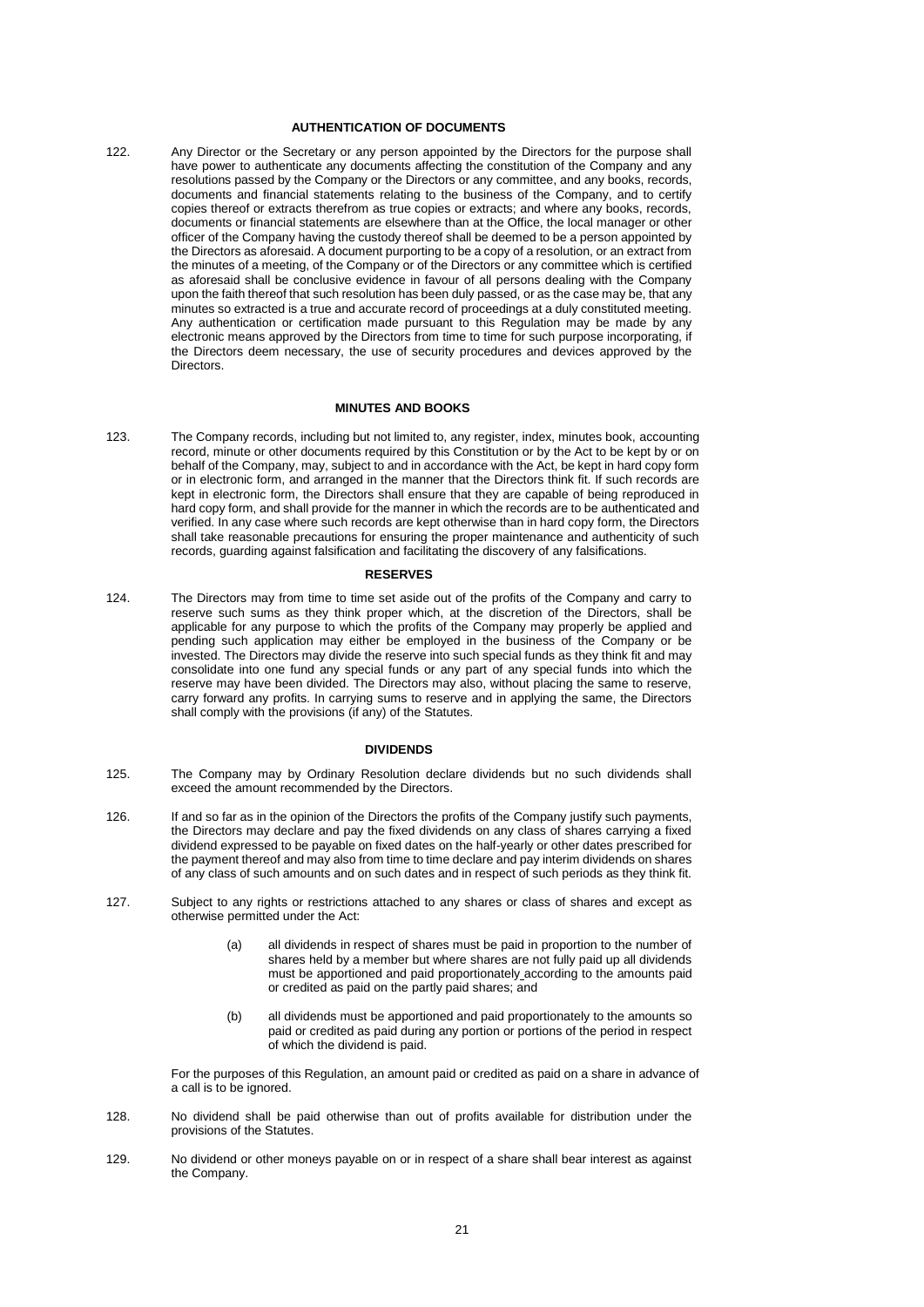- 130. (A) The Directors may retain any dividend or other moneys payable on or in respect of a share on which the Company has a lien and may apply the same in or towards satisfaction of the debts, liabilities or engagements in respect of which the lien exists.
	- (B) The Directors may retain the dividends payable upon shares in respect of which any person is under the provisions as to the transmission of shares hereinbefore contained entitled to become a member, or which any person is under those provisions entitled to transfer, until such person shall become a member in respect of such shares or shall transfer the same.
	- (C) The payment by the Directors of any unclaimed dividends or other moneys payable on or in respect of a share into a separate account shall not constitute the Company a trustee in respect thereof. All dividends unclaimed after being declared may be invested or otherwise made use of by the Directors for the benefit of the Company and any dividend unclaimed after a period of six (6) years from the date of declaration of such dividend may be forfeited and if so shall revert to the Company but the Directors may at any time thereafter at their absolute discretion annul any such forfeiture and pay the dividend so forfeited to the person entitled thereto prior to the forfeiture. If the Depository returns any such dividend or moneys to the Company, the relevant Depositor shall not have any right or claim in respect of such dividend or moneys against the Company if a period of six years has elapsed from the date such dividend or other moneys are first payable. For the avoidance of doubt, no member shall be entitled to any interest, share of revenue or other benefit arising from any unclaimed Dividend, whatsoever and howsoever arising.
- 131. The waiver in whole or in part of any dividend on any share by any document (whether or not under seal) shall be effective only if such document is signed by the shareholder (or the person entitled to the share in consequence of the death or bankruptcy of the holder) and delivered to the Company and if or to the extent that the same is accepted as such or acted upon by the Company.
- 132. The Company may upon the recommendation of the Directors by Ordinary Resolution direct payment of a dividend in whole or in part by the distribution of specific assets (and in particular of paid-up shares or debentures of any other company) and the Directors shall give effect to such resolution. Where any difficulty arises in regard to such distribution, the Directors may settle the same as they think expedient and in particular may issue fractional certificates, may fix the value for distribution of such specific assets or any part thereof, may determine that cash payments shall be made to any members upon the footing of the value so fixed in order to adjust the rights of all parties and may vest any such specific assets in trustees as may seem expedient to the Directors.
- 133. (A) Whenever the Directors or the Company in General Meeting have resolved or proposed that a dividend (including an interim, final, special or other dividend) be paid or declared on the ordinary share capital of the Company, the Directors may further resolve that members entitled to such dividend be entitled to elect to receive an allotment of ordinary shares credited as fully paid in lieu of cash in respect of the whole or such part of the dividend as the Directors many think fit. In such case, the following provisions shall apply:
	- (a) the basis of any such allotment shall be determined by the Directors;
	- (b) the Directors shall determine the manner in which members shall be entitled to elect to receive an allotment of ordinary shares credited as fully paid in lieu of cash in respect of the whole or such part of any dividend in respect of which the Directors shall have passed such a resolution as aforesaid, and the Directors may make such arrangements as to the giving of notice to members, providing for forms of election for completion by members (whether in respect of a particular dividend or dividends or generally), determining the procedure for making such elections or revoking the same and the place at which and the latest date and time by which any forms of election or other documents by which elections are made or revoked must be lodged, and otherwise make all such arrangements and do all such things, as the Directors consider necessary or expedient in connection with the provisions of this Regulation;
	- (c) the right of election may be exercised in respect of the whole of that portion of the dividend in respect of which the right of election has been accorded provided that the Directors may determine, either generally or in any specific case, that such right shall be exercisable in respect of the whole or any part of that portion; and
	- (d) the dividend (or that part of the dividend in respect of which a right of election has been accorded) shall not be payable in cash on ordinary shares in respect whereof the share election has been duly exercised (the "elected ordinary shares") and in lieu and in satisfaction thereof ordinary shares shall be allotted and credited as fully paid to the holders of the elected ordinary shares on the basis of allotment determined as aforesaid and for such purpose and notwithstanding the provisions of Regulation 137, the Directors shall capitalise and apply the amount standing to the credit of the Company's reserve accounts as the Directors may determine, such sum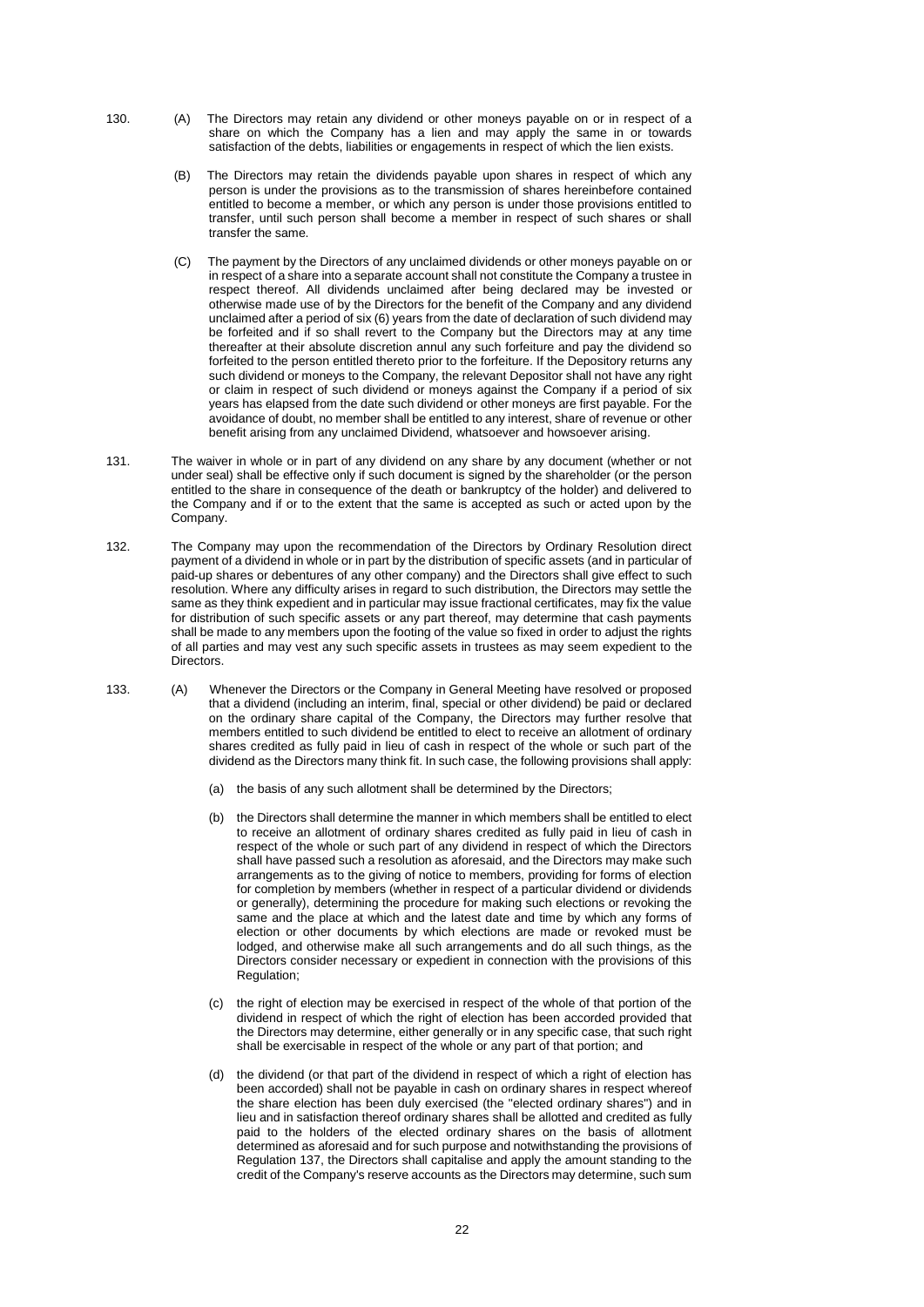as may be required to pay up in full the appropriate number of ordinary shares for allotment and distribution to and among the holders of the elected ordinary shares on such basis.

- (B) (a) The ordinary shares allotted pursuant to the provisions of paragraph (A) of this Regulation shall rank *pari passu* in all respects with the ordinary shares then in issue save only as regards participation in the dividend which is the subject of the election referred to above (including the right to make the election referred to above) or any other distributions, bonuses or rights paid, made, declared or announced prior to or contemporaneous with the payment or declaration of the dividend which is the subject of the election referred to above, unless the Directors shall otherwise specify.
	- (b) The Directors may do all acts and things considered necessary or expedient to give effect to any capitalisation pursuant to the provisions of paragraph (A) of this Regulation, with full power to make such provisions as they think fit in the case of shares becoming distributable in fractions (including, notwithstanding any provision to the contrary in these Regulations, provisions whereby, in whole or in part, fractional entitlements are disregarded or rounded up or down).
- (C) The Directors may, on any occasion when they resolve as provided in paragraph (A) of this Regulation, determine that rights of election under that paragraph shall not be made available to the persons who are registered as holders of ordinary shares in the Register or (as the case maybe) in the Depository Register, or in respect of ordinary shares the transfer of which is registered, after such date as the Directors may fix subject to such exceptions as the Directors may think fit, and in such event the provisions of this Regulation shall be read and construed subject to such determination.
- (D) The Directors may, on any occasion when they resolve as provided in paragraph (A) of this Regulation, further determine that no allotment of shares or rights of election for shares under that paragraph shall be made available or made to members whose registered addresses entered in the Register or (as the case may be) the Depository Register is outside Singapore or to such other members or class of members as the Directors may in their sole discretion decide and in such event the only entitlement of the members aforesaid shall be to receive in cash the relevant dividend resolved or proposed to be paid or declared.
- (E) Notwithstanding the foregoing provisions of this Regulation, if at any time after the Directors' resolution to apply the provisions of paragraph (A) of this Regulation in relation to any dividend but prior to the allotment of ordinary shares pursuant thereto, the Directors shall consider that by reason of any event or circumstance (whether arising before or after such resolution) or by reason of any matter whatsoever it is no longer expedient or appropriate to implement that proposal, the Directors may at their absolute discretion and without assigning any reason therefor, cancel the proposed application of paragraph (A) of this Regulation.
- 134. Any dividend or other moneys payable in cash on or in respect of a share may be paid by cheque or warrant sent through the post to the registered address appearing in the Register of Members or (as the case may be) the Depository Register of a member or person entitled thereto (or, if two or more persons are registered in the Register of Members or (as the case may be) entered in the Depository Register as joint holders of the share or are entitled thereto in consequence of the death or bankruptcy of the holder, to any one of such persons) or to such person at such address as such member or person or persons may by writing direct. Every such cheque or warrant shall be made payable to the order of the person to whom it is sent or to such person as the holder or joint holders or person or persons entitled to the share in consequence of the death or bankruptcy of the holder may direct and payment of the cheque or warrant by the banker upon whom it is drawn shall be a good discharge to the Company. Every such cheque or warrant shall be sent at the risk of the person entitled to the money represented thereby. Notwithstanding the foregoing provisions of this Regulation and the provisions of Regulation 136, the payment by the Company to the Depository of any dividend payable to a Depositor shall, to the extent of the payment made to the Depository, discharge the Company from any liability to the Depositor in respect of that payment.
- 135. If two or more persons are registered in the Register of Members or (as the case may be) the Depository Register as joint holders of any share, or are entitled jointly to a share in consequence of the death or bankruptcy of the holder, any one of them may give effectual receipts for any dividend or other moneys payable or property distributable on or in respect of the share.
- 136. Any resolution declaring a dividend on shares of any class, whether a resolution of the Company in a General Meeting or a resolution of the Directors, may specify that the same shall be payable to the persons registered as the holders of such shares in the Register of Members or (as the case may be) the Depository Register at the close of business on a particular date and thereupon the dividend shall be payable to them in accordance with their respective holdings so registered, but without prejudice to the rights inter se in respect of such dividend of transferors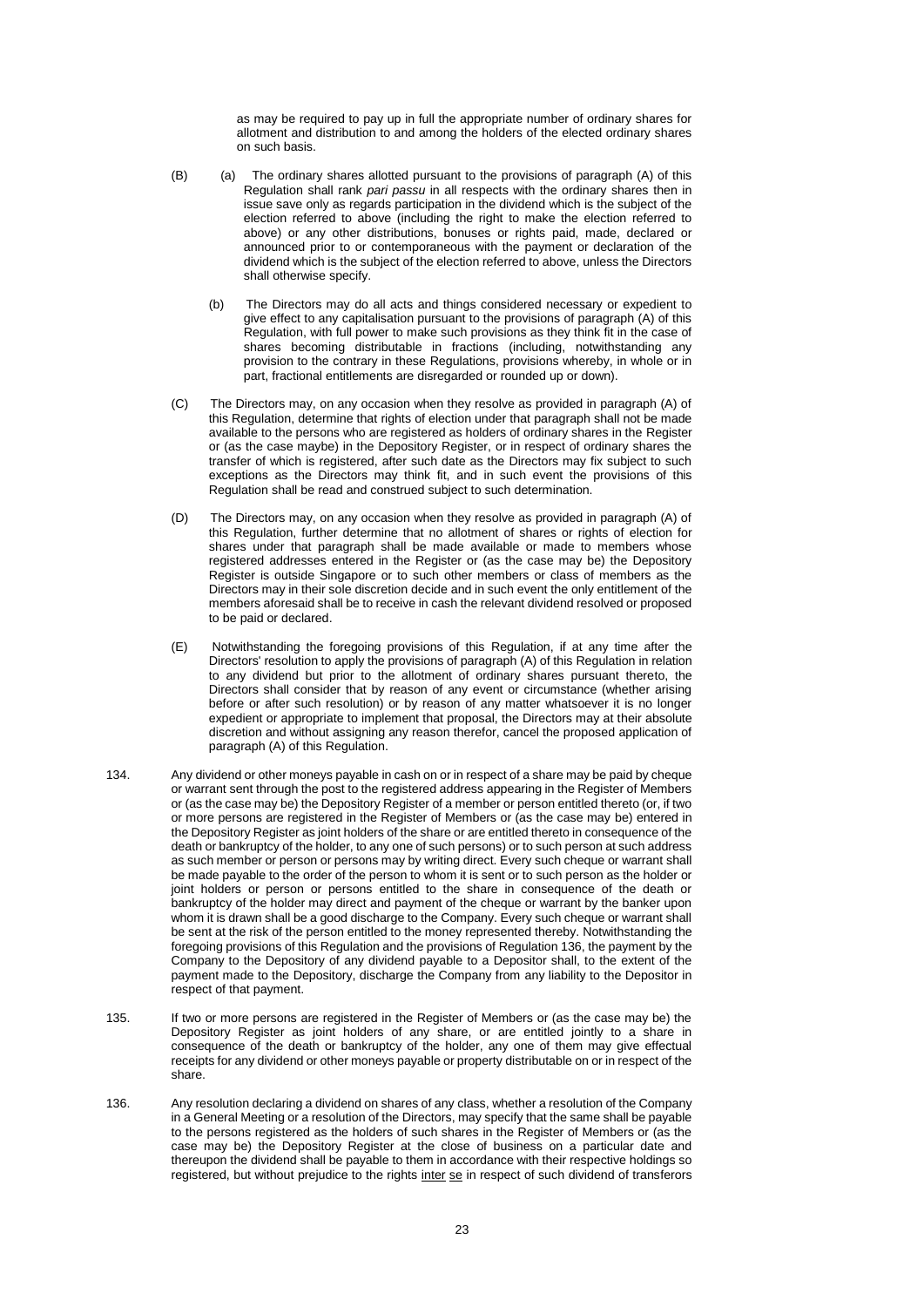and transferees of any such shares.

#### **CAPITALISATION OF PROFITS AND RESERVES**

137. (A) The Directors may, with the sanction of an Ordinary Resolution of the Company (including any Ordinary Resolution passed pursuant to Regulation 10(B)):

- (a) capitalise any sum standing to the credit of any of the Company's reserve accounts (including any other undistributable reserve) or any sum standing to the credit of profit and loss account by appropriating such sum to the persons registered as holders of shares in the Register of Members or (as the case may be) in the Depository Register at the close of business on the date of the Ordinary Resolution (or such other date as may be specified therein or determined as therein provided) in proportion to their then holdings of shares and applying such sum on their behalf in paying up in full new shares (or, subject to any special rights previously conferred on any shares or class of shares for the time being issued, unissued shares of any other class not being redeemable shares) for allotment and distribution credited as fully paid up to and amongst them as bonus shares in the proportion aforesaid; and/or
- (b) issue bonus shares for which no consideration is payable to the Company to the persons registered as holders of shares in the Register of Members or (as the case may be) in the Depository Register at the close of business on:
	- (i) the date of the Ordinary Resolution (or such other date as may be specified therein or as maybe determined as therein provided) ; or
	- (ii) (in the case of an Ordinary Resolution passed pursuant to Regulation 10(B)) such other date as may be determined by the Directors,

in proportion to their then holdings of shares; and/or

- (B) The Directors may do all acts and things considered necessary or expedient to give effect to any such bonus issue and/or capitalisation, with full power to the Directors to make such provisions as they think fit for any fractional entitlements which would arise on the basis aforesaid (including provisions whereby fractional entitlements are disregarded or the benefit thereof accrues to the Company rather than to the members concerned). The Directors may authorise any person to enter on behalf of all the members interested into an agreement with the Company providing for any such bonus issue or capitalisation and matters incidental thereto and any agreement made under such authority shall be effective and binding on all concerned.
- 138. In addition and without prejudice to the powers provided for by Regulation 137, the Directors shall have power to issue shares for which no consideration is payable and/or capitalise any undivided profits or other moneys of the Company not required for the payment or provision of any dividend on any shares entitled to cumulative or non-cumulative preferential dividends (including profits or other moneys carried and standing to any reserve or reserves) and to apply such profits or other moneys in paying up in full new shares, in each case on terms that such shares shall, upon issue:-
	- (a) be held by or for the benefit of participants of any share incentive or option scheme or plan implemented by the Company and approved by members in General Meeting and on such terms as the Directors shall think fit; or
	- (b) be held by or for the benefit of non-executive Directors as part of their remuneration under Regulation 82 and/or Regulation 83(A) approved by members in General Meeting in such manner and on such terms as the Directors shall think fit.

The Directors may do all such acts and things considered necessary or expedient to give effect to any of the foregoing.

## **FINANCIAL STATEMENTS**

- 139. Accounting records sufficient to show and explain the Company's transactions and otherwise complying with the Statutes shall be kept at the Office, or at such other place as the Directors think fit. No member of the Company or other person shall have any right of inspecting any account or book or document of the Company except as conferred by statute or ordered by a court of competent jurisdiction or authorised by the Directors.
- 140. In accordance with the provisions of the Act, the Directors shall cause to be prepared and to be laid before the Company in General Meeting such financial statements and other documents as may be necessary. The interval between the close of a financial year of the Company and the date of the Company's Annual General Meeting shall not exceed four months (or such other period as may be permitted by the Act and applicable laws).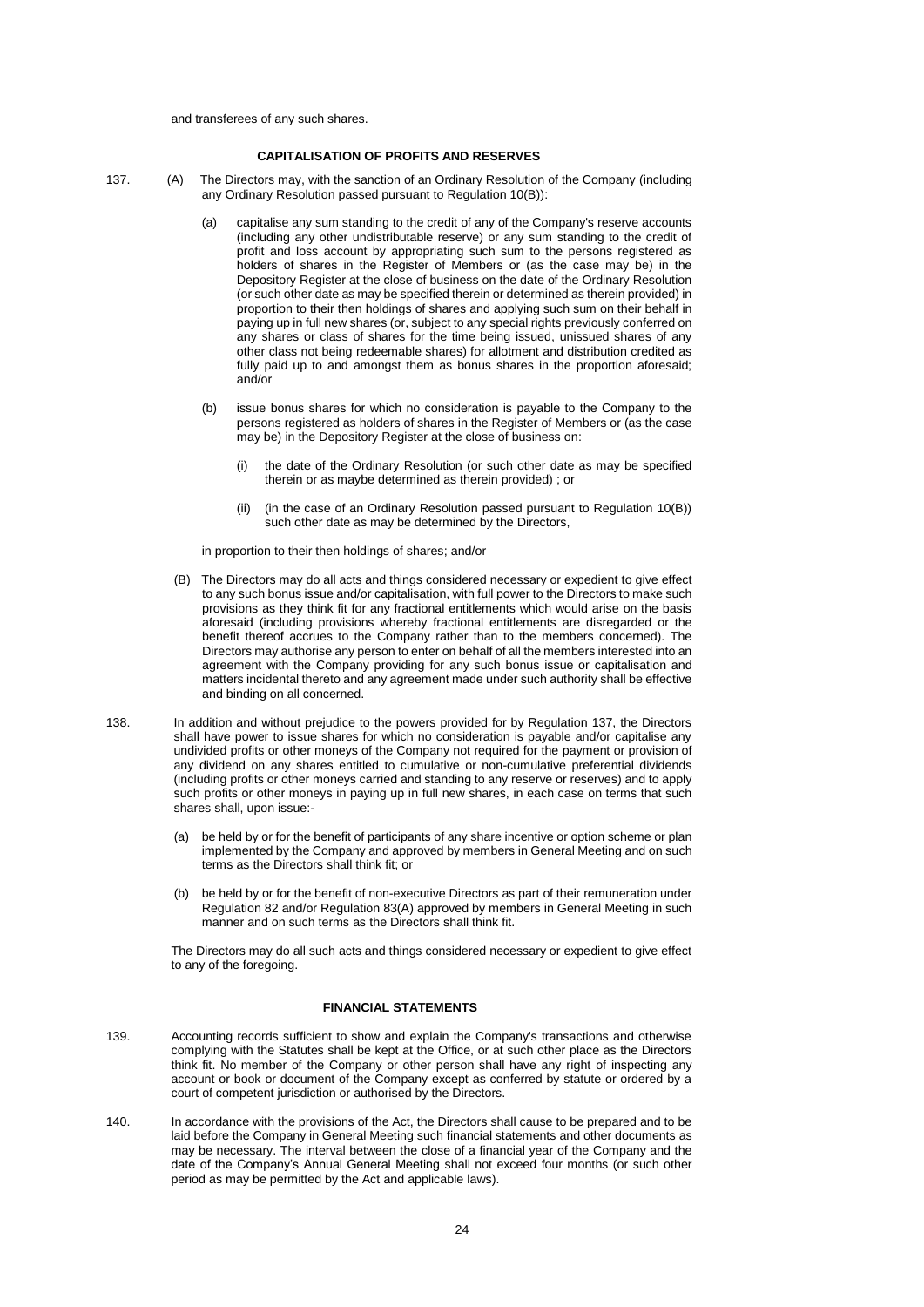141. A copy of the financial statements and other documents as may be necessary which is duly audited and to be laid before the Company in General Meeting accompanied by a copy of the Auditor's report thereon, shall not less than fourteen days before the date of the General Meeting be sent to every member of the Company and to every other person who is entitled to receive notices of meetings from the Company under the provisions of the Statutes or of this Constitution; Provided always that these documents may, subject to the listing rules of the Exchange, be sent less than 14 days before the date of the meeting if all persons entitled to receive notices of meetings from the Company so agree and this Regulation shall not require a copy of these documents to be sent to more than one of any joint holders or to any person whose address the Company is not aware, but any member to whom a copy of these documents has not been sent shall be entitled to receive a copy free of charge on application at the Office.

#### **AUDITORS**

- 142. Subject to the provisions of the Statutes, all acts done by any person acting as an Auditor shall, as regards all persons dealing in good faith with the Company, be valid, notwithstanding that there was some defect in his appointment or that he was at the time of his appointment not qualified for appointment or subsequently became disqualified.
- 143. An Auditor shall be entitled to attend any General Meeting and to receive all notices of and other communications relating to any General Meeting which any member is entitled to receive and to be heard at any General Meeting on any part of the business of the meeting which concerns him as Auditor.

#### **NOTICES**

- 144. (A) Any notice or document (including a share certificate) may be served on or delivered to any member by the Company either personally or by sending it through the post in a prepaid cover addressed to such member at his registered address appearing in the Register of Members or (as the case may be) the Depository Register, or (if he has no registered address within Singapore) to the address, if any, within Singapore supplied by him to the Company or (as the case may be) supplied by him to the Depository as his address for the service of notices, or by delivering it to such address as aforesaid. Where a notice or other document is served or sent by post, service or delivery shall be deemed to be effected at the expiration of twenty-four hours after the time when the cover containing the same is posted and in proving such service or delivery, it shall be sufficient to prove that such cover was properly addressed, stamped and posted.
	- (B) Without prejudice to the provisions of Regulation 144(A), but subject otherwise to the Act and any regulations made thereunder and (where applicable) the listing rules of the Exchange, relating to electronic communications, any notice or document (including, without limitation, any accounts, balance-sheet, financial statements or report, letters to shareholders or circulars) which is required or permitted to be given, sent or served under the Act or under this Constitution, or the listing rules of the Exchange by the Company, or by the Directors, to a member may be given, sent or served using electronic communications:-
		- (a) by electronic transmission to the current address of that person; or
		- (b) by making it available on a website prescribed by the Company from time to time; or
		- (c) in such manner as such Member expressly consents to by giving notice in writing to the Company,

and a member shall be implied to have consented to receive such notice or document by way of such electronic communication.

- (C) For the purposes of Regulation 144(B) above, a member shall be implied to have consented to receive such notice or document by way of such electronic communication and shall not have a right to elect to receive the physical copy of such notice or document.
- (D) Notwithstanding Regulation 144(C) above, the Directors may, at their discretion, at any time give a member an opportunity to elect within a specified period of time whether to receive such notice or document by way of electronic communications or by physical copy, and such member shall be deemed to have consented to receive such notice or document by way of electronic communication if he was given such an opportunity and he failed to make an election within the specified time, and he shall not in such an event have a right to receive a physical copy of such notice or document.
- (E) Notwithstanding Regulations 144(C) and 144(D) above, the Company shall send to the members physical copies of such notices or documents as may be specified by law or the listing rules of the Exchange.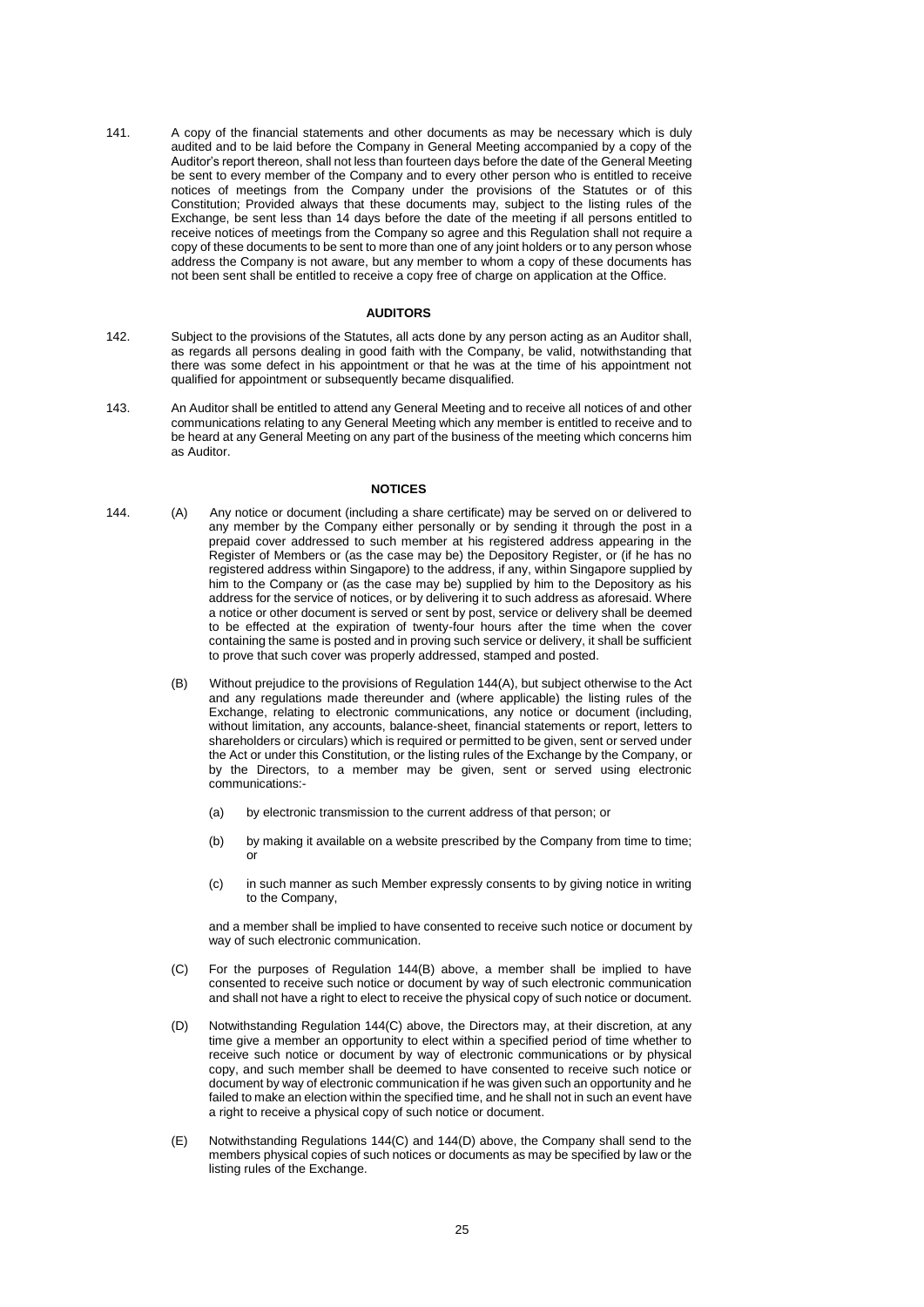- (F) Any notice or other document if sent or served by electronic communication:-
	- (a) to the current address of a person pursuant to Regulation 144(B)(a) it shall be deemed to have been duly given, sent, served or delivered at the time of the transmission of the electronic communication by the email server or facility operated by the Company or its service provider to the current address of such person (notwithstanding any delayed receipt, non-delivery or "returned mail" reply message or any other error message indicating that the electronic communication was delayed or not successfully sent) unless otherwise provided under the Act and/or the listing rules of the Exchange; and
	- (b) by making it available on a website pursuant to Regulation 144(B)(b), it shall be deemed to have been duly given, sent or served on the date on which the notice or document is first made available on the website unless otherwise provided under the Act and/or the listing rules of the Exchange.
- (G) Where a notice or document is given, sent or served to a member by making it available on a website pursuant to Regulation 144(B)(b), the Company shall give separate notice to the member of the publication of the notice or document on that website and the manner in which the notice or document may be accessed, by any one or more of the following means:-
	- (a) by sending such separate notice to the member pursuant to Regulation 144(A); and/or
	- (b) by sending such separate notice to the member using electronic communications to his current address pursuant to Regulation 144(B)(a); and/or
	- (c) by way of advertisement in the daily press; and/or
	- (d) by way of announcement on the Exchange.
- 145. Any notice given to that one of the joint holders of a share whose name stands first in the Register of Members or (as the case may be) the Depository Register in respect of the share shall be sufficient notice to all the joint holders in their capacity as such. For such purpose, a joint holder having no registered address in Singapore and not having supplied an address within Singapore for the service of notices shall be disregarded.
- 146. A person entitled to a share in consequence of the death or bankruptcy of a member upon supplying to the Company such evidence as the Directors may reasonably require to show his title to the share, and upon supplying also to the Company or (as the case may be) the Depository an address within Singapore for the service of notices, shall be entitled to have served upon or delivered to him at such address any notice or document to which the member but for his death or bankruptcy would have been entitled, and such service or delivery shall for all purposes be deemed a sufficient service or delivery of such notice or document on all persons interested (whether jointly with or as claiming through or under him) in the share. Save as aforesaid any notice or document delivered or sent by post to or left at the address of any member or given, or sent or served to any member using electronic communications in pursuance of this Constitution shall, notwithstanding that such member be then dead or bankrupt or in liquidation, and whether or not the Company shall have notice of his death or bankruptcy or liquidation, be deemed to have been duly served or delivered in respect of any share registered in the name of such member in the Register of Members or, where such member is a Depositor, entered against his name in the Depository Register as sole or first-named joint holder.
- 147. A member who (having no registered address within Singapore) has not supplied to the Company or (as the case may be) the Depository an address within Singapore for the service of notices shall not be entitled to receive notices from the Company.

#### **WINDING UP**

- 148. The Directors shall have power in the name and on behalf of the Company to present a petition to the court for the Company to be wound up.
- 149. (A) If the Company shall be wound up, and the assets available for distribution among the members as such shall be insufficient to repay the whole of the paid-up capital of the Company, such assets shall be distributed so that, as nearly as may be, the losses shall be borne by the members in proportion to the number of shares held by each member respectively, in relation to the total number of shares of the Company (excluding treasury shares). If in a winding up the assets available for distribution among the members shall be more than sufficient to repay the whole of the paid-up capital of the Company, the excess shall be distributed among the members in proportion to the number of shares held by each member respectively, in relation to the total number of shares of the Company (excluding treasury shares). This Regulation is to be without prejudice to the rights of the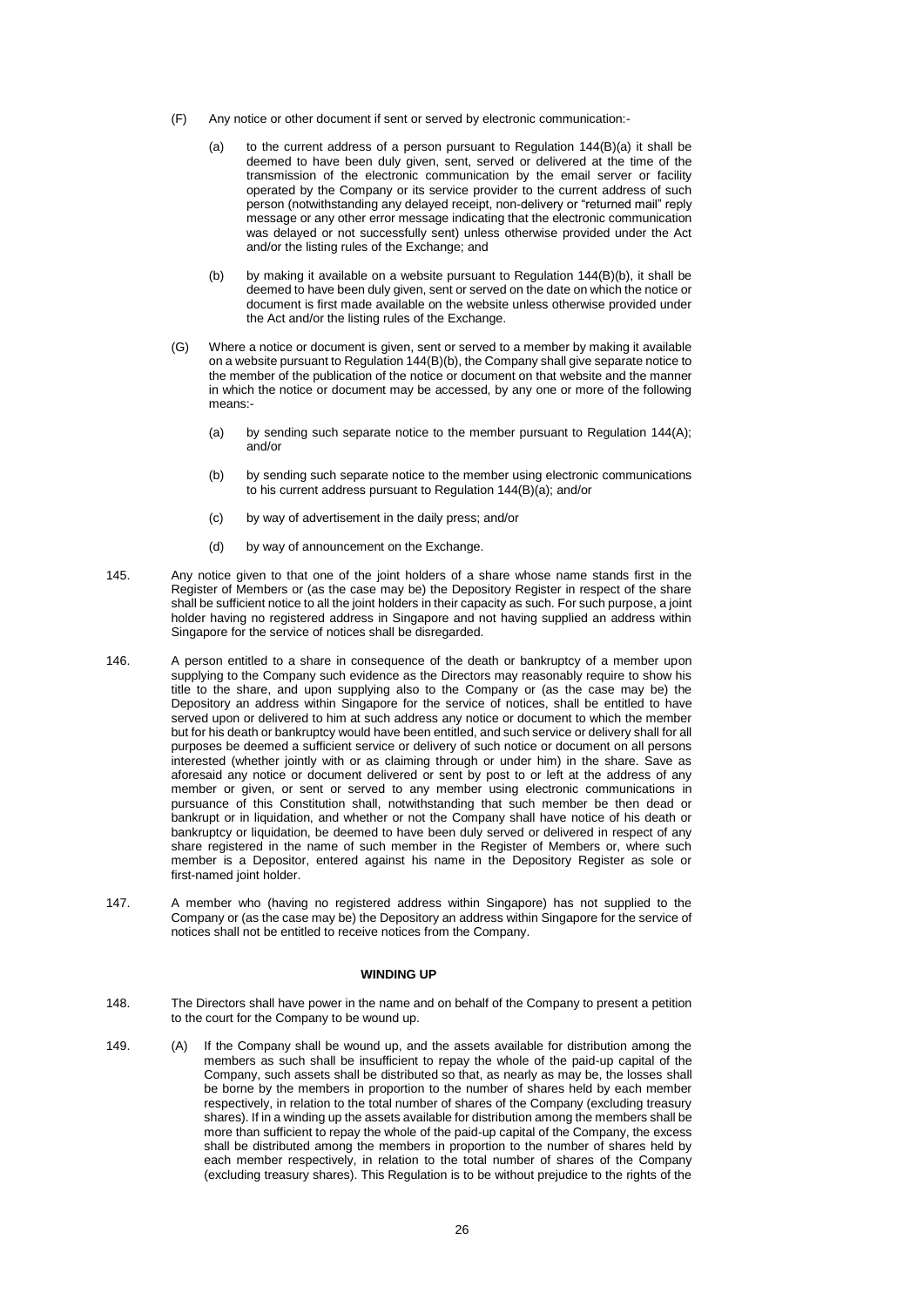holders or Depositors of shares issued upon special terms and conditions.

(B) If the Company shall be wound up (whether the liquidation is voluntary, under supervision, or by the court) the Liquidator may, with the authority of a Special Resolution, divide among the members in specie or kind the whole or any part of the assets of the Company and whether or not the assets shall consist of property of one kind or shall consist of properties of different kinds, and may for such purpose set such value as he deems fair upon any one or more class or classes of property and may determine how such division shall be carried out as between the members or different classes of members. The Liquidator may, with the like authority, vest any part of the assets in trustees upon such trusts for the benefit of members as the Liquidator with the like authority shall think fit, and the liquidation of the Company may be closed and the Company dissolved, but so that no contributory shall be compelled to accept any shares or other property in respect of which there is a liability.

### **INDEMNITY**

150. Subject to the provisions of and so far as may be permitted by the Statutes, every Director, Auditor, Secretary or other officer of the Company shall be entitled to be indemnified by the Company against all costs, charges, losses, expenses and liabilities incurred or to be incurred by him in the execution and discharge of his duties or in relation thereto including any liability by him in defending any proceedings, civil or criminal, which relate to anything done or omitted or alleged to have been done or omitted by him as an officer or employee of the Company and in which judgment is given in his favour (or the proceedings otherwise disposed of without any finding or admission of any material breach of duty on his part) or in which he is acquitted or in connection with any application under any statute for relief from liability in respect of any such act or omission in which relief is granted to him by the court. Without prejudice to the generality of the foregoing, no Director, Secretary or other officer of the Company shall be liable for the acts, receipts, neglects or defaults of any other Director or officer or for joining in any receipt or other act for conformity or for any loss or expense happening to the Company through the insufficiency or deficiency of title to any property acquired by order of the Directors for or on behalf of the Company or for the insufficiency or deficiency of any security in or upon which any of the moneys of the Company shall be invested or for any loss or damage arising from the bankruptcy, insolvency or tortious act of any person with whom any moneys, securities or effects shall be deposited or left or for any other loss, damage or misfortune whatever which shall happen in the execution of the duties of his office or in relation thereto unless the same shall happen through his own negligence, wilful default, breach of duty or breach of trust.

#### **SECRECY**

151. No member shall be entitled to require discovery of or any information respecting any detail of the Company's trade or any matter which may be in the nature of a trade secret, mystery of trade or secret process which may relate to the conduct of the business of the Company and which in the opinion of the Directors, it will be inexpedient in the interest of the members of the Company to communicate to the public save as may be authorised by law or required by the listing rules of the Exchange.

#### **PERSONAL DATA**

- 152. (A) A member who is a natural person is deemed to have consented to the collection, use and disclosure of his personal data (whether such personal data is provided by that member or is collected through a third party) by the Company (or its agents or service providers) from time to time for any of the following purposes:
	- (a) implementation and administration of any corporate action by the Company (or its agents or service providers);
	- (b) internal analysis and/or market research by the Company (or its agents or service providers);
	- (c) investor relations communications by the Company (or its agents or service providers);
	- (d) administration by the Company (or its agents or service providers) of that member's holding of shares in the Company;
	- (e) implementation and administration of any service provided by the Company (or its agents or service providers) to its members to receive notices of meetings, annual reports and other shareholder communications and/or for proxy appointment, whether by electronic means or otherwise;
	- (f) processing, administration and analysis by the Company (or its agents or service providers) of proxies and representatives appointed for any General Meeting (including any adjournment thereof) and the preparation and compilation of the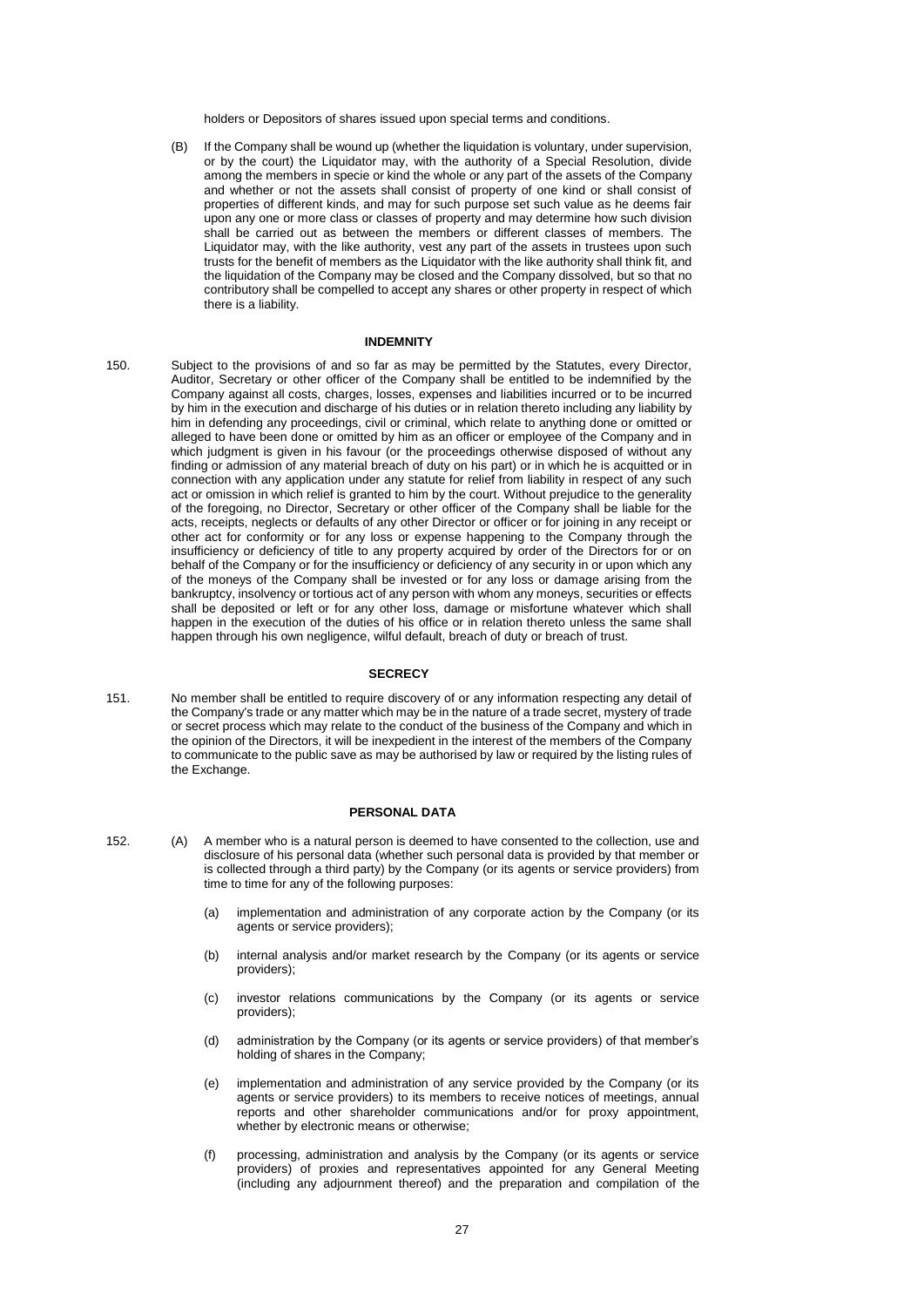attendance lists, minutes and other documents relating to any General Meeting (including any adjournment thereof);

- (g) publication of photographs/videos taken at General Meetings of the Company or other shareholder events in the Company's annual report and other corporate, promotional or publicity materials;
- (h) implementation and administration of, and compliance with, any provision of this Constitution;
- (i) compliance with any applicable laws, listing rules, take-over rules, regulations and/or guidelines; and
- (j) purposes which are reasonably related to any of the foregoing purposes.
- (B) Any member who appoints a proxy and/or representative for any General Meeting and/or any adjournment thereof is deemed to have warranted that where such member discloses the personal data of such proxy and/or representative to the Company (or its agents or service providers), that member has obtained the prior consent of such proxy and/or representative for the collection, use and disclosure by the Company (or its agents or service providers) of the personal data of such proxy and/or representative for the purposes specified in Regulations 154(A)(f) and 154(A)(h), and is deemed to have agreed to indemnify the Company in respect of any penalties, liabilities, claims, demands, losses and damages as a result of such member's breach of warranty.

## **ALTERATION OF REGULATIONS**

153. Where this Constitution has been approved by the Exchange, no provisions of this Constitution shall be deleted, amended or added without the prior written approval of the Exchange which had previously approved this Constitution.